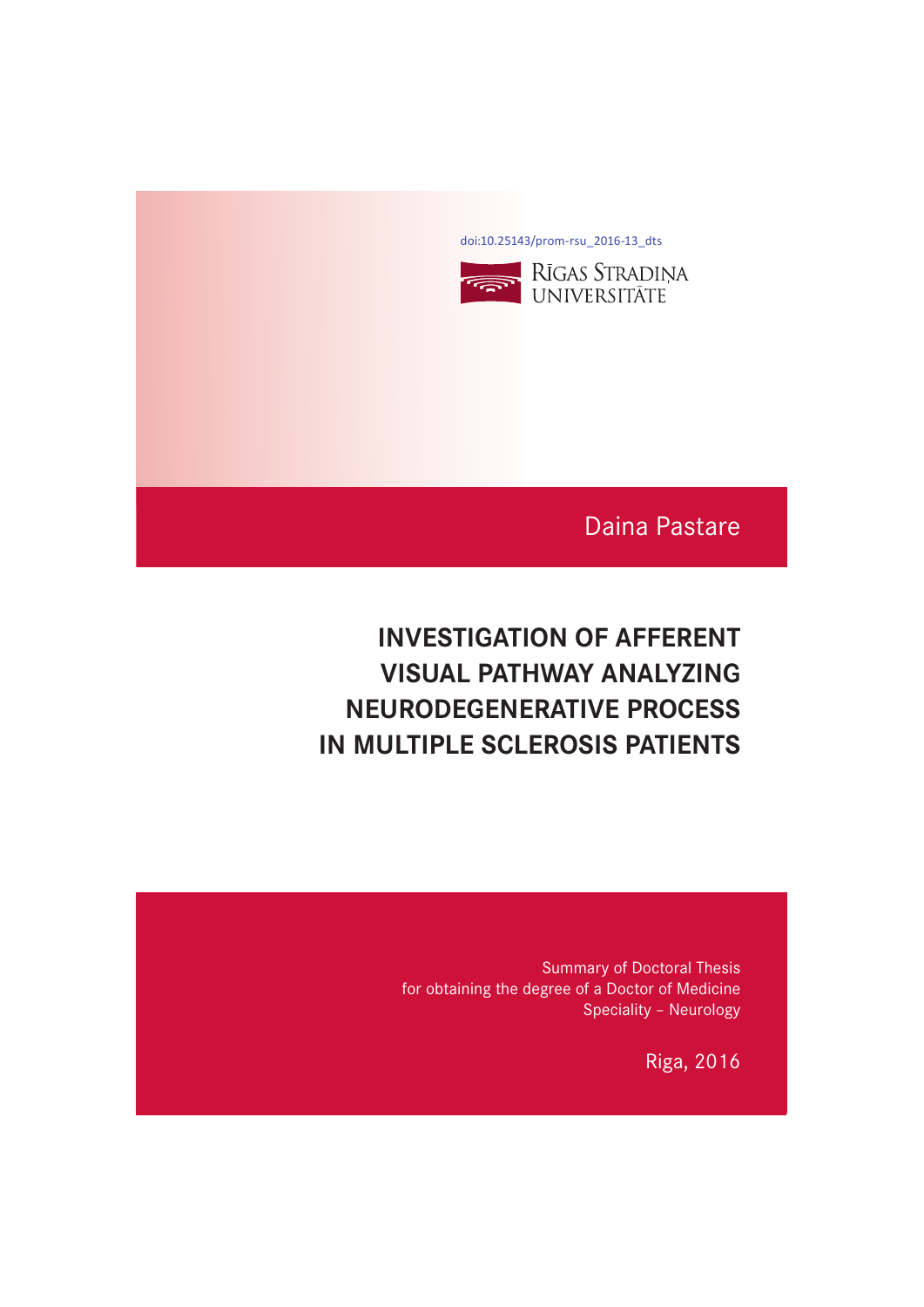

Daina Pastare

# INVESTIGATION OF AFFERENT VISUAL PATHWAY ANALYZING NEURODEGENERATIVE PROCESS IN MULTIPLE SCLEROSIS PATIENTS

Summary of Doctoral Thesis for obtaining the degree of a Doctor of Medicine

Speciality – Neurology

Riga, 2016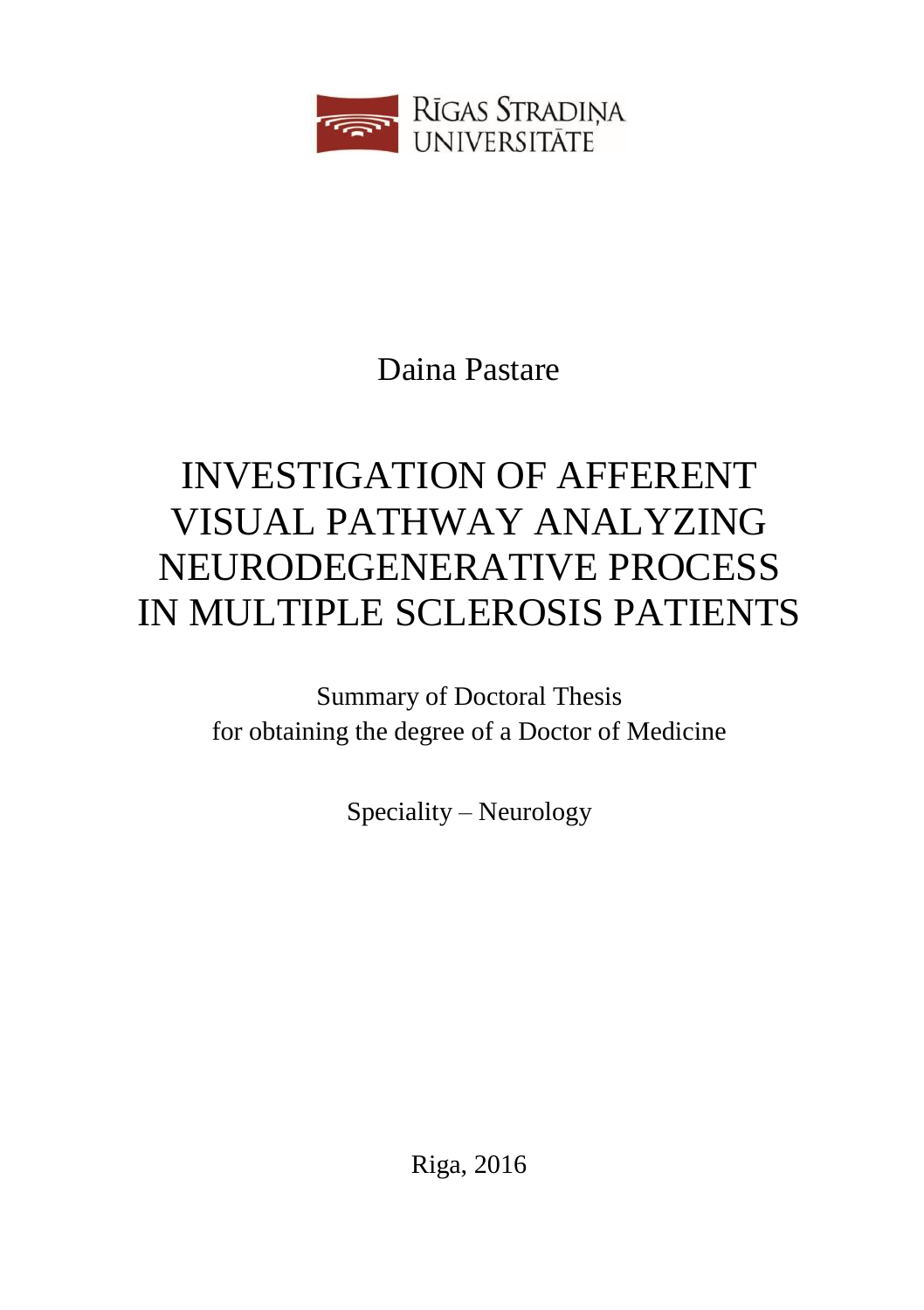The Doctoral Thesis was developed in Neurology and Ophthalmology Departments of Pauls Stradins Clinical University Hospital

Scientific supervisors:

*Dr. med.,* Professor **Andrejs Millers**, Department of Neurology and Neurosurgery of Rīga Stradiņš University, Latvia *Dr. med.,* Professor **Guna Laganovska**, Department of Ophthalmology of Rīga Stradiņš University, Latvia

Official reviewers:

*Dr. med.,* Professor **Ināra Logina**, Rīga Stradiņš University, Latvia *Dr.med.,* Professor **Igors Aksiks**, University of Latvia *Dr. med.,* Professor **Katrin Gross-Paju**, Tallinn University of Technology, Estonia

Thesis will be presented at an open meeting of Rīga Stradiņš University Medical Promotion Council in Riga, Dzirciema Street 16, Hippocrates auditorium on December  $5<sup>th</sup>$ , 2016 at 3:00 pm.

The thesis is available in the library of RSU and the RSU website: www.rsu.lv

Secretary of the Promotion Council:

*Dr. med.,* Associate Professor **Angelika Krūmiņa**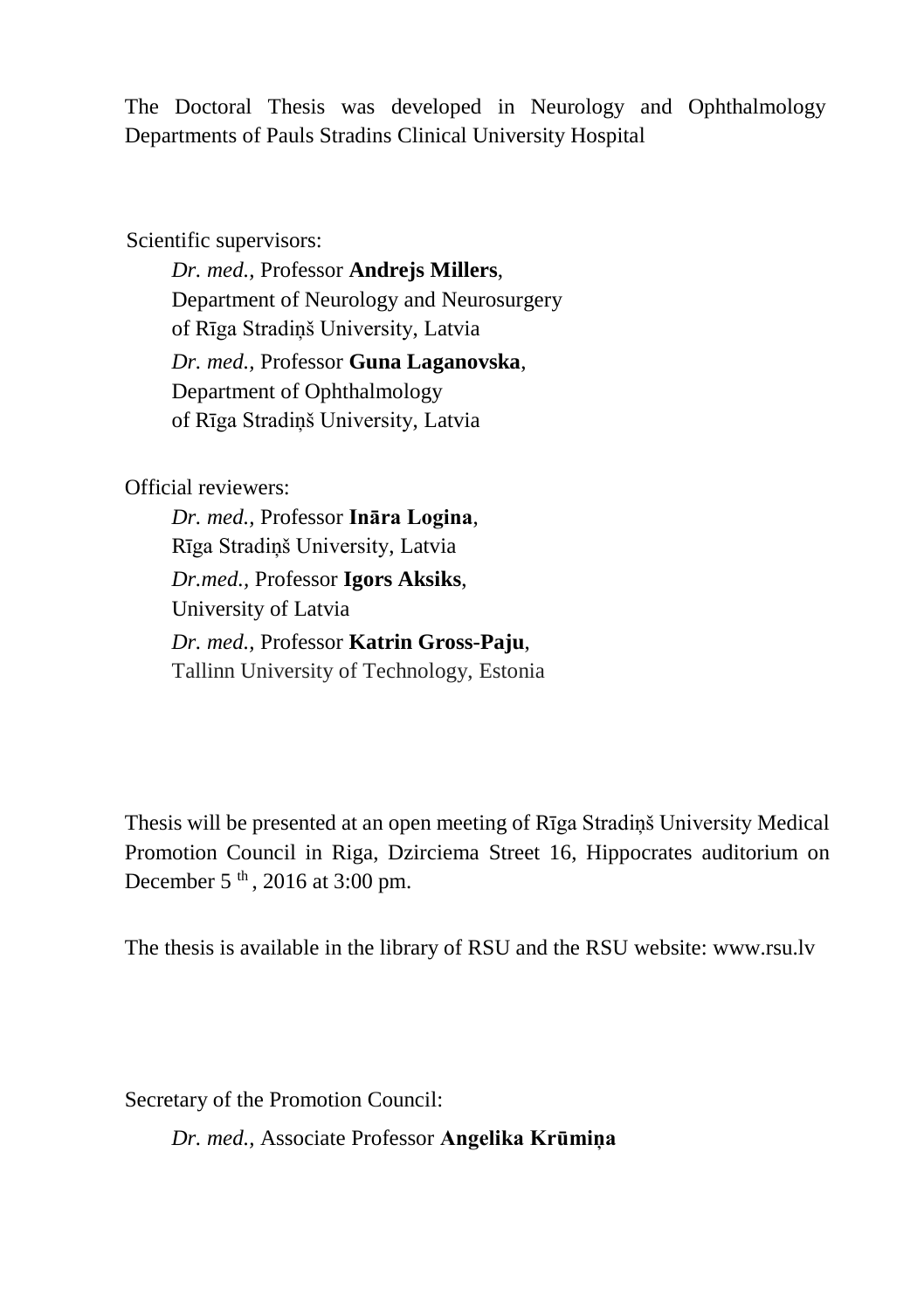# **TABLE OF CONTENTS**

| $1_{-}$ |      |        |                                                                |  |
|---------|------|--------|----------------------------------------------------------------|--|
|         | 1.1. |        |                                                                |  |
|         |      | 1.1.1. |                                                                |  |
|         |      | 1.1.2. |                                                                |  |
|         | 1.2. |        |                                                                |  |
|         | 1.3. |        |                                                                |  |
| 2.      |      |        |                                                                |  |
|         | 2.1. |        |                                                                |  |
|         | 2.2. |        | Characteristics of disease duration and neurological status 20 |  |
|         | 2.3. |        |                                                                |  |
|         |      | 2.3.1. |                                                                |  |
|         |      | 2.3.2. |                                                                |  |
|         |      | 2.3.3. |                                                                |  |
|         |      | 2.3.4. |                                                                |  |
|         | 2.4. |        |                                                                |  |
|         |      | 2.4.1. | Decoloration of optic nerve disc at the examination of         |  |
|         |      |        |                                                                |  |
|         |      | 2.4.2. | Retinal nerve fiber layer measurements by optical coherence    |  |
|         |      |        |                                                                |  |
|         |      | 2.4.3. | Demyelination of the optic nerve and number of                 |  |
|         |      |        | demyelinating lesions found by magnetic resonance imaging 31   |  |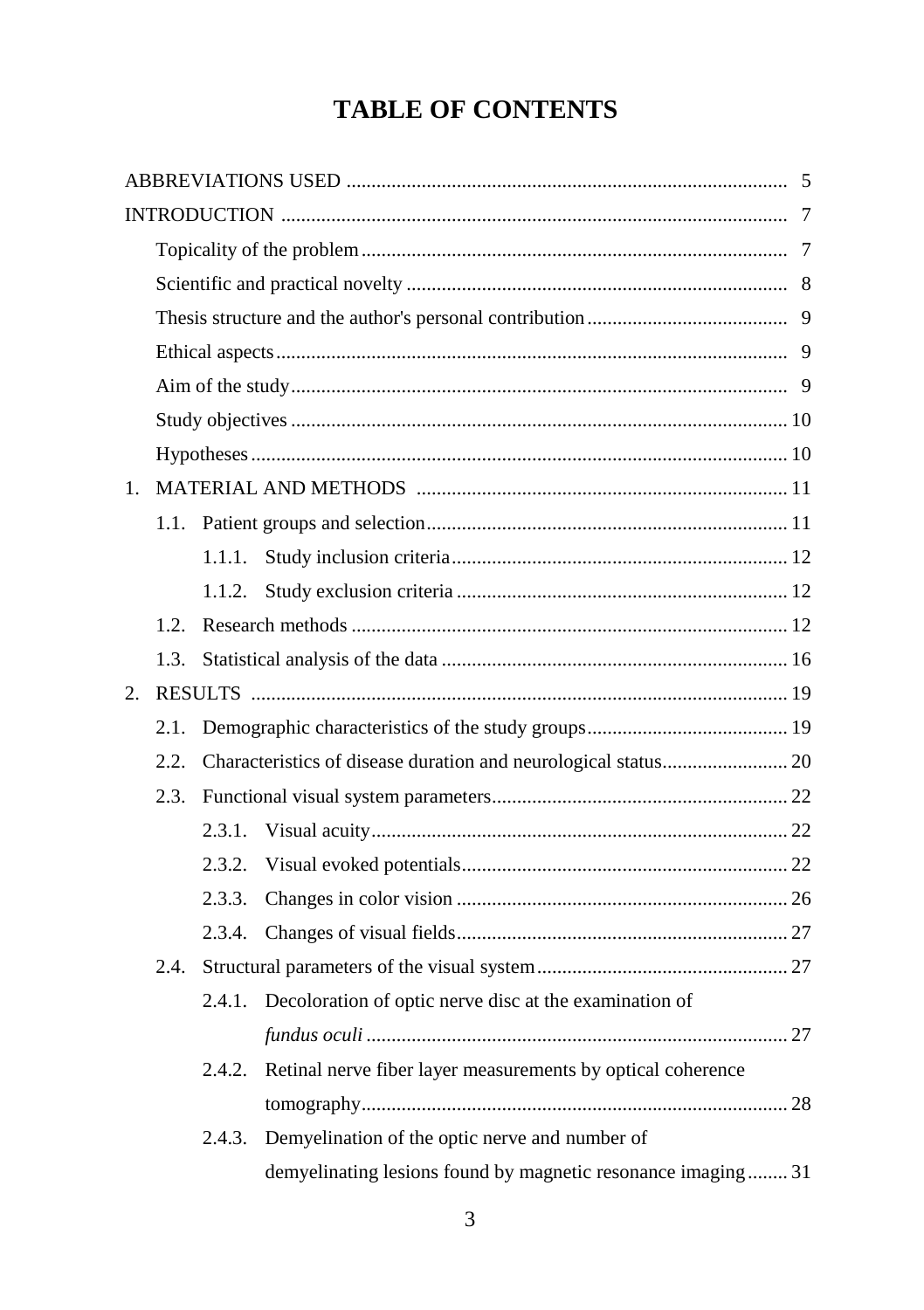|  | 2.5. Interdependence of afferent visual systems and disease |  |
|--|-------------------------------------------------------------|--|
|  |                                                             |  |
|  |                                                             |  |
|  |                                                             |  |
|  |                                                             |  |
|  |                                                             |  |
|  |                                                             |  |
|  |                                                             |  |
|  |                                                             |  |
|  |                                                             |  |
|  |                                                             |  |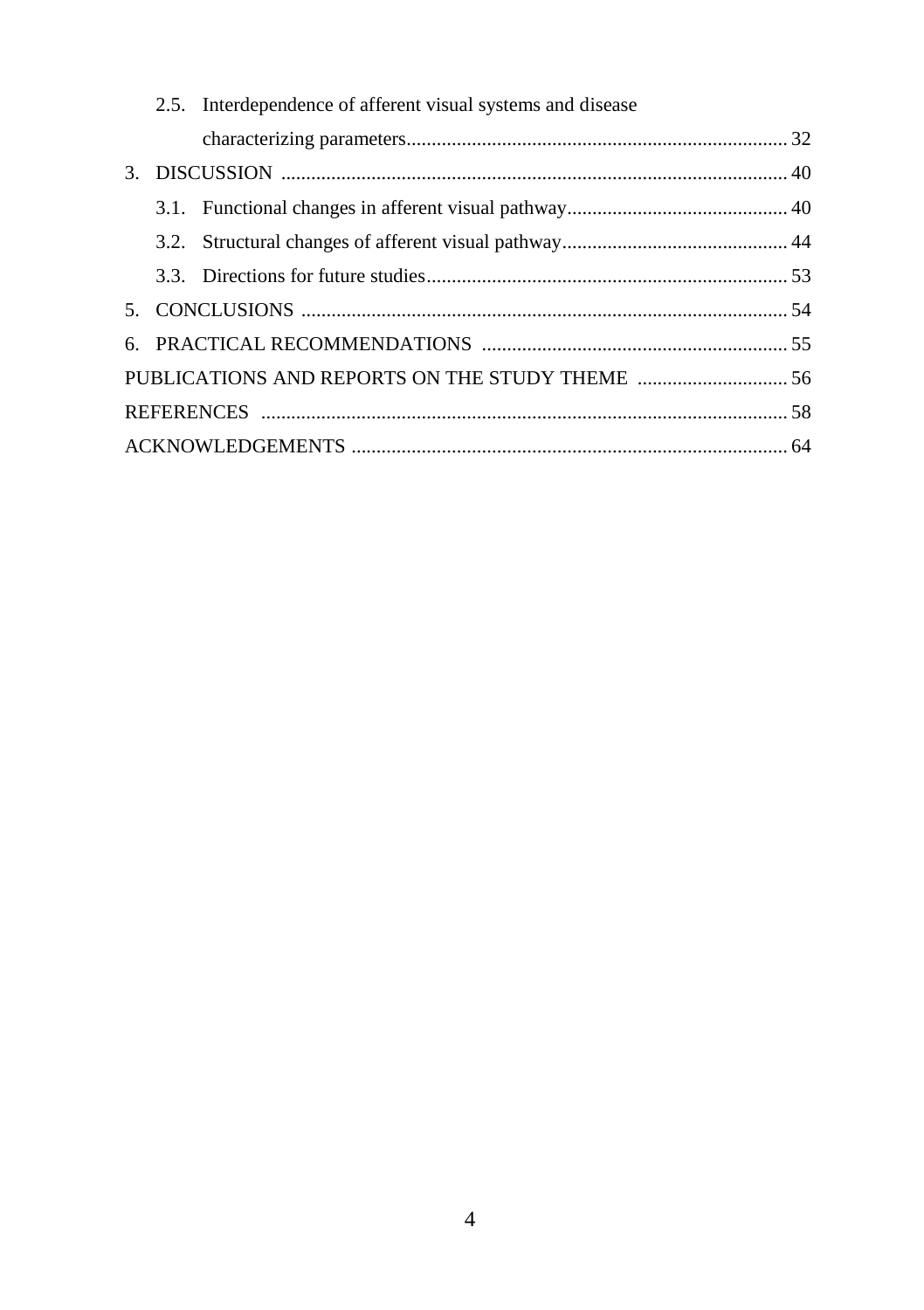# **ABBREVIATIONS USED**

<span id="page-5-0"></span>

| <b>ANCOVA</b>   |                          | - analysis of covariance                           |
|-----------------|--------------------------|----------------------------------------------------|
| ANOVA           | $-$                      | analysis of variance                               |
| <b>AUC</b>      | $\overline{\phantom{0}}$ | area under the curve                               |
| <b>CI</b>       | $-$                      | confidence interval                                |
| <b>CNS</b>      |                          | central nervous system                             |
| <b>EDSS</b>     | $\qquad \qquad -$        | <b>Expanded Disability Status Scale</b>            |
| <b>FLAIR</b>    | $\overline{\phantom{0}}$ | magnetic resonance imaging sequence                |
|                 |                          | (fluid attenuated inversion recovery)              |
| <b>FS</b>       | $\overline{\phantom{0}}$ | functional system                                  |
| <b>IQR</b>      | $\overline{\phantom{0}}$ | interquartile range                                |
| J               | $\overline{\phantom{0}}$ | Youden index                                       |
| M               | $\overline{\phantom{0}}$ | arithmetic average                                 |
| MANOVA -        |                          | multivariate analysis of variance                  |
| Me              | $-$                      | median                                             |
| mkm             |                          | micrometers                                        |
| mkV             | $\overline{\phantom{0}}$ | microvolts                                         |
| <b>MPR</b>      | $\overline{\phantom{0}}$ | multiplanar reconstruction at MRI investigation    |
| <b>MRI</b>      | $-$                      | magnetic resonance imaging                         |
| ms              |                          | milliseconds                                       |
| MS              | $\overline{\phantom{0}}$ | multiple sclerosis                                 |
| N               | $\qquad \qquad -$        | summary number                                     |
| <b>NPV</b>      | $\qquad \qquad -$        | negative predictive value                          |
| <b>OCT</b>      | $\qquad \qquad -$        | optical coherence tomography                       |
| ON              | $\qquad \qquad -$        | optic neuritis                                     |
| $ON(-)$         | $\qquad \qquad -$        | eyes without a history of optic neuritis           |
| $ON (+)$        | $\qquad \qquad -$        | eyes with a history of optic neuritis              |
| p               | $\qquad \qquad -$        | reliability factor                                 |
| <b>PPV</b>      |                          | positive predictive value                          |
| r               |                          | Pearson's correlation coefficient                  |
| <b>RNFL</b>     | $\qquad \qquad -$        | retinal nerve fiber layer                          |
| <b>RNFLN</b>    | $\overline{\phantom{0}}$ | retinal nerve fiber layer in the nasal quadrant    |
| <b>RNFLT</b>    | $\overline{\phantom{0}}$ | retinal nerve fiber layer in the temporal quadrant |
| $ROC$ curve $-$ |                          | receiver operating characteristic curve            |
| <b>RRMS</b>     |                          | relapsing remitting multiple sclerosis             |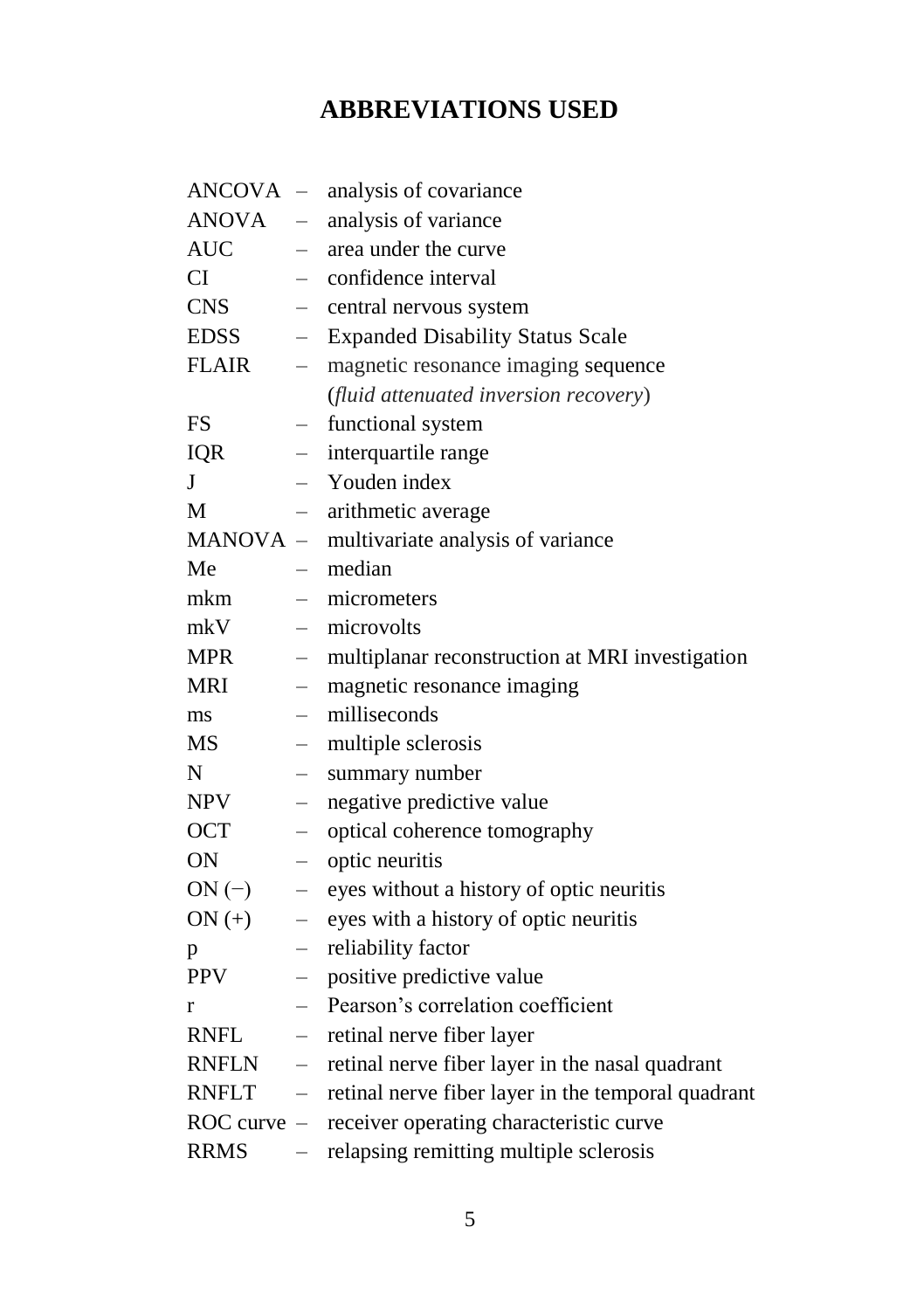$r_s$  – Spearman's rank correlation coefficient SD – standard deviation Se – sensitivity Sp – specificity T1 – T1 weighted images at magnetic resonance imaging T2 – T2 weighted images at magnetic resonance imaging VEP – visual evoked potentials φ – dichotomous factor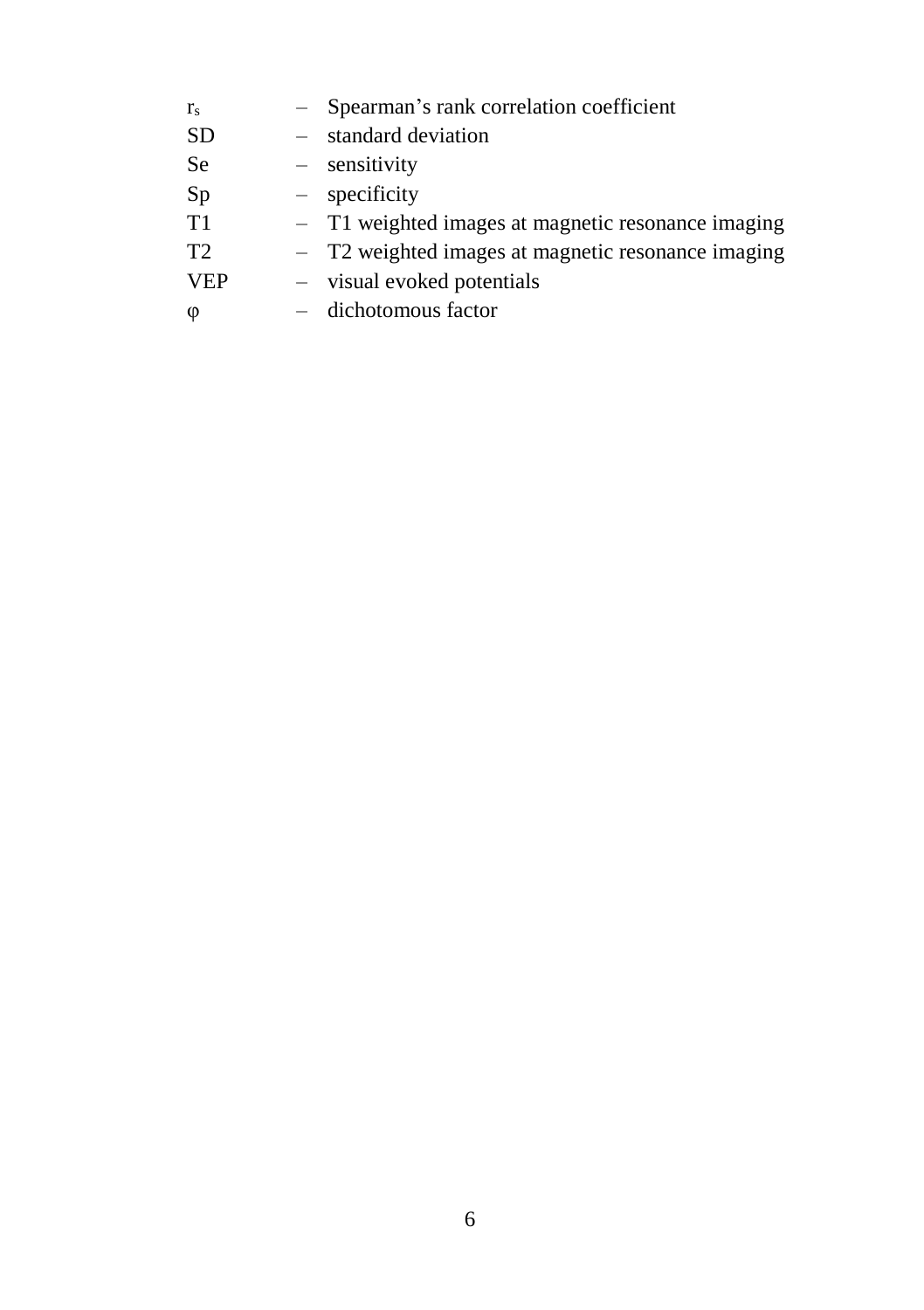## **INTRODUCTION**

#### <span id="page-7-1"></span><span id="page-7-0"></span>**Topicality of the Problem**

Multiple sclerosis (MS) is the most common cause of non-traumatic disability in young people and there are more than 2.3 million MS patients in the world (*Browne et al.,* 2014; *WHO,* 2008).

MS pathogenesis is still not completely clear. For a long time, MS was regarded as a primarily demyelinating central nervous system (CNS) disease; however, recent studies have shown that neurodegenerative processes and axonal damage in MS pathogenesis are more important than demyelination (*Siffrin et al.,* 2010; *Zipp and Aktas,* 2006). It was established that neurodegenerative process in MS patients develops early, even before the development of clinical signs and is a major factor in ensuring the formation of progressive disability and brain atrophy (*Bruck,* 2005; *Fisniku et al.,* 2008).

MS course is highly variable and difficult to predict. Factors that currently affect the pronounced variability of the disease and the transition from relapsing remitting to the treatment resistant and progressive stage are not clear. In addition, MS is not fully curable and the available treatment is primarily based on the reduction of the inflammatory process, but has a little effect on neurodegenerative process (*Fiona Costello,* 2013). There is a growing need for neuroprotective therapy and biological markers, by which to predict and monitor the course of the disease, to classify patients as well as to predict and monitor the effectiveness of treatment (*Fernandez,* 2013).

MS often affects the visual system. For fifteen to twenty percent of patients, visual impairments are the first sign of the clinically defined MS and for almost 70% of MS patients during the disease an acute optic neuritis (ON) develops (*Di Maggio et al.,* 2014). The afferent visual pathway is a suitable clinical model for the research on MS and neuroprotective drugs. Afferent visual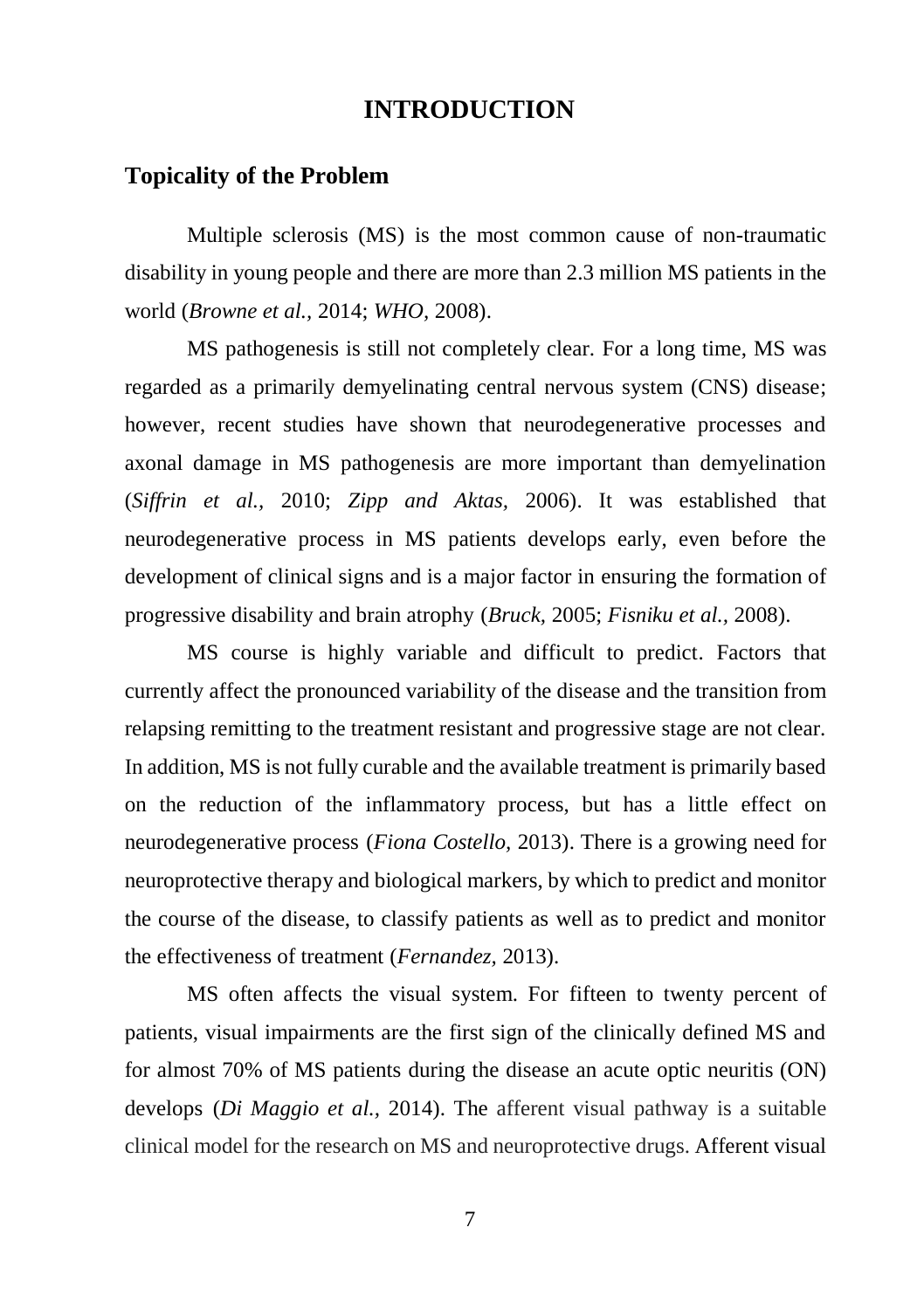pathway in case of acute ON episode represent an acute focal CNS lesion model, but in case of subclinical, chronic retinopathy and optic neuropathy reflects the diffuse, chronic CNS damage model.

The significant advantage of the afferent visual pathway is that it is available for detailed and direct structural (with magnetic resonance imaging (MRI) and optical coherence tomography (OCT) methods) and functional studies (with visual evoked potentials (VEP) method and determining visual acuity, color vision and visual fields). These methods allow the investigation of different, interrelated processes, such as inflammation, demyelination, axonal damage and neurodegeneration.

In recent years, numerous studies of the changes of the afferent visual pathway in MS patients have been conducted, but the results are very contradictory and difficult to compare. The present research has investigated the possibility of the afferent visual pathway studies for an exploration of neurodegenerative processes in MS patients.

#### <span id="page-8-0"></span>**Scientific and Practical Novelty**

1. For the first time in Latvia a profound study of the changes of the afferent visual pathway and the possibilities of investigation for multiple sclerosis patients was conducted.

2. For the first time in Latvia precise reference values for the visual evoked potential method were determined.

3. In the study data with the possibilities for the diagnosis of subclinical damage to the afferent visual pathway were obtained and a better method for determination of this damage was suggested.

4. In the study new data with the possibilities to predict structural retinal nerve fiber layer damage were obtained, using functional methods of investigation.

8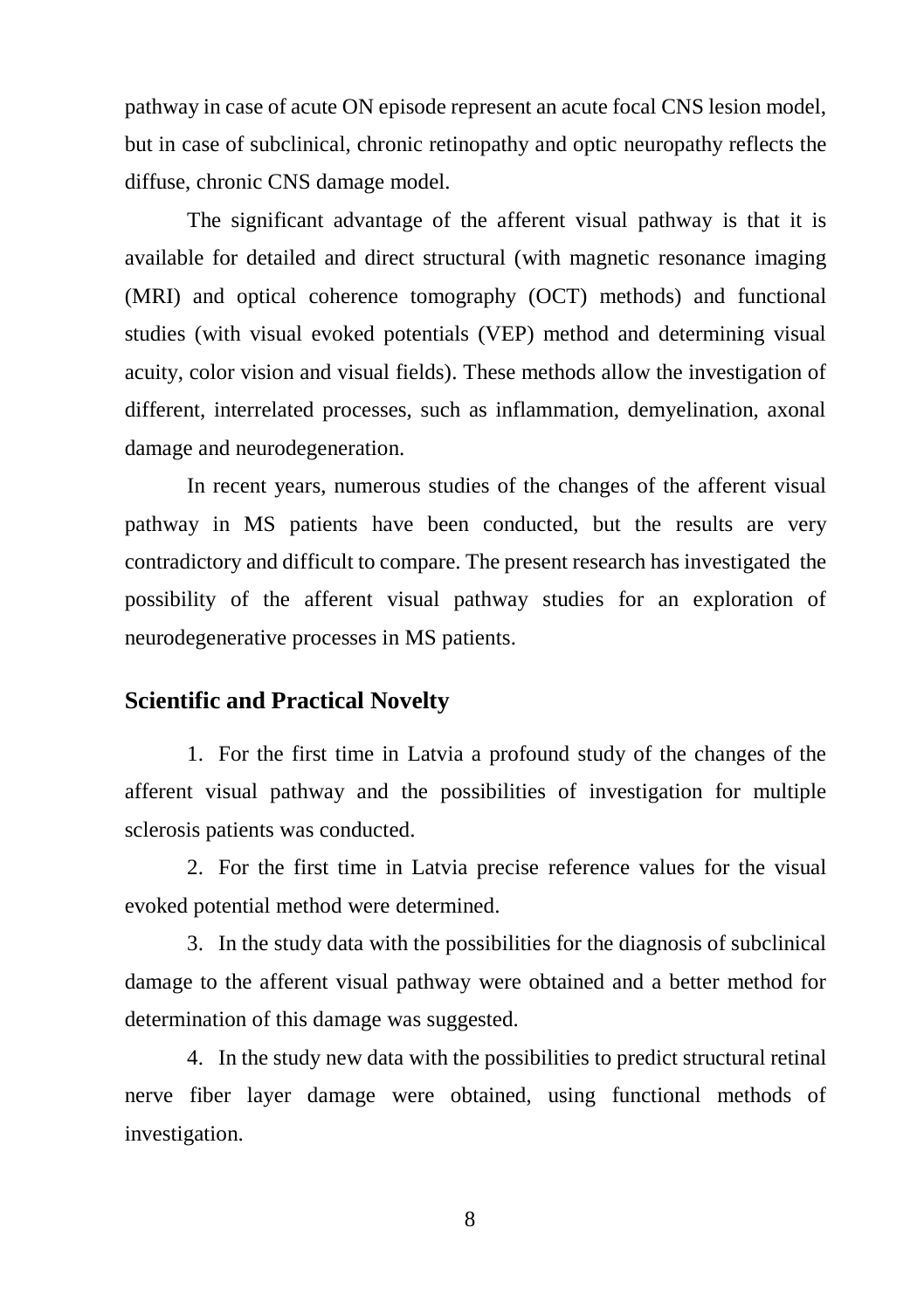5. The results of the study open the way to a better understanding of structurally-functional changes in the afferent visual pathway and allow to use them as biological markers for neurodegenerative process characterization in patients with multiple sclerosis in the future.

#### <span id="page-9-0"></span>**Thesis Structure and the Author's Personal Contribution**

The Doctoral Thesis is written in Latvian. The Dissertation has the following structure: introduction, aim of the study, objectives and hypotheses, literature review, materials and methods, results, discussion, conclusions, list of used references. The volume of the Paper is 119 pages including 11 tables, 52 pictures and 5 appendices. List of references includes 121 titles.

Author of the Thesis has carried out neurological and neurophysiological examinations of patients and the control group and has collected, systematized and analyzed the findings of the investigations.

#### <span id="page-9-1"></span>**Ethical Aspects**

To conduct the study, Rīga Stradiņš University Ethics Committee's permission was received (Appendix 1).

#### <span id="page-9-2"></span>**Aim of the Study**

The aim was to study the significance of changes in afferent visual pathway regarding the evaluation of neurodegenerative processes caused by multiple sclerosis.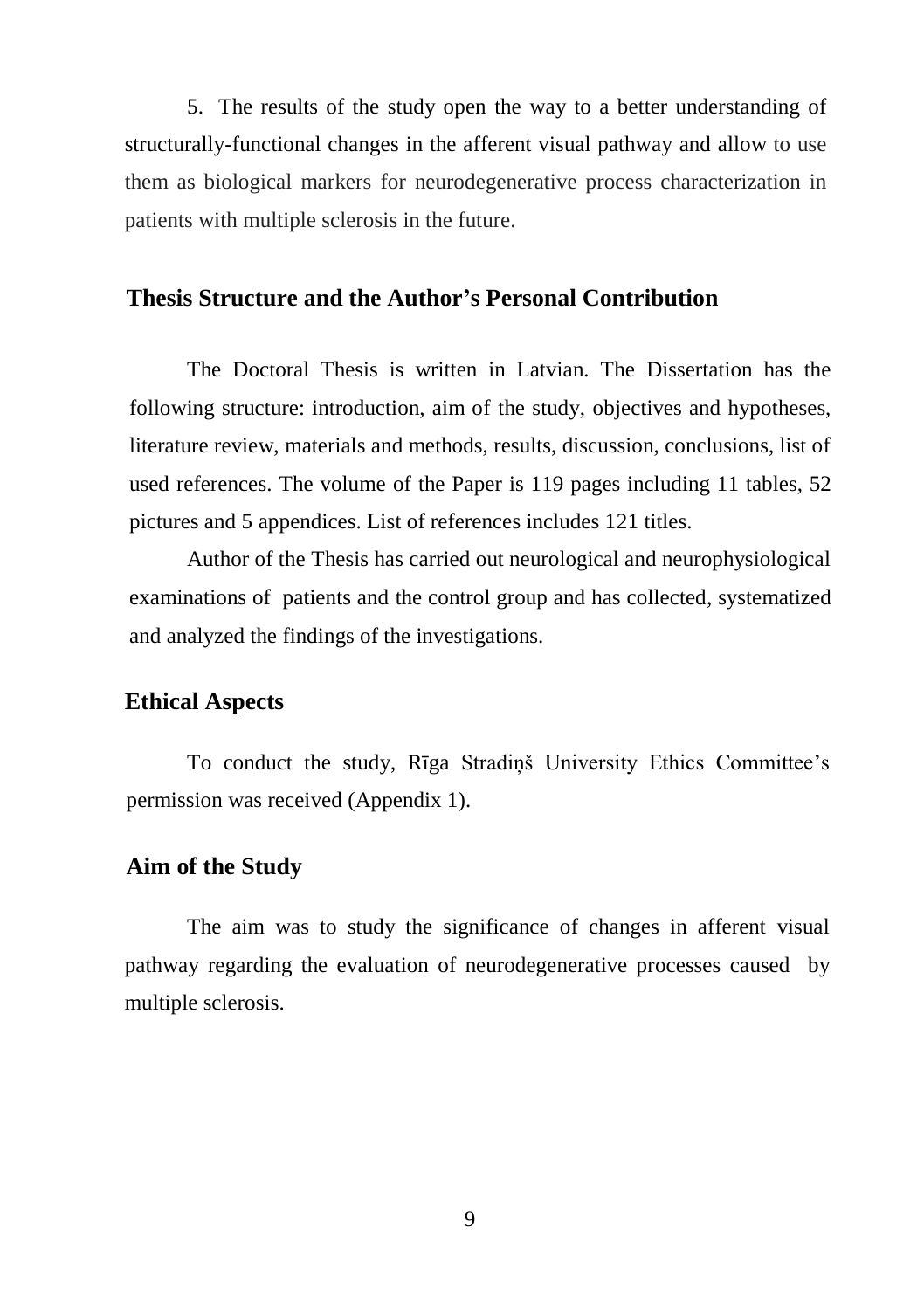## <span id="page-10-0"></span>**Study Objectives**

1. To evaluate the neurological status of multiple sclerosis patients with/without optic neuritis history by using the Expanded Disability Status Scale (EDSS).

2. To analyze ophthalmological condition characteristics of multiple sclerosis patients with/without optic neuritis history, determining visual acuity, *fundus oculi* condition, color vision and visual fields.

3. To determine the reference values of visual evoked potential method and to assess P100 latency and N75/P100 amplitude for multiple sclerosis patients with / without optic neuritis in history.

4. To investigate the retinal nerve fiber layer thickness and localization of the focal defect in multiple sclerosis patients with/without optic neuritis in history by using optical coherence tomography method.

5. To analyze the number, location and activity of demyelinating lesions, as well as brain atrophy using magnetic resonance imaging examination in multiple sclerosis patients with / without optic neuritis in history.

6. To perform statistical analysis of the data collected and to determine the potential correlation of clinical, functional and structural changes, and to analyze the factors influencing the reduced retinal nerve fiber layer.

### <span id="page-10-1"></span>**Hypotheses**

1. Analyzing the afferent visual pathway preclinical diagnosis of multiple sclerosis created neurodegenerative process in patients without a history of optic neuritis is possible.

2. Neurodegenerative changes detected in the afferent visual pathway correlate with clinical, radiological and functional parameters.

10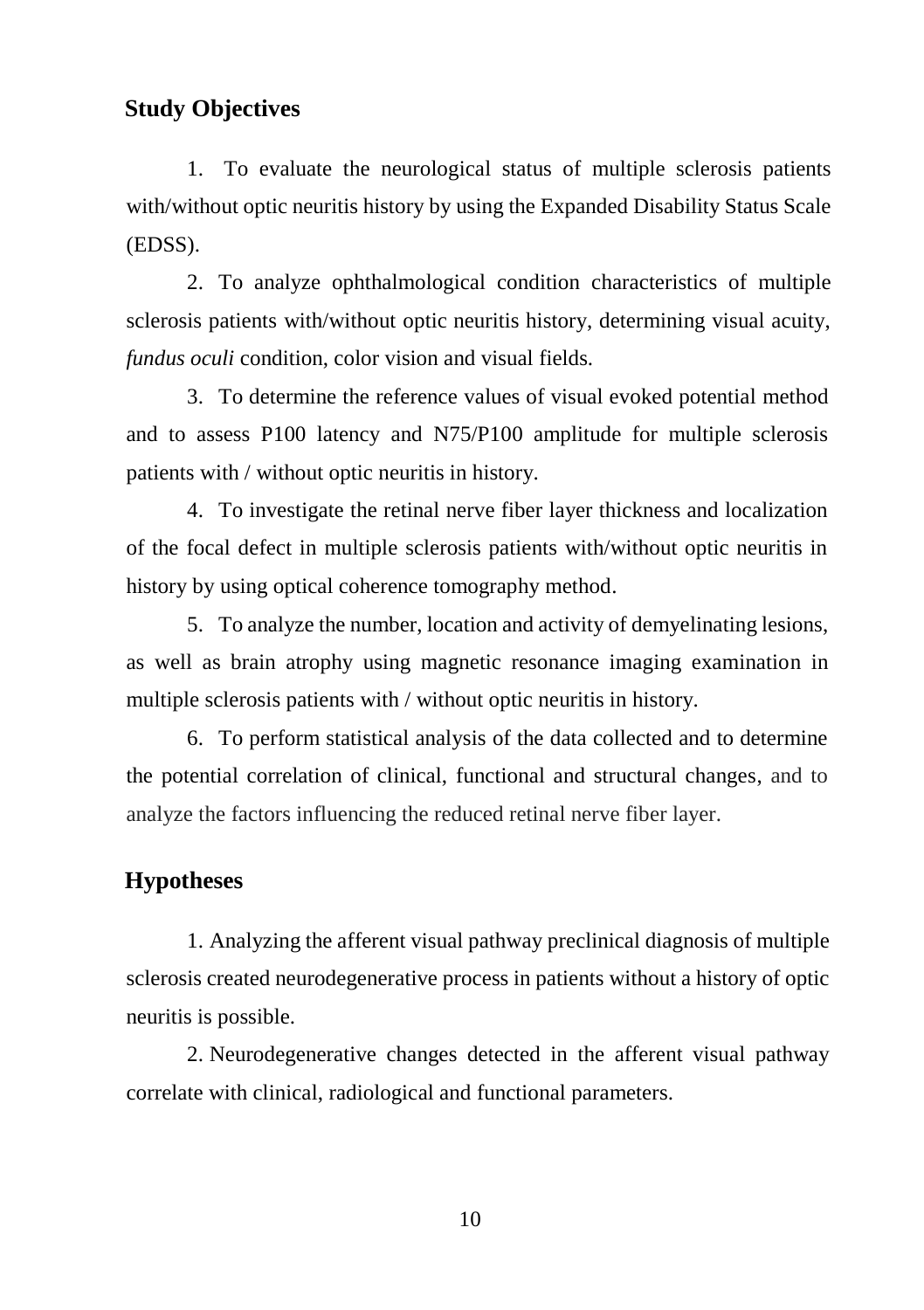## **1. MATERIAL AND METHODS**

#### <span id="page-11-0"></span>**1.1. Patient Groups and Selection**

The cross-sectional study included 76 relapsing-remitting MS patients who were divided into two groups:

1) MS patients with a history of optic neuritis;

2) MS patients without signs of optic neuritis in history.

In the group of MS patients with a history of optic neuritis, ON affected eyes (marked with ON (+)) and the contralateral, ON unaffected eyes (marked with ON (-)) were analyzed separately.

The control group included 28 age-matched and sex-matched healthy spontaneously selected individuals. MS patients were recruited from Pauls Stradins Clinical University Hospital Multiple Sclerosis Center, during the period from October 2011 to April 2014. For all subjects involved in the study evaluation of the clinical neurological and ophalmological condition was performed in the Departments of Neurology and Ophthalmology of Pauls Stradins Clinical University Hospital. Magnetic resonance imaging was performed in the Institute of Diagnostic Radiology of Pauls Stradins Clinical University Hospital, and the examination results were interpreted by a certified radiologist specialized in the diagnosis of MS.

Existence of optic neuritis in history was evaluated on the basis of clinical signs and symptoms of optic neuritis (*The clinical profile of optic neuritis. Experience of the Optic Neuritis Treatment Trial. Optic Neuritis Study Group*, 1991). For a portion, however, not all MS patients, optic neuritis episode was documented. Part of MS patients continued the previously started first-line immunomodulatory therapy (interferon beta-1a, interferon beta-1b or copaxone).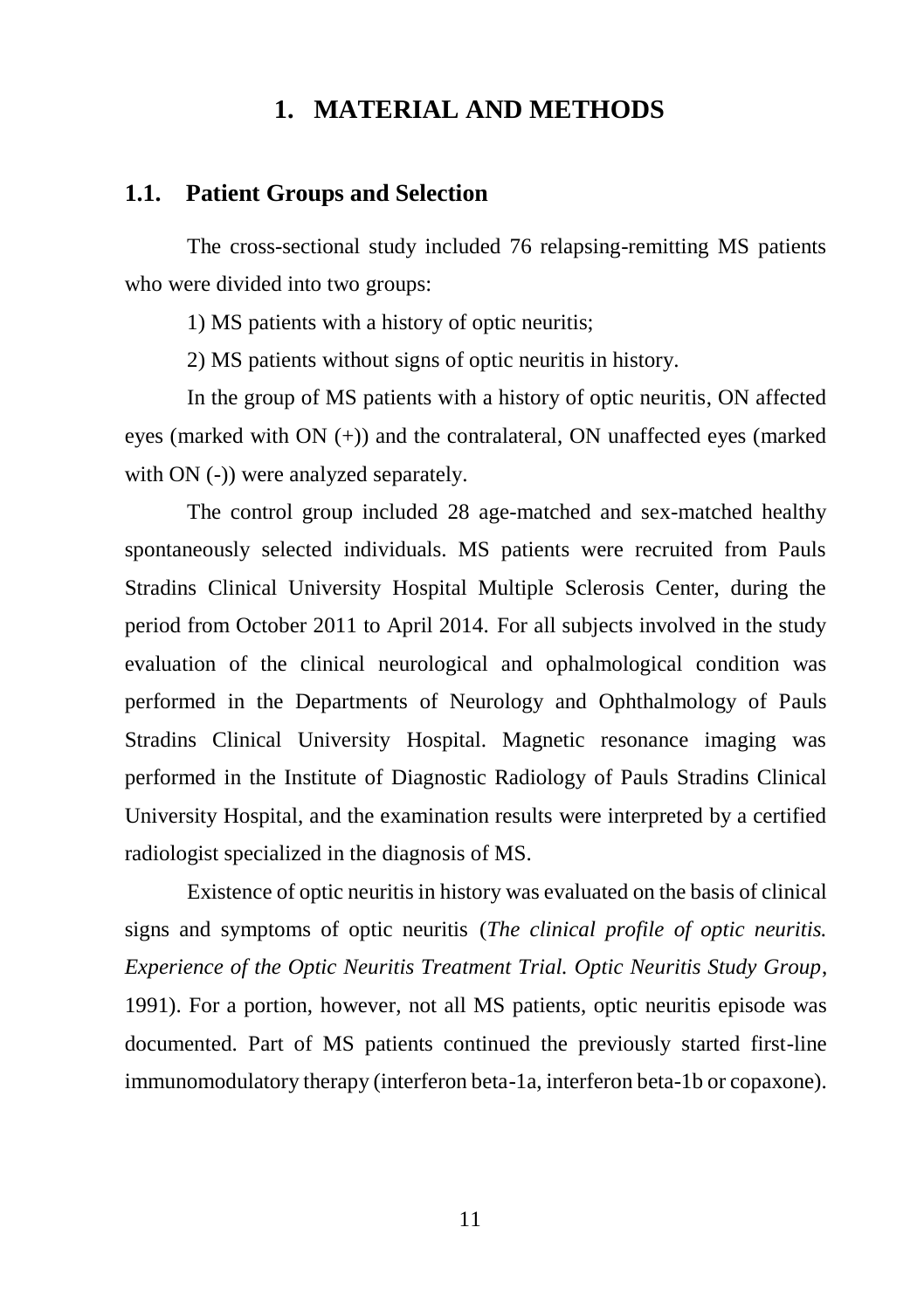## <span id="page-12-0"></span>**1.1.1. Study Inclusion Criteria**

In the study were included patients for whom:

- relapsing-remitting MS diagnosis, based on 2010 McDonald criteria, had been approved;
- $\geq 6$  months had passed after a unilateral ON episode to ensure time for remyelination and retrograde degeneration;
- $\geq 30$  days after corticosteroid therapy had passed to provide time for the anti-inflammatory activity of the medication.

## <span id="page-12-1"></span>**1.1.2. Study Exclusion Criteria**

Patients with:

- acute ON clinical picture;
- diagnoses of clinically isolated syndrome, secondary progressive MS, primary progressive MS, progressive relapsing MS;
- refraction anomalies in excess of  $\pm$  6 diopters;
- neurosarcoidosis, lymphoma of the central nervous system, neurosyphilis, diabetes etc. diseases that may affect the afferent visual system;
- ophthalmic diseases glaucoma, ischemic optic neuropathy, trauma of visual pathway in history, etc;
- inability to participate in tests of visual system and magnetic resonance imaging.

## <span id="page-12-2"></span>**1.2. Research Methods**

Examination findings were noted in the study questionnaires (see Appendix 2 "Visual examination questionnaire" and Appendix 3 "Magnetic resonance imaging questionnaire").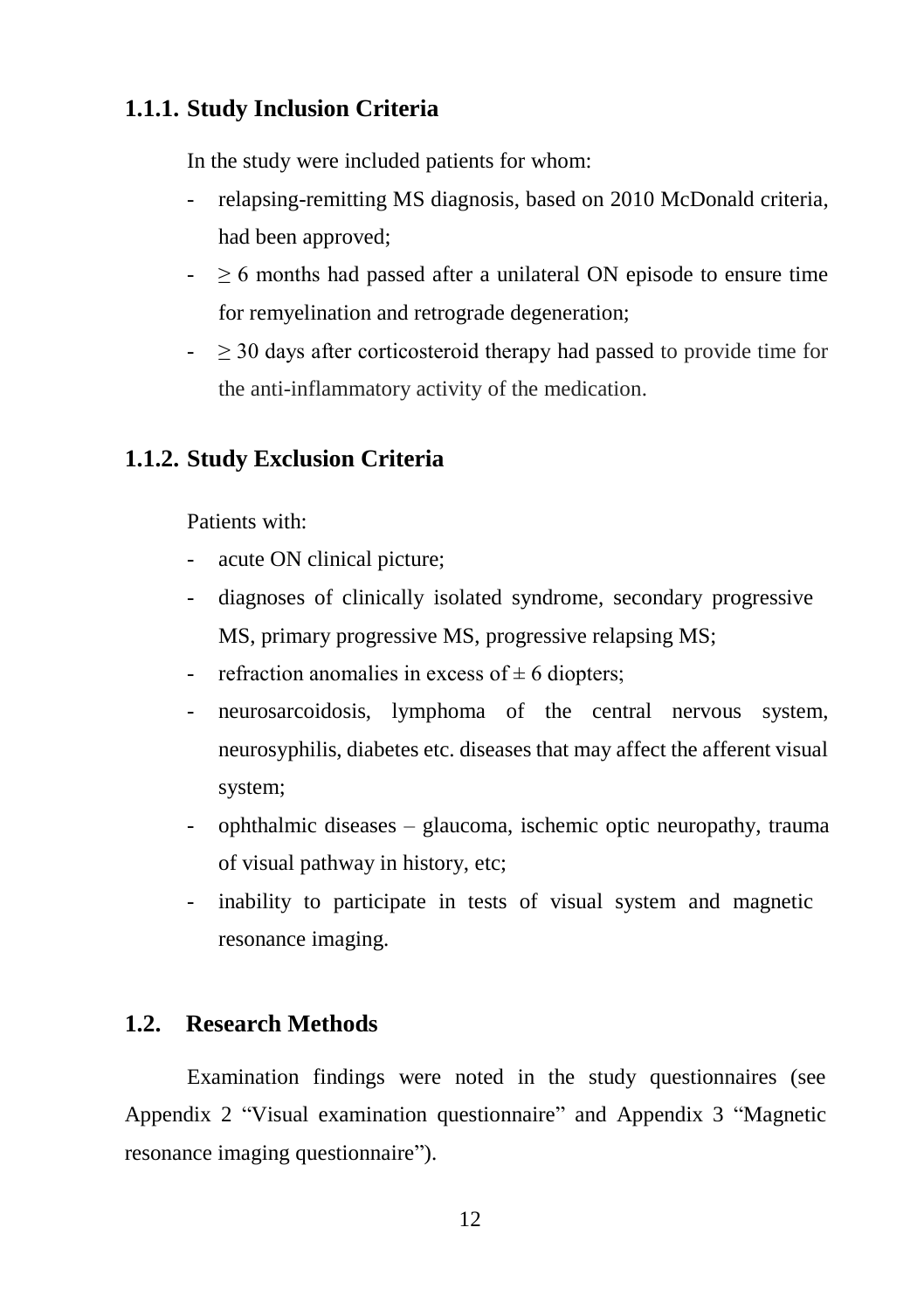Multiple sclerosis was diagnosed on the basis of 2010 McDonald criteria (*Chris H. Polman et al.,* 2011).

To evaluate MS patients' neurological condition, a unified clinical examination system was used. For standardized, quantitated MS patients' neurological investigation, Kurtzke Functional System (FS) and the Expanded Disability Status Scale (EDSS) scores (See Appendix 4 "Expanded Disability Status Scale" (EDSS) as well as Appendix 5 "EDSS evaluation form") (*Kurtzke,* 1983) have been used. To get the total EDSS score, there were carried out examinations for the vision, brain stem, pyramidal, cerebellar, sensory, bowel and bladder, as well as higher nervous activity functional systems. EDSS scores between 0–3.5 are based on the detailed investigation of neurological FS, but starting from 4 they are based on the ambulation score.

For 50 MS patients, there was performed brain MRI examination with a 1.5 T magnetic field strength MRI apparatus *Siemens Magnetom Avanto 1.5 T*. MRI examinations were performed by sequence FLAIR (*fluid attenuated inversion recovery*) with multiplanar 3D reconstructions (MPR) in axial and/or sagittal, coronal planes, as well as by T1 weighted 3D images (T1 3D IR) with MPR reconstructions in axial and/or sagittal, coronal planes. In MS patients an intravenous contrast substance injection was performed in concentration of 0.5 mmol/ml of the active substance by dose 0.2 ml/kg with waiting the full 10 minutes after contrast substance administration until visualization of active, contrast enhancing lesions. Examinations have been performed for optic nerves in T2 weighted images axially every 4 mm, and in T2 weighted images in FS (fat suppressed) regime coronally every 3 mm, including *chiasma opticum*. In assessing the MRI results, the number of demyelinating lesions, localization, presence of active, contrast enhancing lesions and existence of brain atrophy were analyzed. The results of the study were addressed in the questionnaire (see. Appendix 3 "Magnetic resonance imaging questionnaire").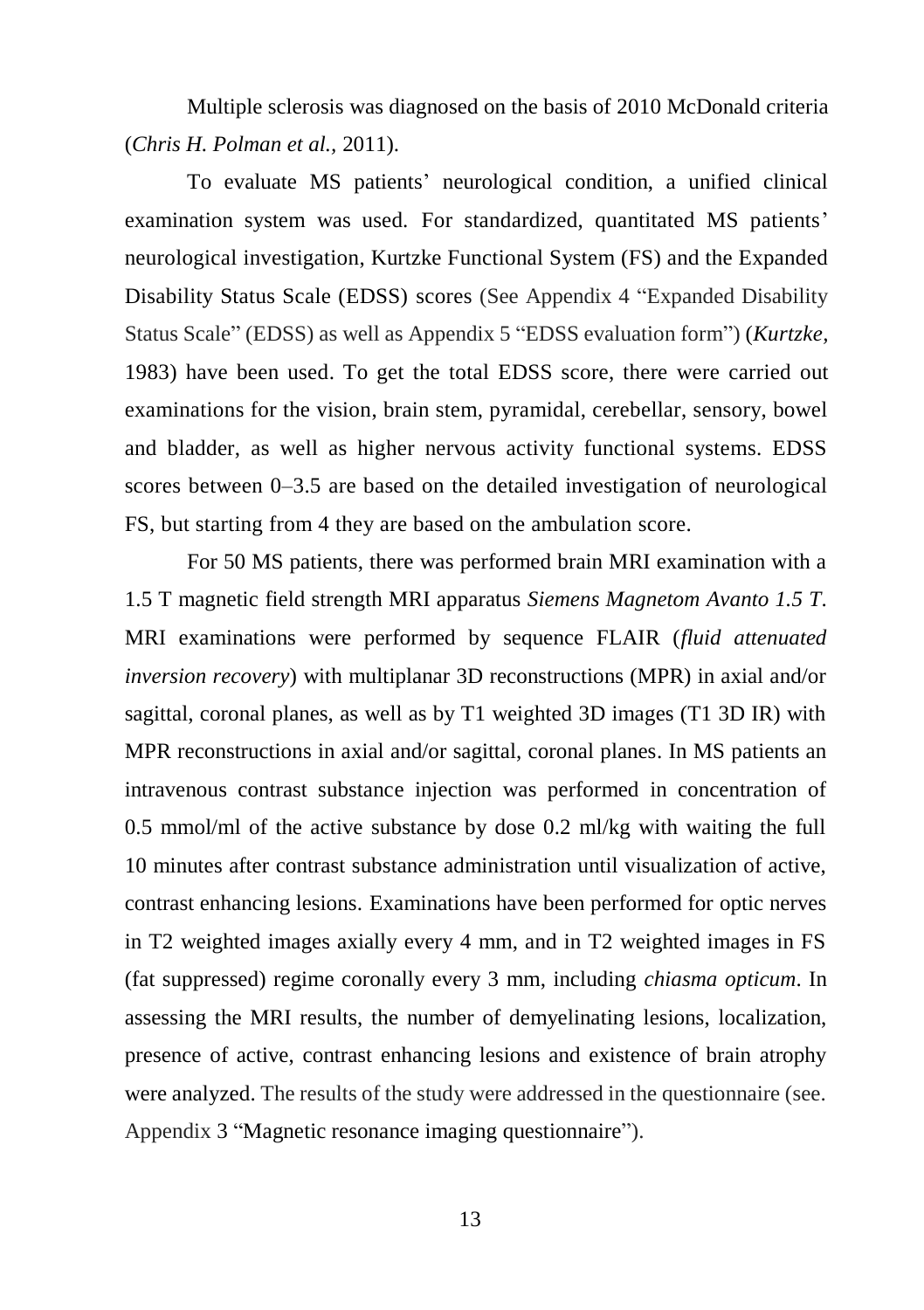When ophthalmic clinical evaluation was tested, following visual examinations in all subjects separately for each eye were performed.

1. **Visual acuity determination with visual acuity test characters** using Snellen chart, which is placed 6 meters (20 feet) away from the patient's face. The visual acuity measurement result is expressed as a decimal number by recording the last smallest letter line, in which the patient is able to name at least three letters without mistakes. Visual acuity was tested in each eye separately, the other eye being obscured. Refraction determination by means of corrective lenses was performed. In the calculations made for the purposes of the present study, the corrected visual acuity was used, besides, the visual acuity being  $\geq 1$ , it was considered to be equivalent to the visual acuity of 1.

2. **Intraocular pressure was measured with a non-contact tonometry** using apparatus *Tonoref II Nidex*. 10 to 21 mm Hg was considered to be the normal eye pressure.

3. **The investigations of the anterior part of the eye and anterior part of the vitreous humour** were carried out by using a slit-lamp biomicroscope. *Fundus oculi* examination was performed using a 90 diopter lens. The *Fundus oculi* examination evaluated the optic nerve disc color, borders, the level and diagnosed temporal optic nerve disc decoloration (exists/does not exist).

4. **The computerized visual field perimetry** was performed by means of apparatus *Oculus Centerfield Perimeter* and an appropriate vision correction. Visual fields were investigated by obtaining information on the light points with different intensities distributed in the fields of vision. A straight angle (30 - 2) threshold program was used; and retinal sensitivity was measured at 54 points. The points tested were distributed by 36° from the vertical or horizontal meridian in the central visual field. Different intensities of light stimuli were shown for 200 milliseconds, and the patient, identifying the light stimulus, was asked to press a button. Perimetric threshold, in which a patient identifies the stimulus centrally fixing the view, was analyzed using a decibel (dB) scale. The light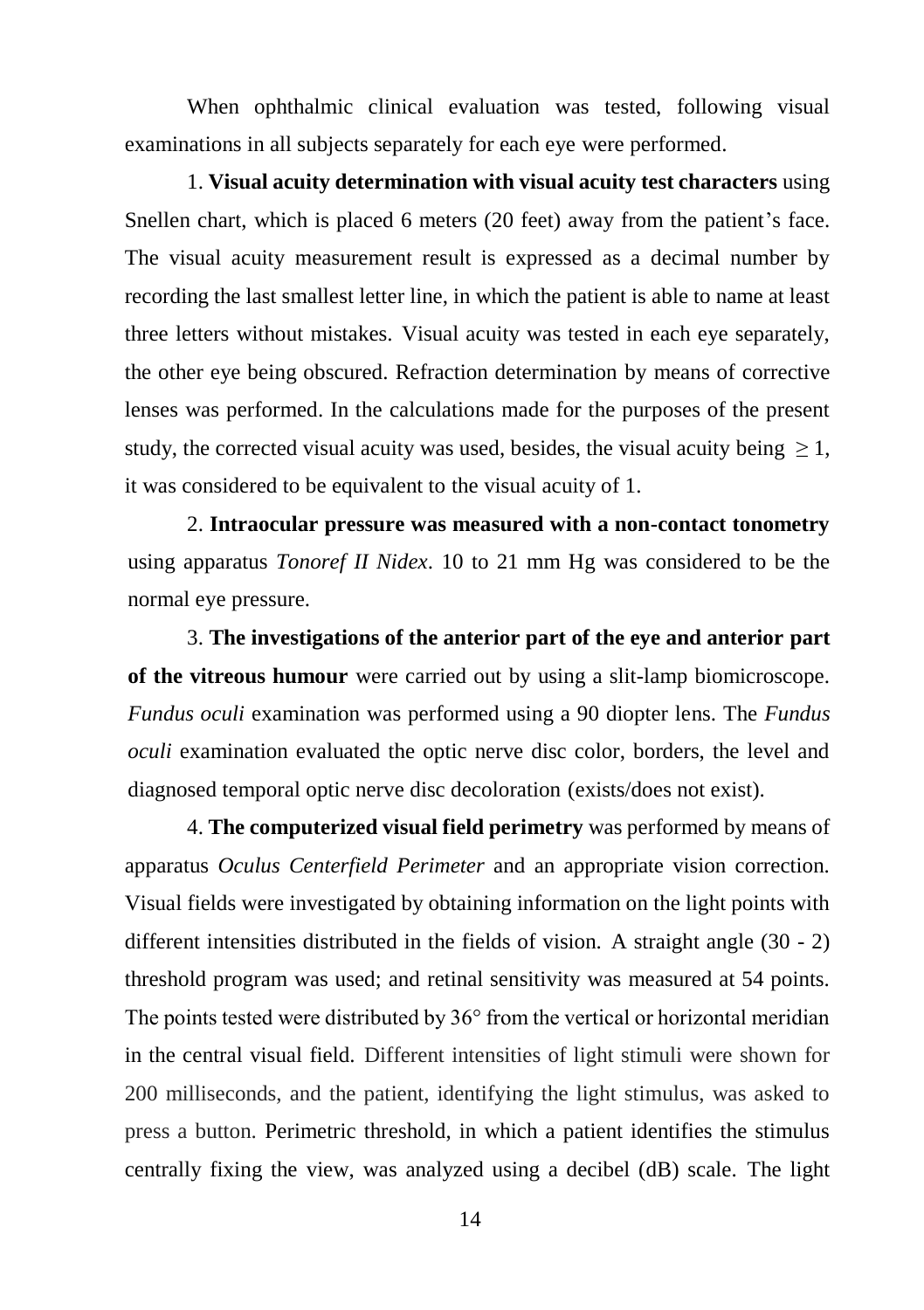intensity was measured in dB, with a low dB value indicating a larger intensity of the light used and a lower retinal sensitivity. The reference value of this decibel scale was determined by taking into account the maximum stimulus luminance of the perimeter.

5. **For the color vision testing** the Ishihara test was used. The patient, in daylight from a distance of 1 meter for 5 seconds was shown 8 polychromatic tables with hidden numbers and figures. If necessary, a vision correction was performed. The patients who were unable to distinguish the hidden numbers or figures, were diagnosed with disorders in color vision.

6. To all participants of the study **a pattern reversal VEP record** using the hardware *Reti port 21 Roland Consult* was performed. Individuals were located 70 cm away from the screen, fixing the view on the red dot in the center of the screen. Where required, a full refractive correction was made. For acquisition of potential, the vision was repeatedly stimulated in monocular way by the black-white "chess field" video monitor at 1.6 Hz frequency. The record of potentials was made by disc-shaped electrodes placing them on the patient's head according to the International 10–20 system, which is based on the head size measurements (*Odom et al.,* 2010). Oz is an active electrode, which was placed on the midline in the occipital region, 10% from the total distance between the nose and the brow bone connecting place *(nasion)* and the external occipital protrusion *(inion)*. Usually Oz placing distance is 3–4 cm above the external occipital protuberance, which is the closest region to the brain primary visual cortex (17. Brodmann field). Reference disc type electrode was placed in Fz area. Having repeatedly performed 100 stimulations twice for every eye, the average performance potentials were filtered and analyzed. The first negative wave of the action potential was labelled with N75, and the first positive wave of the curve was designated by the P100; the second negative wave was marked with the N135, and these waves were recorded from Oz electrode. So far, the neural structures, which take part in these VEP wave formations are not clearly defined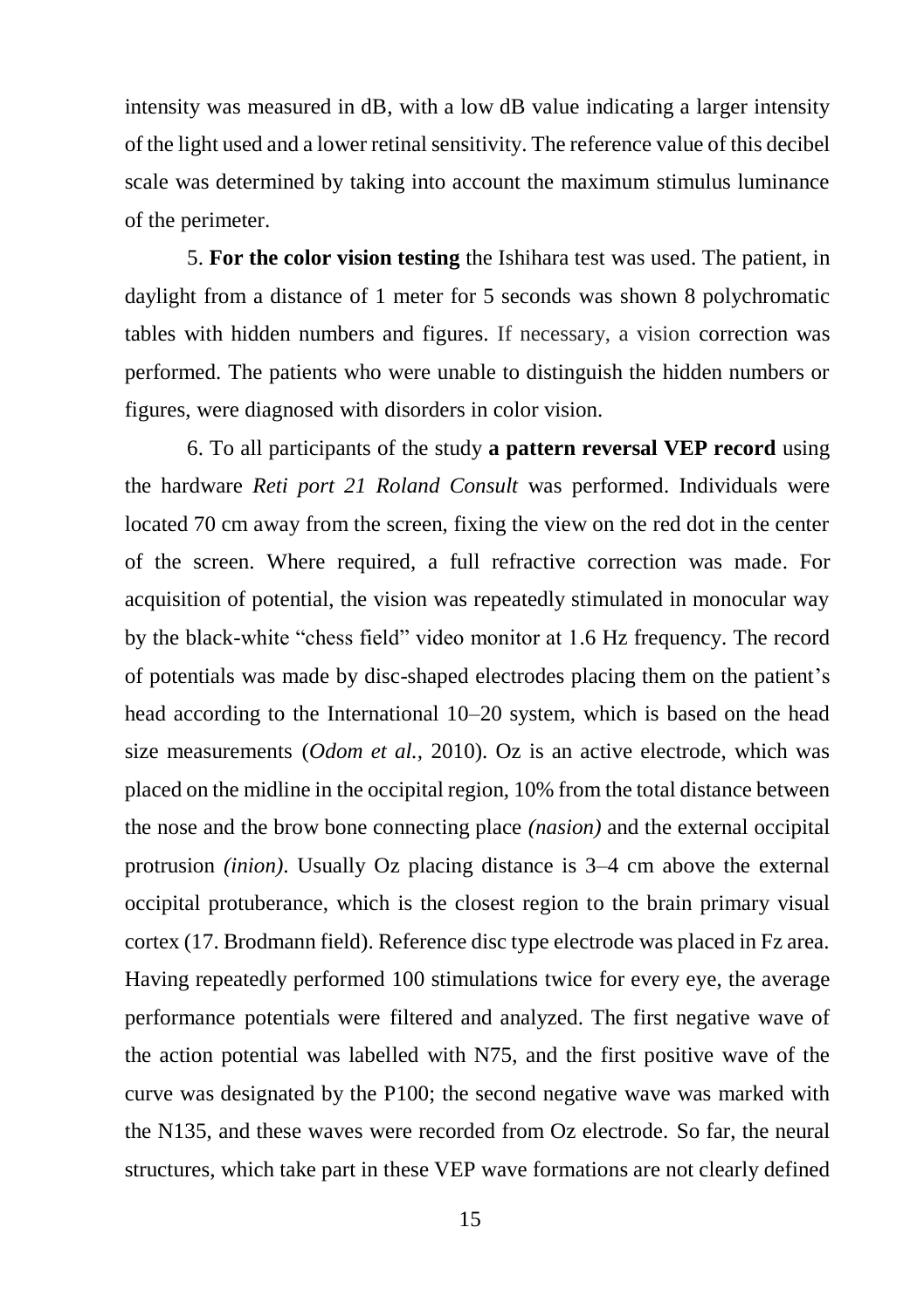in literature. It is believed that N75 wave is formed in the primary visual cortex, the P100 wave forms in the dorsal extrastriate occipital cortex but the N135 wave forms at impulse spreading deeper in the brain structures, up to the parietal lobe (*Slotnick, Klein, Carney, Sutter, and Dastmalchi,* 1999). The time period from the stimulus to the beginning of the wave P100 was attributed as P100 latency and measured in milliseconds (ms). N75/P100 amplitude measurements were made in microvolts (mkV) from the N75 maximum negative point to the P100 the maximum positive point.

7. With the **optical coherence tomography (OCT)** method *(Heidelberg Engineering Spectralis)* the retinal nerve fiber layer (RNFL) thickness was measured in the six standard sectors (temporal, temporal upper, temporal lower, nasal, nasal upper and nasal lower), and measurements were expressed in micrometres (mkm). Analyzing the RNFL measurements the temporal upper and nasal upper sector readings were combined and named as the upper quadrant, and the temporal lower and nasal lower sector readings were combined and described as the lower quadrant. For all study participants the *Tru Track* active eye tracking technology was used, which prevents the formation of artefacts due to eye movement. RNFL thickness results were evaluated on the basis of OCT apparatus normative database where green-marked areas were classified as the normal, but the red-marked areas were considered to be abnormally reduced. OCT images of unsatisfactory quality were rejected.

#### <span id="page-16-0"></span>**1.3. Statistical Analysis of the Data**

Statistical processing of the data was performed with SPSS software *(IBM SPSS Statistics Version 21, SPSS inc., USA)*.

Quantitative variables were described by the arithmetic average and standard deviations (SD). In cases when the distribution radically differed from a normal distribution, the median and the interquartile range distribution were calculated.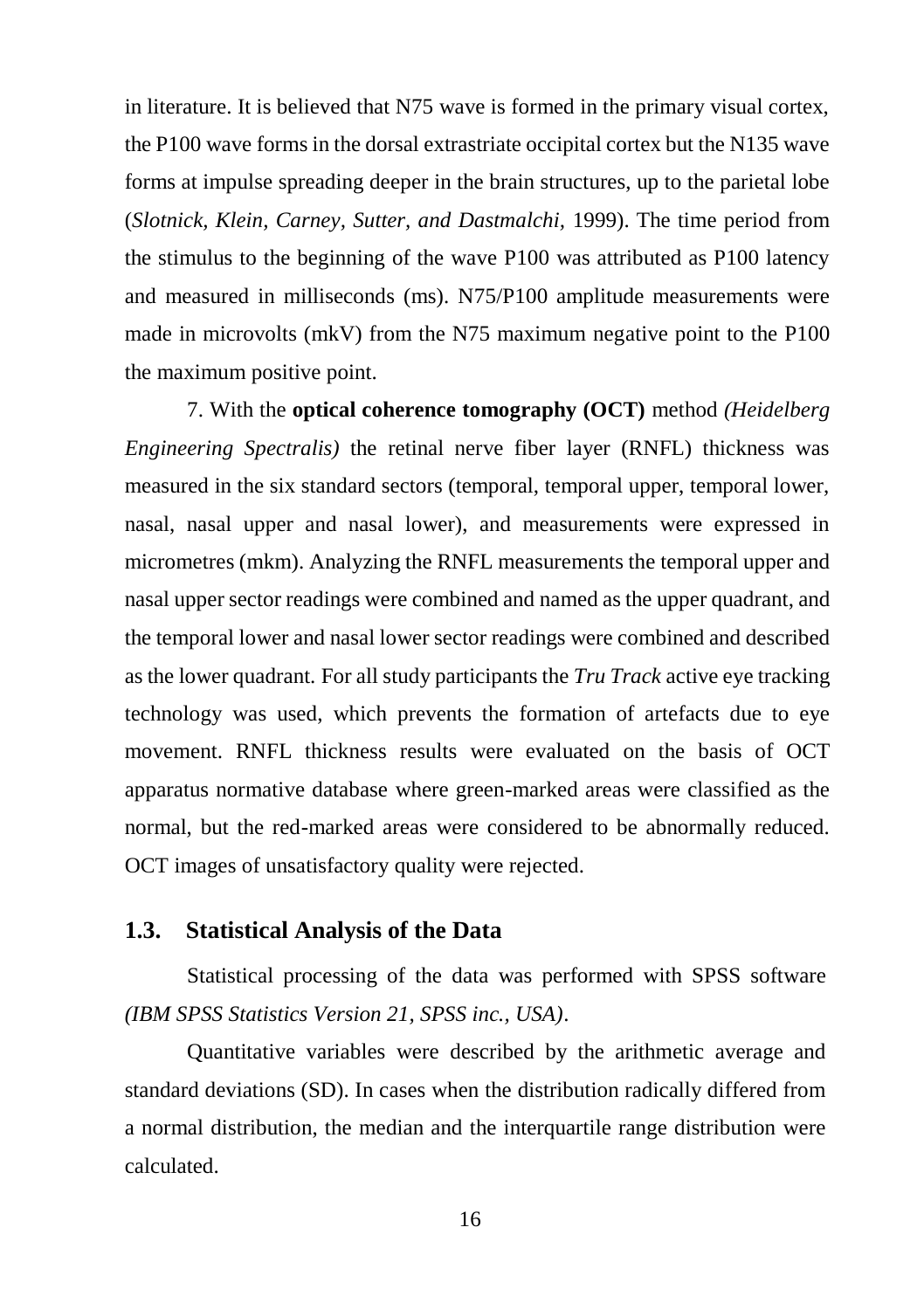Categorical or qualitative variables were described as a number and percentage proportion.

Comparisons of normally distributed quantitative variables were made with t-tests of independent selections between the two groups, or ANOVA *(Analysis of Variance)* method among three or more groups. ANCOVA *(Analysis of Covariance)* was used for multivariate analysis with additional off filtering of parameters*.* While for analysis of related characteristics, MANOVA *(Multivariative Analysis of Variance)* was used.

In cases when the investigated feature did not meet the normal distribution, an appropriate not parametric test was used (Mann-Whitney test *(Mann-Whitney U test)*).

For the analysis of contiguity of two features, Pearson's correlation analysis (denoted by r) was used. The study adopted the following correlation closeness classification depending on the size of the correlation coefficient r: correlation is weak, if  $r \le 0.30$ ; correlation is medium if  $0.30 < r < 0.70$ , but a correlation is strong if  $r \geq 0.70$ . In cases when the distribution of the two features did not meet the normal distribution, Spearman's correlation factor analysis (denoted by  $r_s$ ) was used.

Categorical or qualitative variables were compared with the Pearson  $\chi$ 2 (*Pearson chi square*) test or Fisher exact test according to the conditions of use. Cramer's V or dichotomous factor (denoted by φ) calculated value was used for evaluation of the statistical effect of the analysis of qualitative characteristics. The following categories in the assessment of the statistical effect were used:

- $\bullet$  0.1–0.3 = small:
- $0.3-0.5$  = medium;
- $\bullet$  > 0.5 = large.

For the assessment of limit values of two comparable groups the ROC *(Receiver Operating Characteristic)* curve analysis was used calculating the sensitivity (Se), specificity (Sp), the maximum Youden index (J), positive and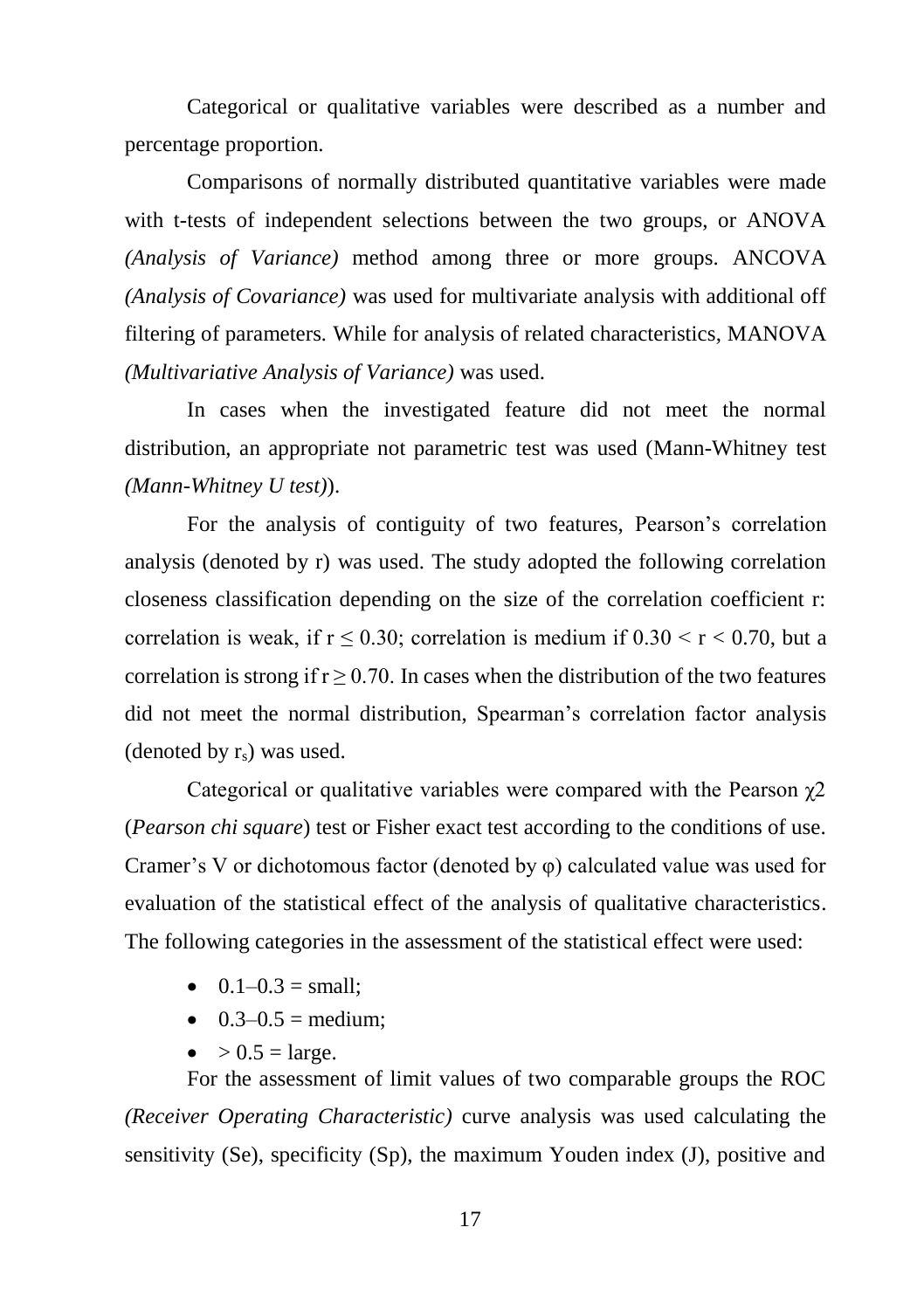negative predictive values (PPV and NPV). To assess the size of statistical effect, ROC curves were calculated the area under the curve (AUC) and the following size of effect classification was used:

- $\bullet$  0.90–1 = outstanding;
- $0.80-0.90 = \text{good};$
- $\bullet$  0.70–0.80 = medium;
- $0.60-0.70$  = weak;
- $0.50-0.60 =$  no effect.

According to generally accepted principles, p-value  $< 0.05$  will be considered as a statistical significance threshold for bilateral test results. Designation n. s. – *non significant* is used to indicate the size of p-values  $> 0.05$ .

To assess the obtained results the limits of 95% confidence interval (CI) for statistical parameters were calculated.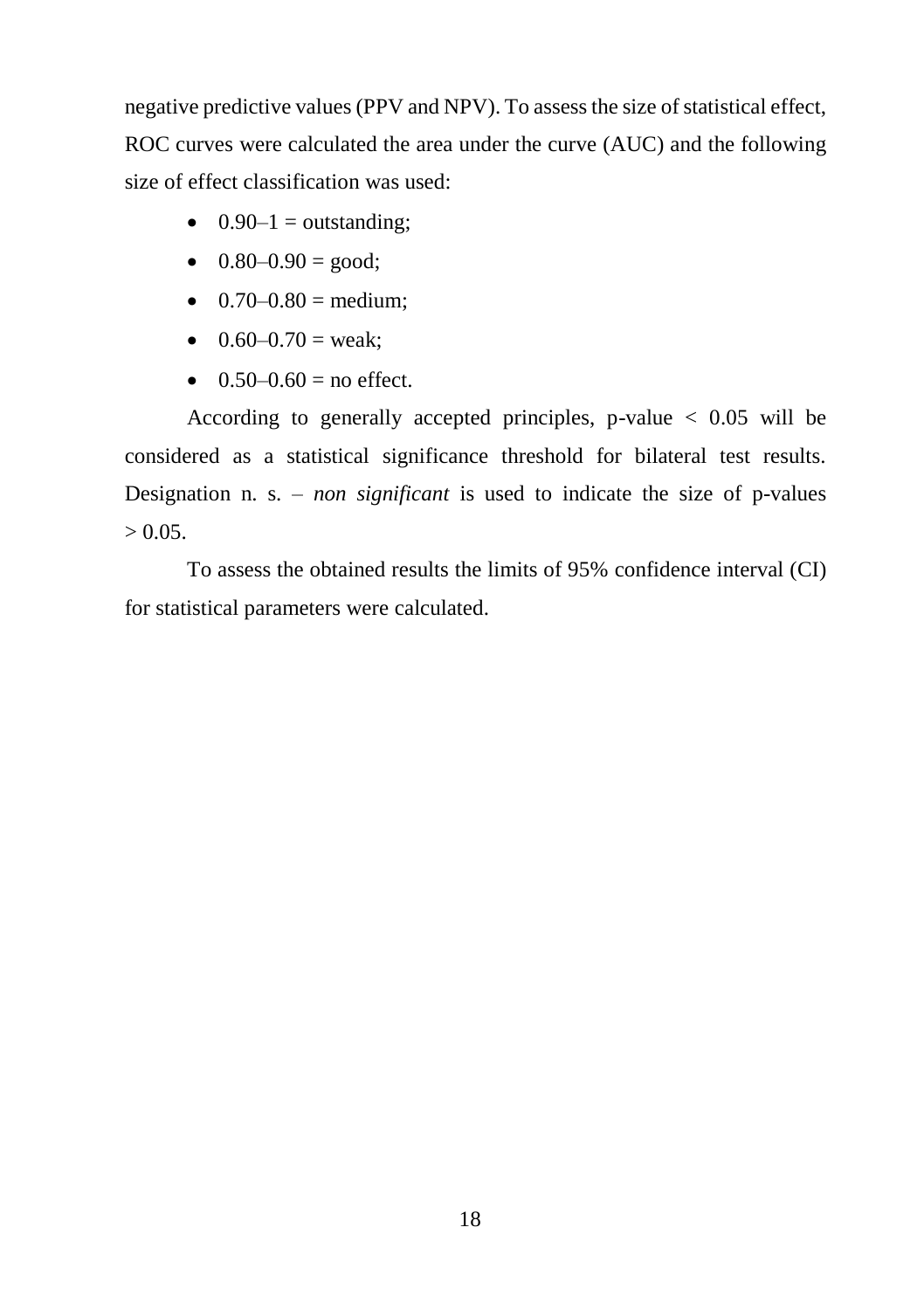## **2. RESULTS**

## <span id="page-19-1"></span><span id="page-19-0"></span>**2.1. Demographic Characteristics of Study Groups**

76 multiple sclerosis patients, whose average age was  $38.64$  years (SD = 10.60), minimum age 17 years, maximum age 65 years, were included in the study. 28 healthy subjects aged 19 to 65 years were included in the control group and the mean age in this group was  $35.78$  years (SD = 12.14).

Analyzing the average age of individuals included in the study, on the basis of the t test of independent selections, it was found that the mean age in the control group and in the patients' one differs by 2.58 years, but this difference is not statistically significant ( $p = 0.1$ ).

Multiple sclerosis patients were divided into two groups: patients with a history of ON and patients without an ON history. MS patients' group with a history of ON included 33 patients. MS patients' group without a history of ON included 43 patients. For each of the study and control subjects all tests were carried out for each eye separately. The number of investigated eyes and percentage distribution for MS patients with / without ON history and control group has been depicted in Figure 2.1.



Figure 2.1 **Number of investigated eyes and percentage in study groups** MS with ON - multiple sclerosis patients with optic neuritis in history MS without ON - multiple sclerosis patients without optic neuritis in history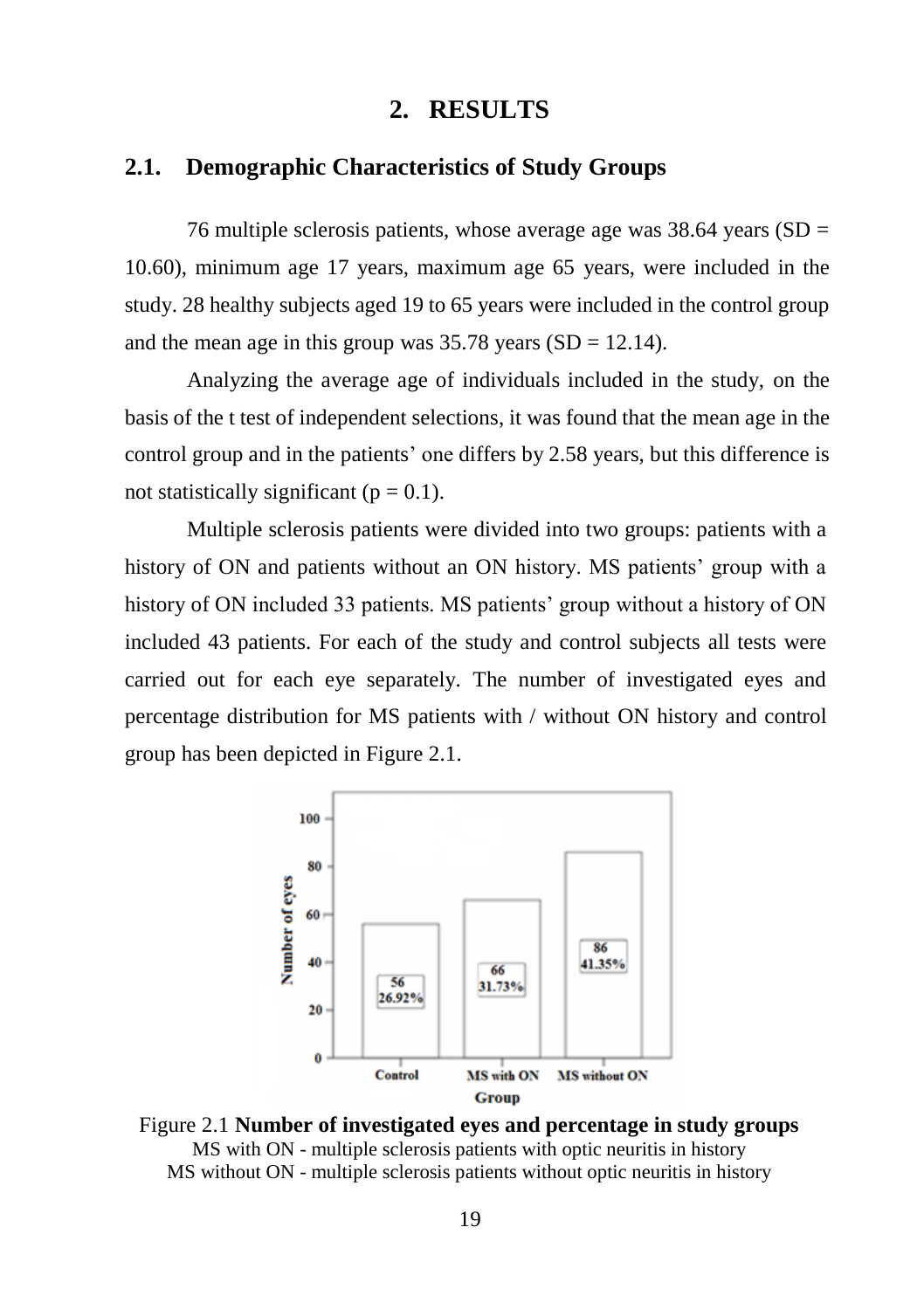Taking into account the impact of every individual's age on the changes in the afferent visual system, it was essential to ascertain the age distribution of the study groups. Basing on the analysis of variance (ANOVA), it was concluded that the three groups analyzed in the study by average age are not statistically significantly different ( $p = 0.12$ ).

In total, the MS patient groups included 45 women and 31 men. In the control group, 19 women and 9 men were included. The summary of gender, age and count of examined eyes in study groups has been represented in Table 2.1.

Table 2.1

Minimum–

| Gender | Group         | N, eyes | Mean age,<br>years | <b>SD</b> | Nunum—<br>maximum age,<br>years |
|--------|---------------|---------|--------------------|-----------|---------------------------------|
| Woman  | Controls      | 38      | 36.68              | 13.16     | $19.0 - 65.0$                   |
|        | MS with ON    | 38      | 37.57              | 12.04     | $19.0 - 59.0$                   |
|        | MS without ON | 52      | 40.00              | 9.81      | $25.0 - 55.0$                   |
| Man    | Controls      | 18      | 33.88              | 9.70      | $25.0 - 57.0$                   |
|        | MS with ON    | 28      | 37.21              | 7.36      | $22.0 - 50.0$                   |
|        | MS without ON | 34      | 38.94              | 12.31     | $17.0 - 65.0$                   |

#### **Demographic characteristics of study groups**

MS with ON - multiple sclerosis patients with optic neuritis in history; MS without ON - multiple sclerosis patients without optic neuritis in history; N - summary number; SD - standard deviation

#### <span id="page-20-0"></span>**2.2. Characteristics of Disease Duration and Neurological Status**

In the MS patients' group with a history of ON anamnestic mean disease duration was  $M = 39.56$  months (from 6 to 384 months), but in MS patients' group without a history of ON mean disease duration was  $M = 72.03$  months (0) to 400 months). Based on the t-test of independent selections, it was concluded that the average duration of the illness for MS ill patient groups statistically reliably differs ( $p = 0.038$ ).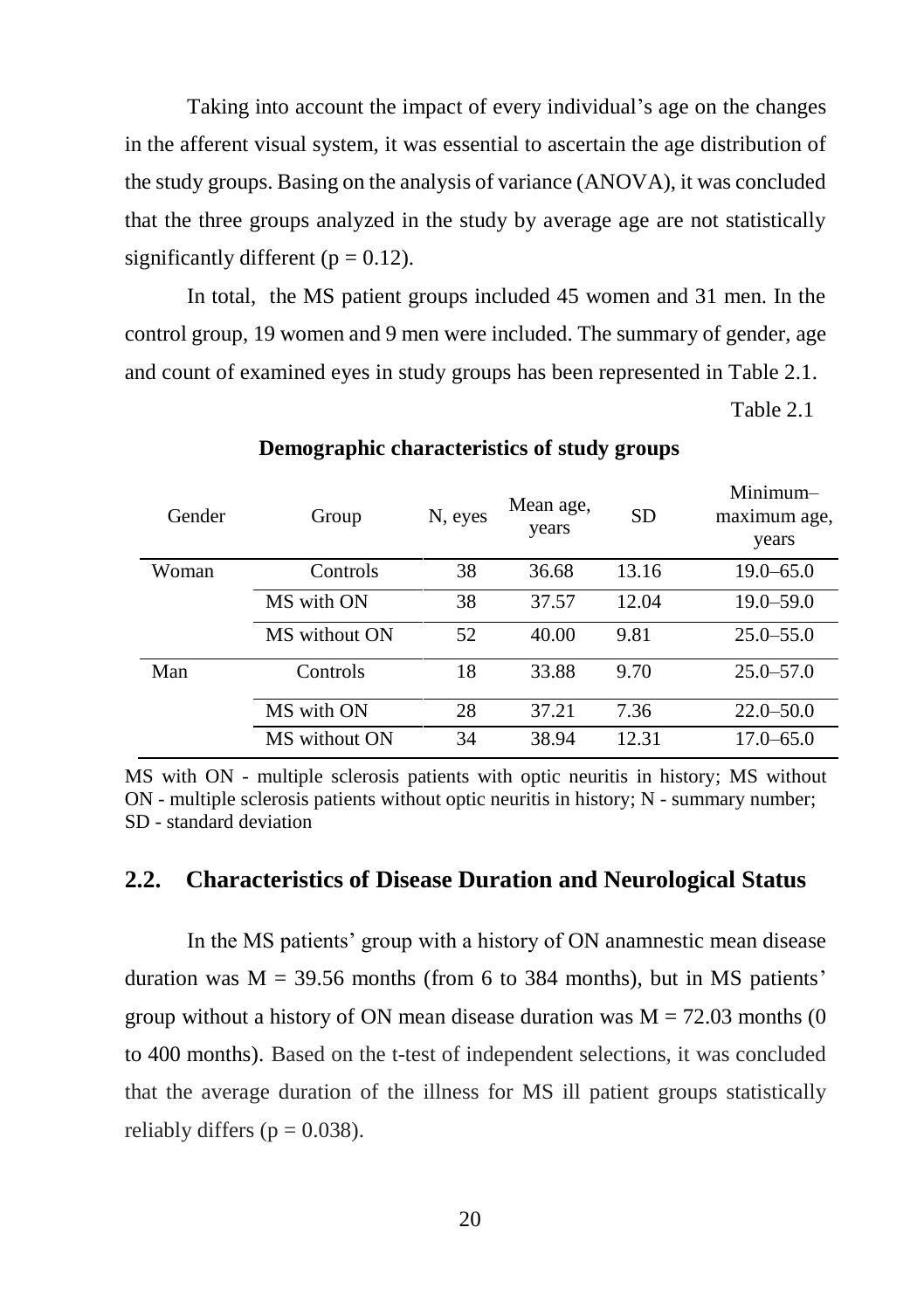For MS patients who have had ON, at calculating the period of time after an ON episode, it did not meet the normal distribution; so for characterization of this period the median and interquartile distribution amplitude were used  $(Me = 12; IOR = 6).$ 

The EDSS score number did not correspond to the normal distribution, and in MS patients' group with a history of ON the EDSS score characterizing indicator Me was  $1.50$  (IQR = 1.00), but in MS patients without a history of ON in EDSS Me was  $1.50$  (IQR = 2).

In both patient groups, modal EDSS score number was 1.50 and the maximum total EDSS score was 6. It was concluded that the average EDSS total score ranks for the two patient groups do not differ statistically significantly (Mann-Whitney test,  $p = 0.40$ ).

For both groups of patients, EDSS score forming functional systems was analyzed separately. The average EDSS score and functional system scores in MS patients groups have been displayed in Table 2.2.

Table 2.2

| Group                                                                                                                                                                                                                                                 | $_{\rm F}$ S<br>Visual | ΕS<br>Brainstem                                       | ΕS<br>Pyramidal | $_{\rm F2}$<br>Cerebellar | ΕS<br>Sensory | bladder<br>Bowel/ | ner<br>$E_{\rm S}$<br>Higher<br>system l | mbulation | EDSS          |
|-------------------------------------------------------------------------------------------------------------------------------------------------------------------------------------------------------------------------------------------------------|------------------------|-------------------------------------------------------|-----------------|---------------------------|---------------|-------------------|------------------------------------------|-----------|---------------|
| MS with ON                                                                                                                                                                                                                                            | 0.79                   | 0.20                                                  | 1.24            | 0.53                      | 0.17          | 0.38              | 0.45                                     | 0.53      | 1.46          |
| MS without ON                                                                                                                                                                                                                                         | 0.44                   | 0.44                                                  | 1.51            | 0.52                      | 0.23          | 0.36              | 0.45                                     | 0.69      | 1.88          |
| р                                                                                                                                                                                                                                                     |                        | $< 0.05$ $< 0.05$ $< 0.05$ $> 0.05$ $> 0.05$ $> 0.05$ |                 |                           |               |                   | > 0.05                                   | > 0.05    | ${}_{< 0.05}$ |
| EDSS - Expanded Disability Status Scale; FS - functional system; MS with ON -<br>multiple sclerosis patients with optic neuritis in history; MS without ON - multiple<br>sclerosis patients without optic neuritis in history; p - reliability factor |                        |                                                       |                 |                           |               |                   |                                          |           |               |

**Average EDSS scores and functional system scores in MS patients groups**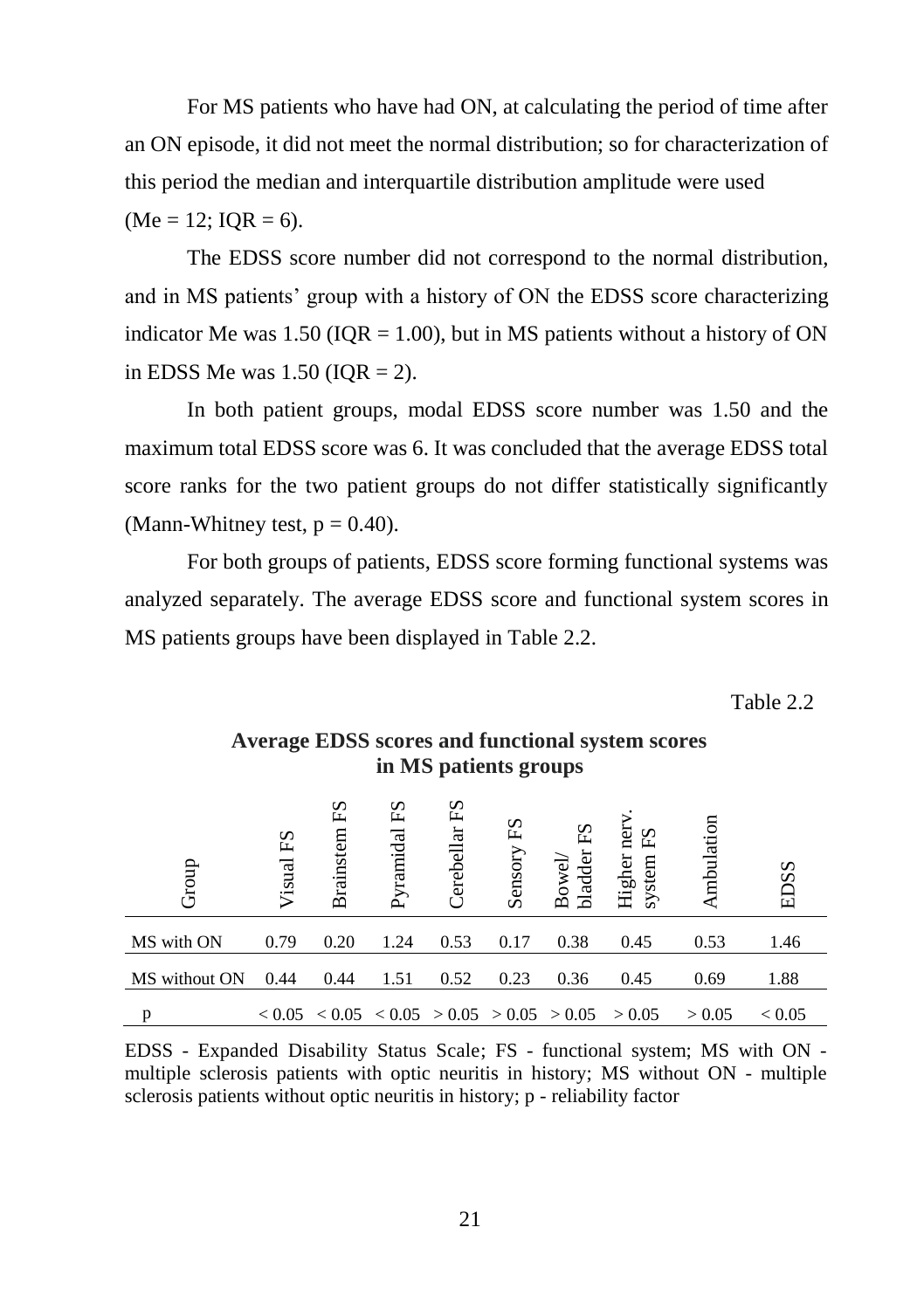Analyzing average scores of the functional systems, it was found that in MS patient groups, they statistically significantly differed in visual, brainstem and pyramidal functional systems ( $p < 0.05$ ).

## <span id="page-22-0"></span>**2.3. Functional Visual System Parameters**

#### <span id="page-22-1"></span>**2.3.1. Visual Acuity**

For MS patients with a history of ON, an average lens-corrected visual acuity was  $0.93$  (SD = 0.25) and a minimum corrected value of visual acuity was 0.02. In MS patients' group without a history of ON, an average corrected visual acuity was significantly better  $-1.02$  (SD = 0.21); however, in this group it was possible to correct the visual acuity to 1 only for 30 eyes (35%).

For a relatively small number of individuals from a group of MS patients with a history of ON, for only 7 eyes (10%), the visual acuity adjustment  $\geq 1$ was possible. In this group also only for 6 contralateral, ON unaffected eyes, complete vision correction was possible.

#### **2.3.2. Visual Evoked Potentials**

Following the International Federation of Clinical Neurophysiology recommendations (*Holder, Celesia, Miyake, Tobimatsu, and Weleber, 2010*), in order to avoid inaccurate interpretations of measurements, for VEP apparatus used in the study, it was necessary to determine the precise reference values of N75/P100 amplitude and P100 latency.

Using the ROC curve analysis and determining the precise N75/P100 amplitude threshold for the control group and MS patients, it was concluded that it is 10.52 mkV (AUC = 0.81; 95% CI: 0.76 to 0.86; Se = 0.91; Sp = 0.63, and the maximum Youden index is 0.54). The ROC curve used for N75/P100 amplitude threshold determination has been reflected in Figure 2.2.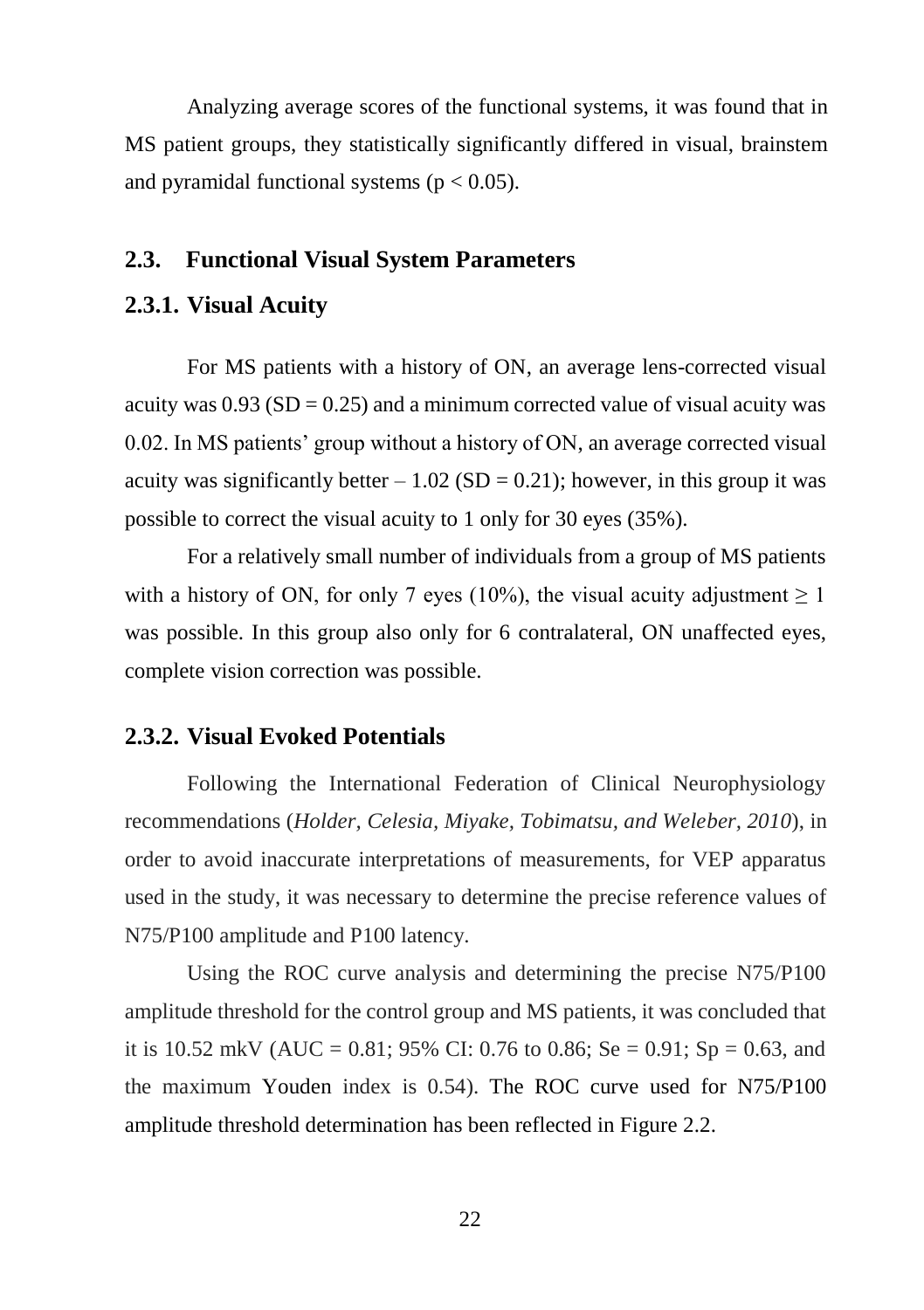

Figure 2.2 **ROC curve for the N75/P100 amplitude reference determination**

Similarly, determining the precise P100 latency threshold for the control group and for MS patients, it was concluded that it was  $110.25 \text{ ms}$  (AUC = 0.86; 95% CI: 0.80 to 0.91; Se = 0.63; Sp = 0.96, with a maximum Youden index 0.59). This curve has been shown in Figure 2.3.

![](_page_23_Figure_3.jpeg)

Figure 2.3 **ROC curve for P100 latency threshold determination**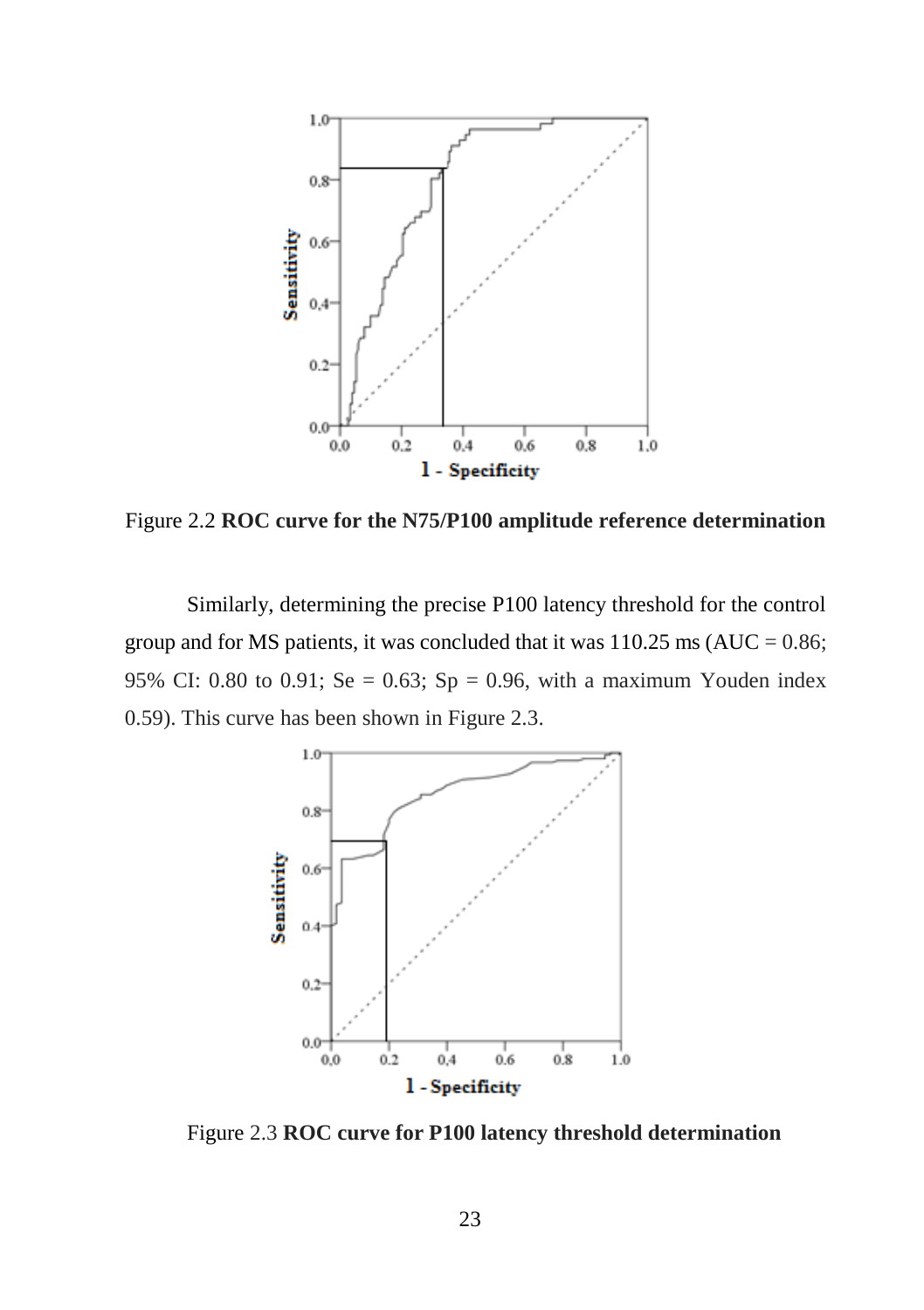In the VEP examinations carried out, the N75/P100 amplitude, which was lower than 10.52 mkV, was considered to be reduced. P100 latency, which was longer than 110.25 ms, was considered to be prolonged.

Analyzing the average N75/P100 VEP amplitude scores in the study groups, it was found that the lowest amplitude was observed in MS patients with a history of ON, and directly in ON (+) eyes. For these patients' eyes the average  $N75/P100$  amplitude was  $8.16$  mkV (SD = 4.60). But also in MS patients' group, which had never suffered from the ON clinical episode, a lower average N75/P100 amplitude comparing with the control group was observed. Basing on the t test of independent selections, it was concluded that the average N75/P100 amplitude for the control group ( $M = 14.51$ ,  $SD = 3.35$ ) and the group of patients suffering from MS without a history of  $ON$   $(M = 9.86;$  $SD = 4.63$ ) differs by an average of 4.65 mkV and this difference is statistically significant ( $p < 0.001$ ). According to the ROC curve analysis, assessing the difference between the two groups, it was concluded that it is statistically good  $(AUC = 0.81; 95\% CI: 0.74$  to 0.88;  $p < 0.001$ ).

The analysis of both populations suffering from MS showed that for the ON (+) eyes ( $M = 8.16$ ; SD = 4.60) and the eyes without a history of ON  $(M = 9.86; SD = 4.63)$ , the average N75/P100 amplitude statistically significantly ( $p = 0.03$ ) differs (by an average of 1.70 mkV). However, having considered the ROC curve analysis and having evaluated the statistical difference between the two groups, it was concluded that it is weak  $(AUC = 0.65; 95\% CI$ : 0.60 to 0.70;  $p < 0.001$ ).

Analyzing the group of MS patients who have a history of ON, it was concluded that the average N75/P100 amplitude for the ON  $(+)$  eyes  $(M = 8.16;$  $SD = 4.60$ ) and the ON (-) eyes (M = 11.03; SD = 5.40) differs on average by 2.87 mkV, and this difference is statistically significant ( $p = 0.01$ ). Having regard to the ROC curve analysis and the statistical difference between the two groups, it was concluded that it is weak, but statistically significant ( $AUC = 0.65$ ; 95%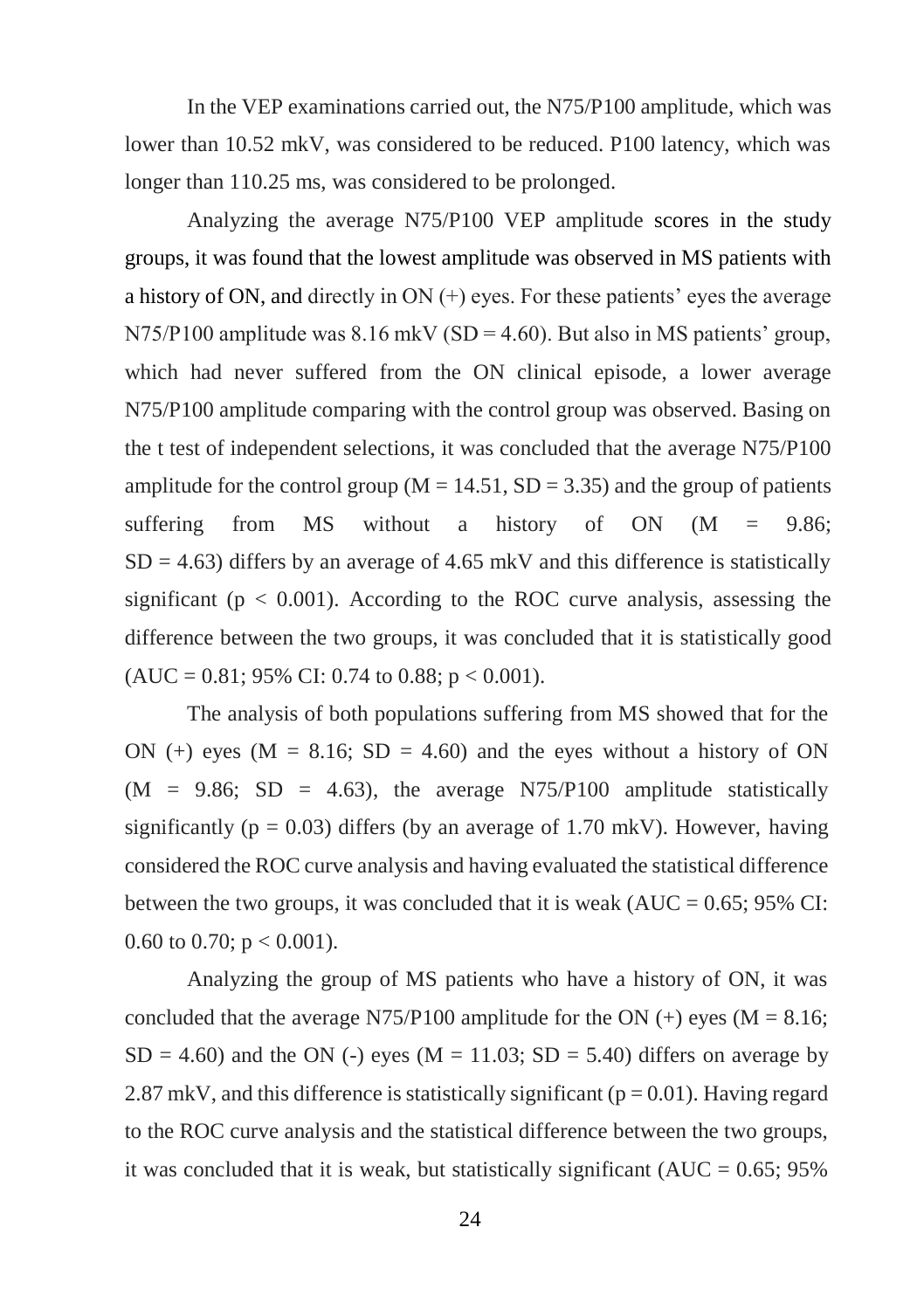CI: 0.51 to 0.78;  $p < 0.001$ ). Taking into account the established average N75/P100 amplitude threshold – 10.52 mkV, in MS patients' group without a history of ON a reduced amplitude was found in 54 eyes (62.79%). Analyzing the average N75/P100 amplitude for MS patients who have previously suffered from ON, the following results were obtained. For most  $-23$  ON  $(+)$  eyes  $(69.69\% \text{ of the ON } (+) \text{ eyes})$  a reduced average N75/P100 amplitude was observed, but also in 18  $(54.54%)$  of other – ON directly unaffected eyes, an abnormally reduced average VEP amplitude was observed.

Similarly, analyzing the average VEP P 100 latency, it was found that the most distinct prolongation was observed in MS suffering patients who have experienced ON, for ON  $(+)$  eyes – 126.00 ms (SD = 18.26), but also in the group of patients without a history of ON P 100 latency was longer  $(M = 116.73, SD = 16.00)$ , comparing to the control group  $(M = 101.81,$  $SD = 5.66$ ).

Comparing the average P100 latency for ON (+) eyes with this indicator in MS patients' group where ON had never been observed, it was found that in the ON affected eyes P100 average latency is for 9.26 ms longer and this difference is statistically significant ( $p < 0.01$ ). When assessing the effect of this difference in both MS patients' groups, it was concluded that it is weak, but statistically significant (AUC =  $0.64$ ; 95% CI: 0.55 to 0.72; p < 0.001).

The MS patients' group, which previously suffered from ON, being analysed separately, it was concluded that the average P100 latency statistically significantly differs ( $p < 0.01$ ), for an average 11.25 ms for ON (+) eyes  $(M = 126.00, SD = 18.26)$  and ON (-) eyes  $(M = 114.75, SD = 11.94)$ . However, having assessed the statistical effect of this difference, it was concluded that it is weak, but statistically significant (AUC =  $0.68$ ; 95% CI:  $0.55$  to  $0.81$ ;  $p < 0.001$ ).

Taking into account the determined P100 latency threshold – 110.25 ms, it was concluded that in MS patients' group without an ON history for 52 eyes (60.47%) this indicator is abnormally prolonged. However, in MS patients' group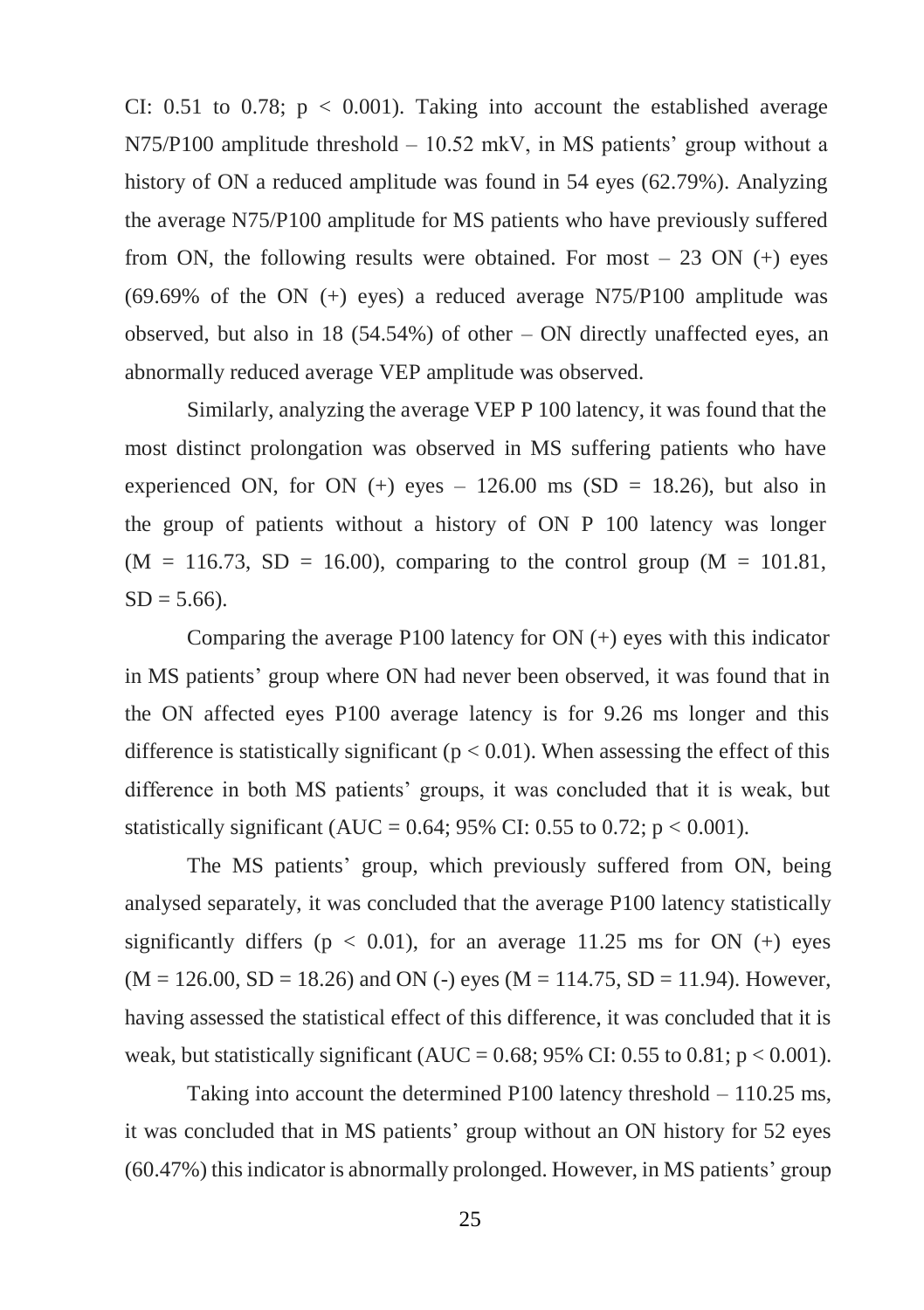who have experienced ON a P100 latency abnormal extension was observed not only in 25 eyes (75.75% of the ON (+) eyes) after ON episodes, but also in 19 eyes (57.57% of the ON (-) eyes), which had not had any ON clinical signs.

The summary of the obtained VEP indicators for the study groups has been reflected in Table 2.3.

**Results of visual evoked potentials**

Table 2.3

|                               | $ON (+)$ ,<br>eyes<br>$(N = 33)$ | $ON(-),$<br>eyes<br>$(N = 33)$ | MS without<br>ON, eyes<br>$(N = 86)$ | Control,<br>eyes<br>$(N = 56)$ |
|-------------------------------|----------------------------------|--------------------------------|--------------------------------------|--------------------------------|
| Average N 75/P100             | 8.16                             | 11.03                          | 9.86                                 | 14.51                          |
| amplitude, mkV, $(\pm$<br>SD) | (4.6)                            | (5.4)                          | (4.63)                               | (3.35)                         |
| Average P100                  | 126.0                            | 114.75                         | 116.73                               | 101.81                         |
| latency, ms, $(\pm SD)$       | (18.26)                          | (11.94)                        | (16.00)                              | (5.66)                         |

mkV – microvolts; ms – milliseconds; MS without ON - multiple sclerosis patients without optic neuritis in history; N - summary number; ON  $(-)$  - eyes without a history of optic neuritis;  $ON (+)$  - eyes with a history of optic neuritis

#### <span id="page-26-0"></span>**2.3.3. Changes in Color Vision**

While analyzing the changes in color vision, it was established that in MS patients without a history of ON, for 12 eyes (13.95%) an impaired color vision was observed. Slightly more often, in 11 ON (+) eyes (33.33%), color vision was impaired in MS patients with a history of ON. On the basis of Pearson's chisquare statistical analysis, it was concluded that the patient's belonging to a certain group affects their color vision ( $p < 0.01$ ) and the effect size is medium  $(\varphi = 0.27)$ . According to the statistical analysis, it was concluded that the ON presence statistically significantly affects color vision  $(p < 0.01)$ , and the effect size is statistically high ( $\varphi = 0.35$ ). The control group showed no color vision disturbances.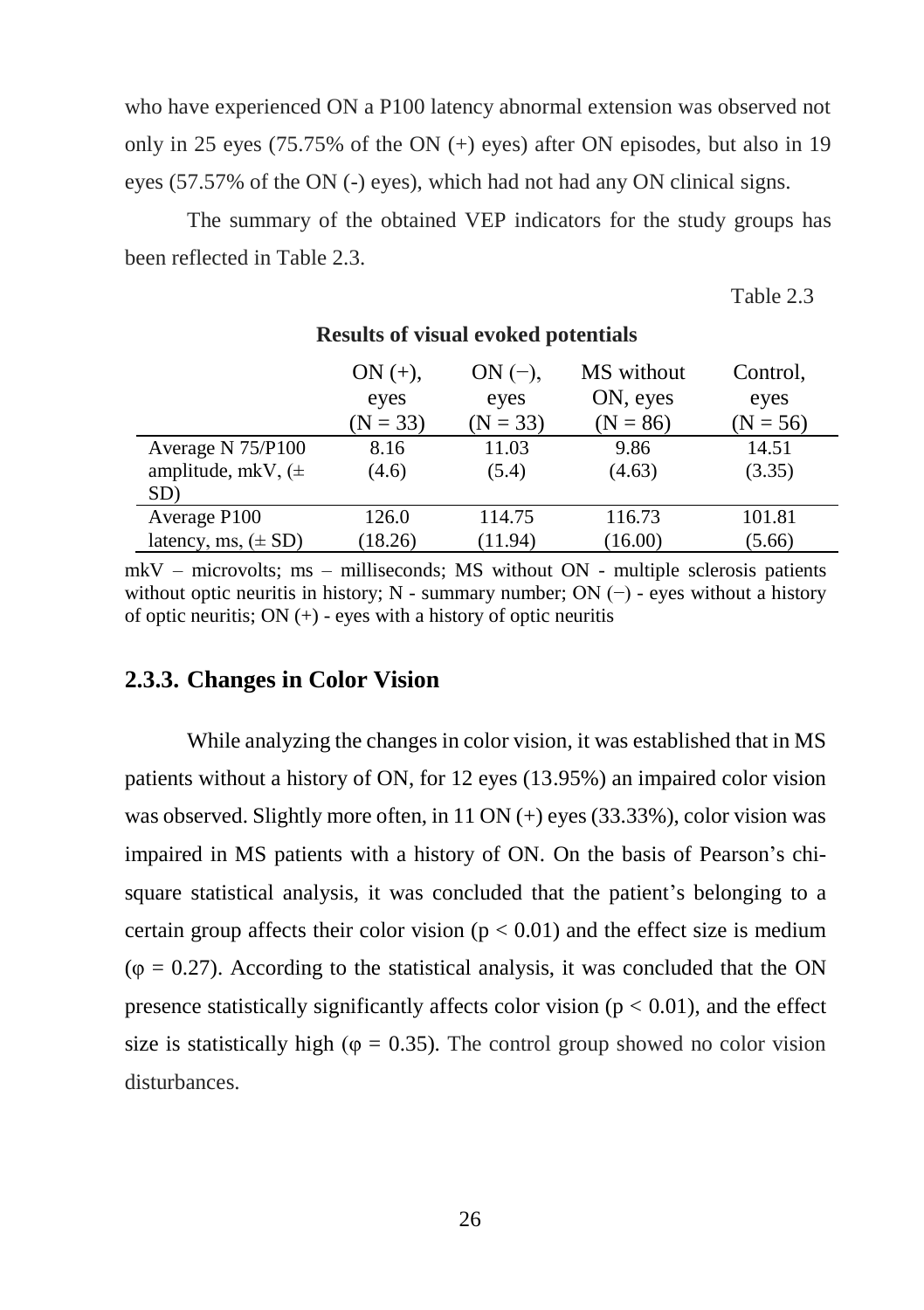## <span id="page-27-0"></span>**2.3.4. Changes of Visual Fields**

When analyzing results of computerized perimetry, it was found that the most frequent type of disturbance of visual fields is paracentral scotomas. Only in one ON affected eye from the MS patients' group with ON history there was observed an arcuate defect of the visual field. In MS patients' group without a history of ON, paracentral scotomas are detected in 55 eyes (63.95%). Such disorders were identified in most of the ON affected eyes  $(81.81\%$  of the ON  $(+)$ eyes) in MS patients with a history of ON. In addition, paracentral scotomas were found also in half of those eyes in which ON episode was not observed (57.57% of the ON (-) eyes). Based on Pearson's chi-square statistical analysis, it was concluded that ON existence does not affect statistically significantly the changes in visual fields ( $p = 0.11$ ), but the statistical effect size is medium  $(\varphi = 0.20)$ . Changes in the visual fields in the control group were not observed.

#### <span id="page-27-1"></span>**2.4. Structural Parameters of Visual System**

## <span id="page-27-2"></span>**2.4.1. Decoloration of Optic Nerve Disc at the Examination of** *Fundus Oculi*

In MS patients' group without a history of ON analyzing changes at *fundus oculi* examination, the decoloration of the optic nerve disc was found in 19 eyes (22.09%). Having analyzed the MS patient population with a history of ON separately, the decoloration of the optic nerve disc was more frequently detected in ON  $(+)$  eyes (7 eyes or 24.24%) if compared to the ON  $(-)$  eyes (4 eyes or 15.15%). Relying on Pearson's chi-square statistical analysis, it was concluded that the ON existence in a history does not affect the decoloration of the optic nerve disc ( $p = 0.80$ ). Mann-Whitney non-parametric test indicated that the time passed after ON episode has no effect on the appearance of the decoloration of the optic nerve disc ( $p = 0.18$ ).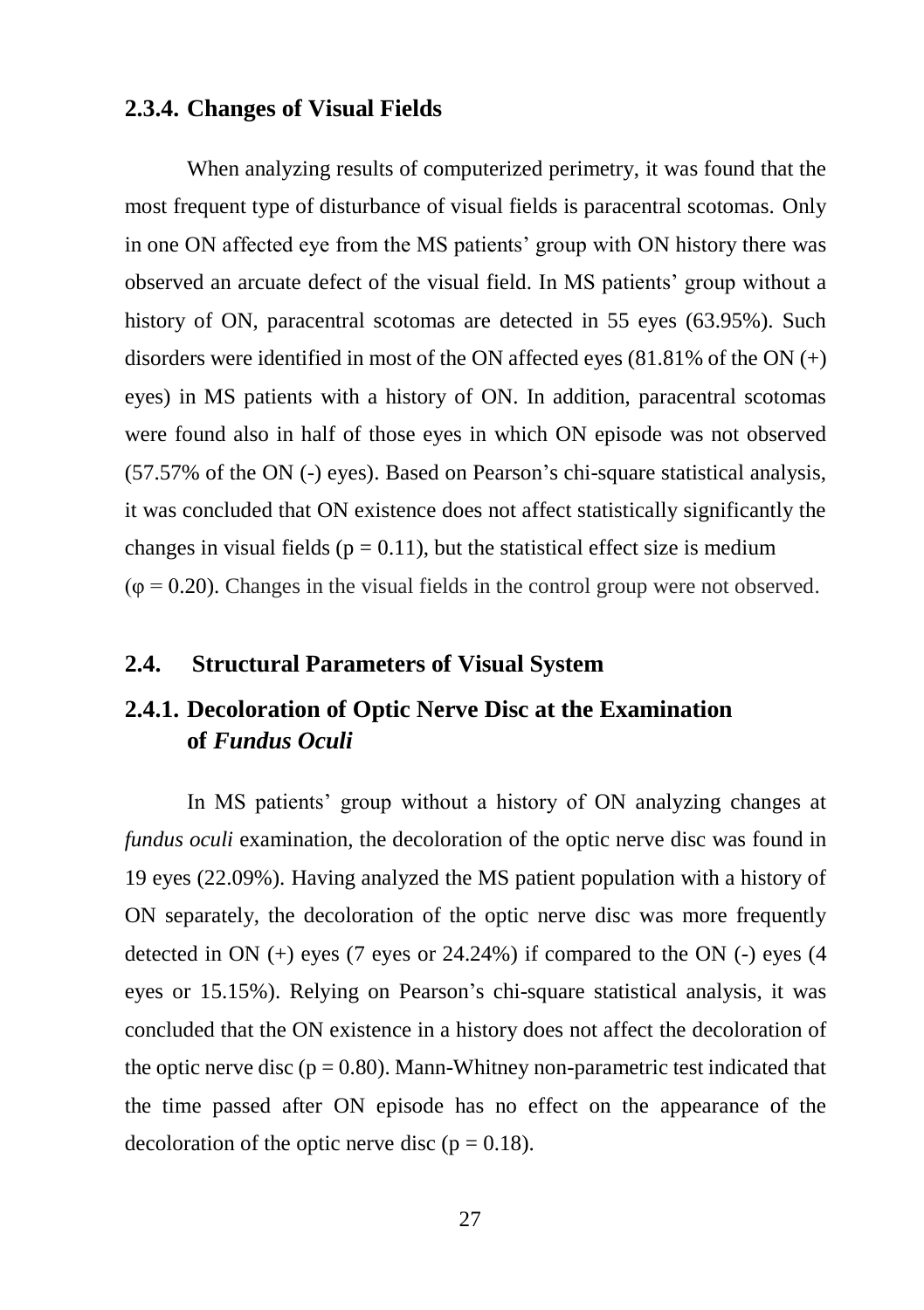## <span id="page-28-0"></span>**2.4.2. Retinal Nerve Fiber Layer Measurements by Optical Coherence Tomography**

Carrying out investigations with the optical coherence tomography method and basing on covariative multivariate analysis of variance (MANCOVA), it was concluded that simultaneously analyzing the aggregate of the RNFL indicators (RNFL thickness in the temporal, nasal, upper and lower quadrants), it statistically significantly (*Pillai's trace* =  $0.26$ ; F (12.340) = 4.41;  $p < 0.001$ ) differs for 2 in the trial included MS patients' groups, besides the age is a statistically significant system influencing factor  $(p < 0.01)$ .

Having analyzed the average RNFL thickness for all research groups, it was found that this layer was the thinnest in the eyes with a history of ON  $(M = 85.63, SD = 16.51)$ ; however, also in MS patients without a previously known ON episode, the average RNFL thickness was thinner  $(M = 90.16,$  $SD = 11.18$ ) if compared to the control group (M = 98.76;  $SD = 7.12$ ). Average RNFL thickness readings for study groups have been given in Table 2.4.

Table 2.4

| Group      | N, eyes | Average RNFL<br>thickness, mkm<br>$(\pm SD)$ | Minimum,<br>mkm | Maximum,<br>mkm | p<br>value |
|------------|---------|----------------------------------------------|-----------------|-----------------|------------|
| Controls   | 56      | 98.76 (7.12)                                 | 88              | 117             |            |
| MS with ON | 33      | 85.63                                        | 48              | 133             | < 0.001    |
|            |         | (16.51)                                      |                 |                 |            |
| MS without | 86      | 90.16                                        | 66              | 115             |            |
| ON         |         | (11.18)                                      |                 |                 |            |

#### **Average RNFL thickness in the study groups**

mkm – micrometers; MS with ON - multiple sclerosis patients with optic neuritis in history; MS without ON - multiple sclerosis patients without optic neuritis in history; N - summary number; p - reliability factor; RNFL - retinal nerve fiber layer; SD - standard deviation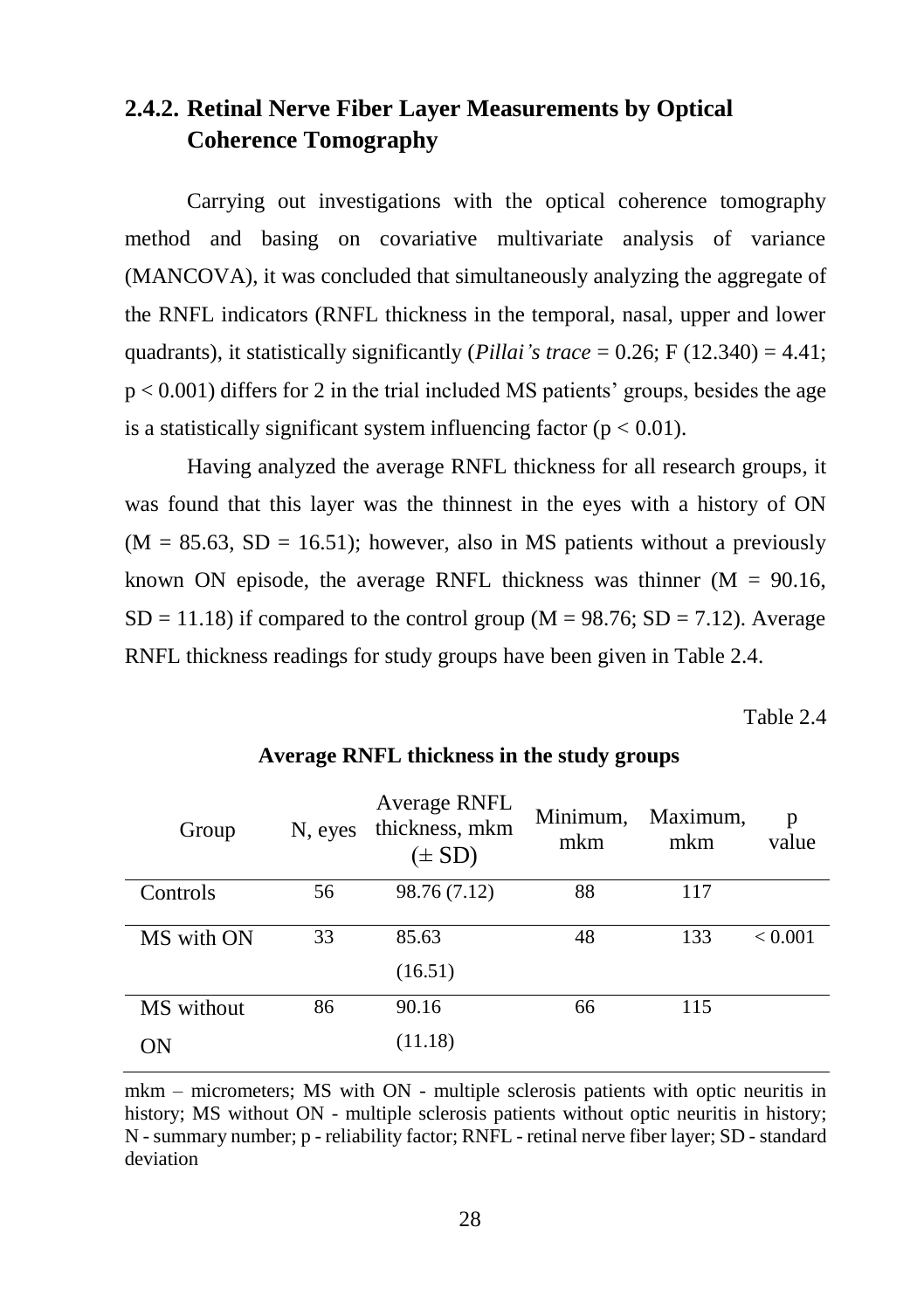Analyzing the average RNFL thickness values in different quadrants (upper, lower, temporal (RNFLT) and nasal (RNFLN)), the following results were obtained. Having compared the control group and the group of MS patients with a history of ON (only ON  $(+)$  eyes), it was concluded that in all quadrants RNFL thickness statistically significantly differs ( $p < 0.05$ ), and on the basis of the ROC curve analysis it was concluded that the biggest RNFL thickness difference was in the temporal quadrant (accordingly  $AUC = 0.78$ ; 95% CI: 0.67 to  $0.89$ ;  $p < 0.01$ ). Average RNFL thickness ROC curves in the temporal, nasal, upper and lower quadrants have been shown in Figure 2.4.

![](_page_29_Figure_1.jpeg)

Figure 2.4 **Average RNFL thickness ROC curves in the temporal, nasal, upper and lower quadrants**

AUC - area under the curve; mkm – micrometers; RNFLN - retinal nerve fiber layer in the nasal quadrant; RNFLT - retinal nerve fiber layer in the temporal quadrant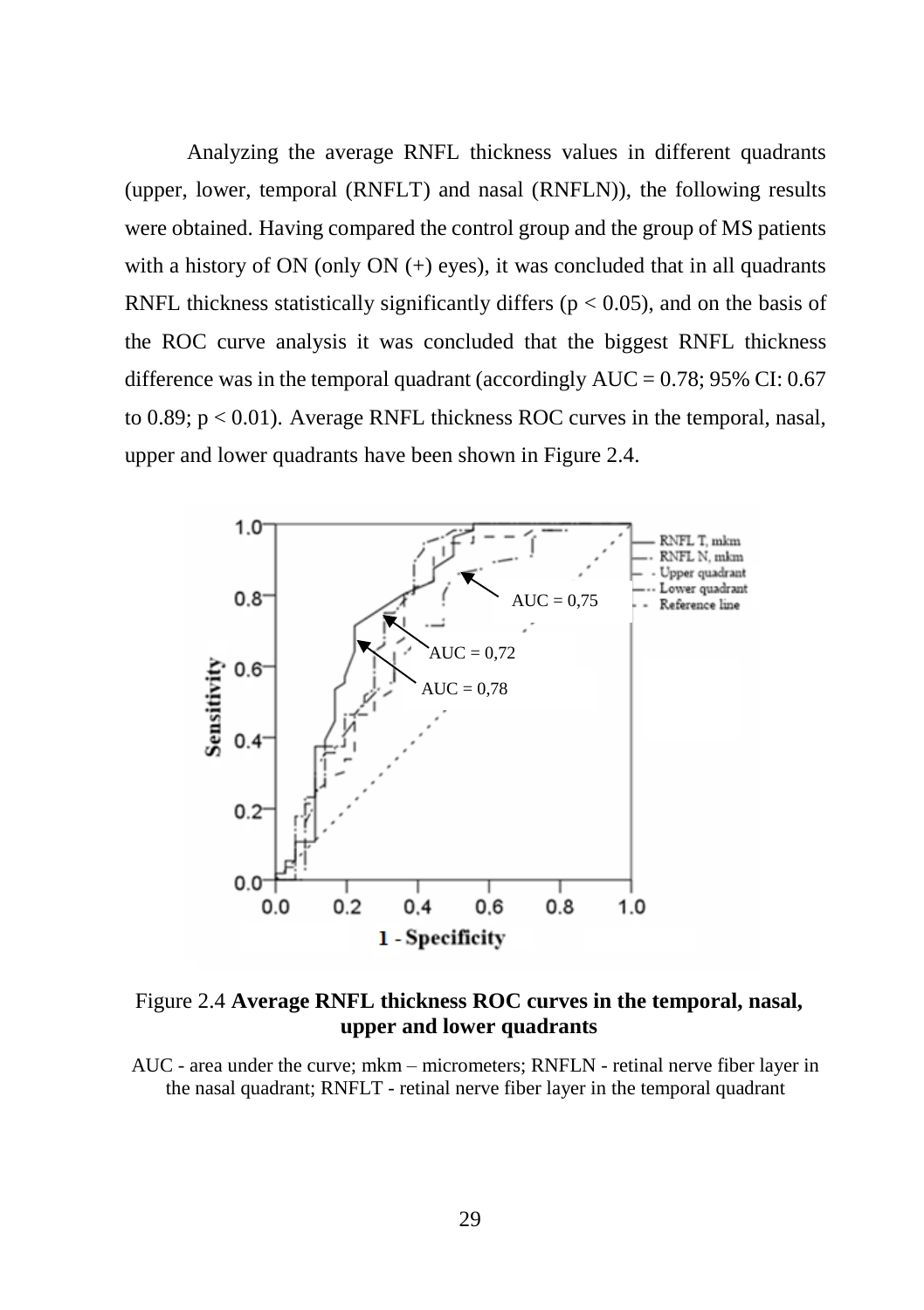Having compared the control group and the group of MS patients without a history of ON in a similar way, it was concluded that in these groups all RNFL readings differ statistically significantly ( $p < 0.05$ ). In addition, similarly to the above mentioned, for the both groups the greatest RNFL thickness difference was observed in the temporal quadrant (AUC = 0.69; 95% CI: 0.60-0.77; p <  $0.01$ ).

Average RNFL thickness in mkm in the upper, lower, temporal and nasal quadrants for various study groups has been provided in Table 2.5.

Table 2.5

| Group      | <b>RNFLT</b><br>$(\pm SD)$ ,<br>mkm | <b>RNFLN</b><br>$(\pm SD)$ ,<br>mkm | Upper<br>quadrant<br>$(\pm SD)$ ,<br>mkm | Lower<br>quadrant<br>$(\pm SD)$ ,<br>mkm |
|------------|-------------------------------------|-------------------------------------|------------------------------------------|------------------------------------------|
| Control    | 70.92                               | 75.25                               | 121.01                                   | 127.74                                   |
|            | (9.49)                              | (10.91)                             | (12.06)                                  | (13.66)                                  |
| MS with ON | 56.44                               | 68.30                               | 107.47                                   | 110.33                                   |
|            | (15.93)                             | (20.12)                             | (22.63)                                  | (23.99)                                  |
| MS without | 62.12                               | 69.15                               | 111.58                                   | 118.70                                   |
| ΟN         | (13.50)                             | (13.05)                             | (16.64)                                  | (18.93)                                  |

#### **RNFL average thickness in different quadrants**

mkm – micrometers; MS with ON - multiple sclerosis patients with optic neuritis in history; MS without ON - multiple sclerosis patients without optic neuritis in history; RNFLN - retinal nerve fiber layer in the nasal quadrant; RNFLT - retinal nerve fiber layer in the temporal quadrant; SD - standard deviation

In compliance with the normative database included in the OCT apparatus, the number of individuals showing the reduced RNFLT thickness was analyzed. Reduced RNFLT thickness was found in 33% eyes both in the MS patients with a history of ON and MS patients' group without a history of ON.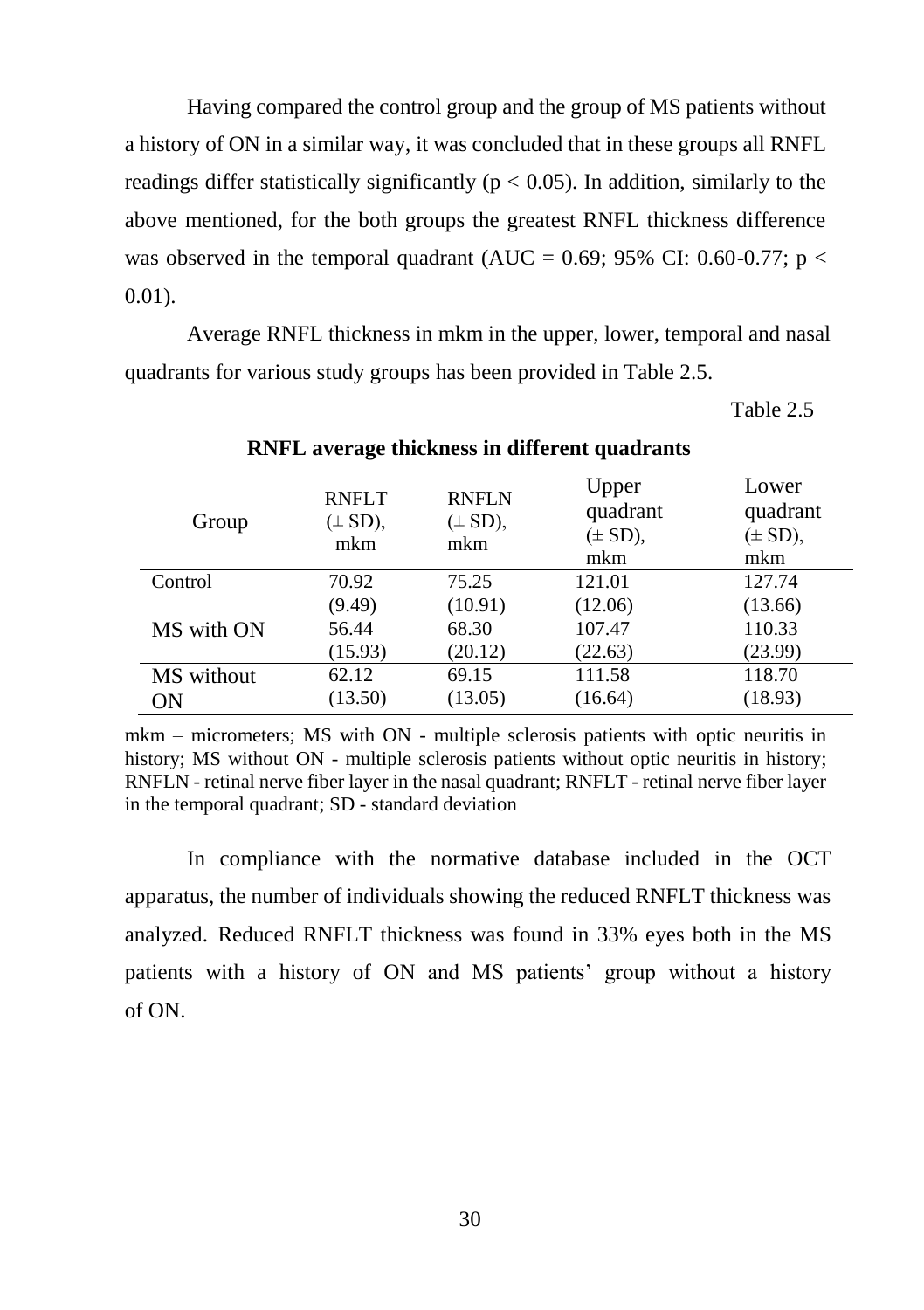# <span id="page-31-0"></span>**2.4.3. Demyelination of Optic Nerve and Number of Demyelinating Lesions Found by Magnetic Resonance Imaging**

MRI of the brain and spinal cord, and optic nerves was performed in 50 MS patients, so 100 optic nerves were analyzed. MRI was performed for 28 patients with a history of ON and 22 patients without a history of ON. Analyzing the results of MRI optic nerve examinations, it was concluded that in MS patients' group who had experienced ON, in 27 eyes (96.42%) MRI images showed a unilateral optic nerve demyelination. However, also in eyes of 4 MS patients without a history of ON episode (9.09%) were found signs of demyelination at MRI examination. Analyzing the average number of demyelinating lesions in brain and spinal cord, it was found that statistically significantly more lesions in periventricular, juxtacortical, infratentorial parts and spinal cord cervical part were detected in patients with MS without ON history ( $p < 0.05$ ). The average number of demyelinating lesions in various locations for both MS patient groups has been represented in Table 2.6.

Table 2.6

| Group     | Periven-<br>tricular | Juxta-<br>cortical | torial        | Infraten- Cervical Thoracic<br>part | part   | Conus<br>medul-<br>laris | Total<br>number of<br>lesions |
|-----------|----------------------|--------------------|---------------|-------------------------------------|--------|--------------------------|-------------------------------|
| <b>MS</b> | 5.12                 | 1.67               | 1.15          | 1.79                                | 1.15   | 0.27                     | 11.27                         |
| with      |                      |                    |               |                                     |        |                          |                               |
| <b>ON</b> |                      |                    |               |                                     |        |                          |                               |
| <b>MS</b> | 8.37                 | 2.86               | 2.00          | 2.67                                | 1.88   | 0.37                     | 18.33                         |
| without   |                      |                    |               |                                     |        |                          |                               |
| ON        |                      |                    |               |                                     |        |                          |                               |
| p         | ${}_{< 0.05}$        | ${}_{< 0.05}$      | ${}_{< 0.05}$ | ${}_{< 0.05}$                       | > 0.05 | > 0.05                   | ${}_{< 0.05}$                 |

## **Average number of demyelinating lesions in brain and spinal cord for MS patient groups**

MS with ON - multiple sclerosis patients with optic neuritis in history; MS without ON - multiple sclerosis patients without optic neuritis in history; p - reliability factor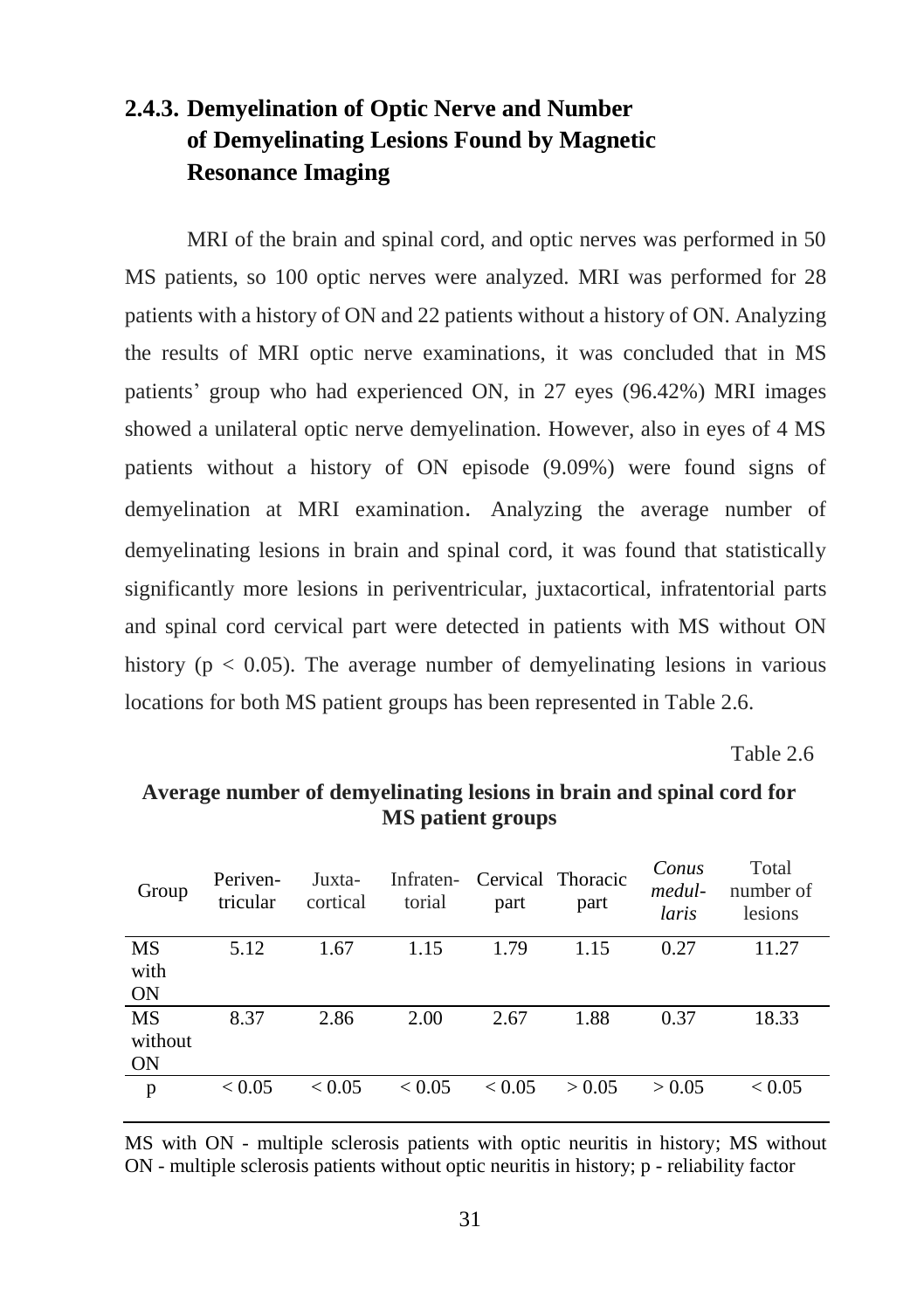Analyzing demyelinating lesions located in visual pathway separately, it was found that the average number of demyelinating lesions in both MS patient groups did not exhibit any statistically significant difference ( $p > 0.05$ ).

## <span id="page-32-0"></span>**2.5. Interdependence of Afferent Visual Systems and Disease Characterizing Parameters**

With a view to explore the impact of disease duration on retinal nerve fiber layer thickness, the Pearson's correlation coefficient analysis was performed. It was concluded that in the group of MS patients with ON history there exists a medium, negative and statistically significant correlation  $(r = -0.38; p = 0.02)$  between RNFLT thickness and disease duration in months. Similarly, analyzing the MS patient population without a history of ON, it was found that there is a weak, negative but statistically significant correlation  $(r = -$ 0.26;  $p = 0.01$ ) between RNFL in the temporal quadrant and disease duration in months.

Wishing to investigate whether a patient's neurological status is linked to changes in the retina, Spearman correlation coefficient analysis was used and RNFLT thickness correlation with MS patients' degree of disability was calculated. It was found that in MS patients with a history of ON, there exists a moderate, negative and statistically significant correlation  $(r_s = -0.35)$ ;  $p = 0.03$ ) between RNFLT thickness and degree of disability characterizing EDSS score. A similar mutual relationship ( $r_s = -0.32$ ; p < 0.01) was also observed for other MS patients in the group without signs of ON in history.

When analyzing the correlation of EDSS functional system parameters with RNFLT thickness in both MS patient groups separately, we failed to find a statistically significant correlation ( $p > 0.05$ ).

In order to check the relationship of the retinal nerve fiber layer thickness with the visual acuity function, Pearson's correlation coefficient analysis was performed. It was concluded that in MS patients' group without ON history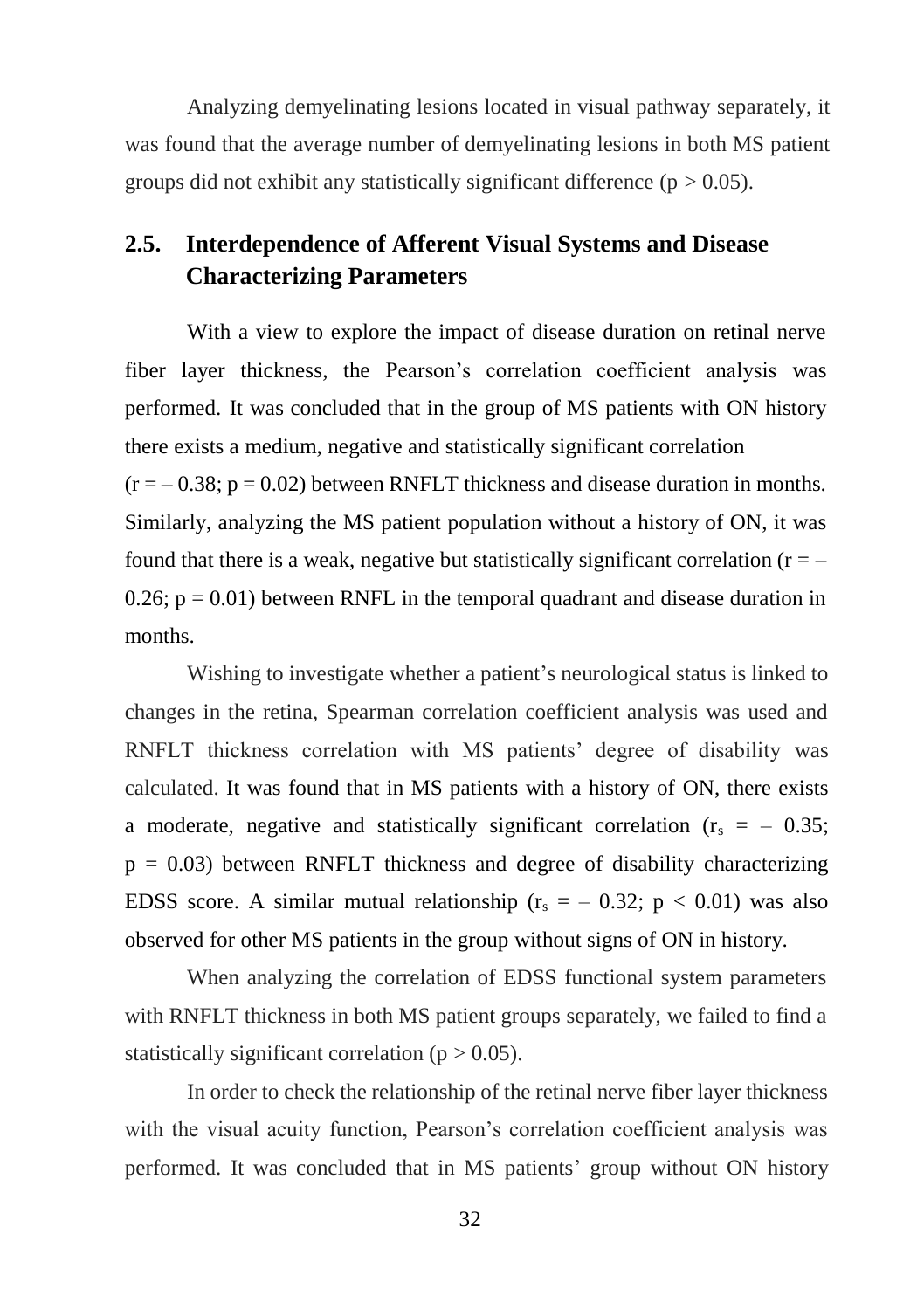between RNFLT thickness and the corrected visual acuity there is a medium, positive and statistically significant correlation ( $r = 0.30$ ;  $p < 0.01$ ). Similarly, it was concluded that in MS patients' group with ON history in the eyes without ON clinical signs among RNFLT thickness and the visual acuity there is a medium, positive and statistically significant correlation ( $r = 0.30$ ;  $p < 0.01$ ). However, in the eyes that had suffered from ON clinical signs a statistically significant correlation between RNFLT thickness and the corrected visual acuity was not demonstrated ( $p = 0.57$ ).

When investigating whether the retinal structure changes affect color vision function, it was found that in MS patients' group between the reduced RNFLT thickness and abnormal color vision there is a statistically significant relationship ( $p < 0.05$ ), but the effect size is small ( $\varphi = 0.23$ ). Overall, in only 16 eyes (10.53%) of all MS patients' eyes the simultaneous RNFLT thickness reduction and color vision disorders were observed.

Analyzing all MS patients, a statistically significant correlation  $(p < 0.05)$  between the reduced RNFLT thickness and the altered visual fields was observed, but the effect size was small ( $\varphi = 0.18$ ). In total, in 40 (26.32%) MS patients' eyes there was observed both the reduced RNFLT thickness and changes in the computerized visual field perimetry. However, in 61 (40.13%) patients' eyes visual fields were disturbed, but RNFLT thickness was within normal limits.

Analyzing the connection of reduced RNFLT thickness with VEP results in MS patients' group without a history of ON, a decreased N75/P100 amplitude was found in 54 (62.7%) patients' eyes, but decreased RNFLT was observed in only 29 (33.7%) eyes. In this group it turned out that in 29 (33.7%) patients' eyes, which showed a reduced N75/P100 amplitude, RNFLT thickness was within normal limits, but, simultaneosly, the combination of the normal amplitude and the reduced RNFLT thickness was found in only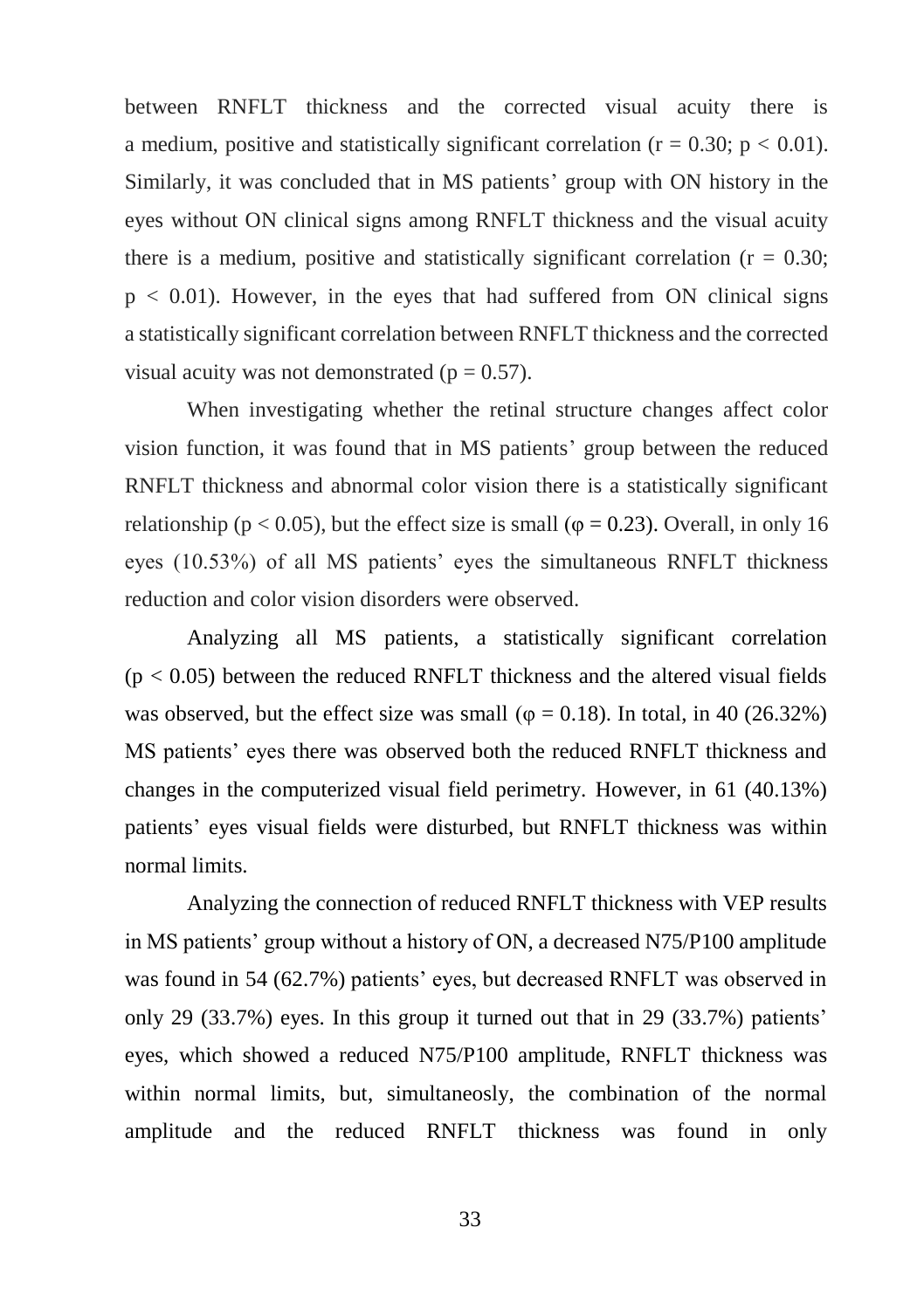4 (4.6%) patients' eyes. For 25 (29.07%) eyes in this group of patients both values were abnormally reduced.

Similarly, analyzing the VEP P100 latency in MS patients without a history of ON, it was found that normal RNFLT thickness and prolonged P100 latency was in 27 (31.4%) patients' eyes, but the normal P100 latency and simultaneously reduced RNFLT thickness was found in only 4 (4.6%) patients' eyes.

Analyzing the MS patient population with a history of ON, ON (+) eyes, it was concluded that a normal RNFLT thickness and reduced N75/P100 amplitude was detected in 11 (33.33%) eyes of the patients, but normal VEP amplitude and at the same time reduced RNFLT was found only for 2 (5.56%) patients' eyes. Analyzing P100 latency in ON affected eyes it was concluded that it was prolonged in 12 (36.11%) eyes of those patients who had a normal RNFLT thickness. However, for only two (5.56%) patients with a reduced RNFLT thickness a normal P100 latency was found.

Taking into account Spearman's correlation coefficient analysis, it was concluded that between RNFLT thickness and average N75/P100 amplitude in MS patients' group without ON history, a medium, positive and statistically significant correlation ( $r_s = 0.43$ ;  $p < 0.001$ ) was observed. A similar correlation exists in MS patients who have had ON, in ON (+) eyes ( $r_s = 0.45$ ; p < 0.001). In addition, also in the ON (-) eyes between the RNFL thickness and average N75/P100 amplitude, there was found an intermediate, positive and statistically significant correlation ( $r_s = 0.35$ ; p = 0.04).

Similarly, analyzing the connection of the average P100 latency with RNFLT thickness, it was found that in both MS patients without a history of ON  $(r_s = -0.40; p < 0.001)$  and in ON (+) eyes, between these indicators there exists a medium, negative and statistically significant correlation  $(r_s = -0.55)$ ;  $p < 0.001$ ). Also in ON (-) eyes a medium, negative and statistically significant correlation ( $r_s = -0.32$ ;  $p = 0.04$ ) was found.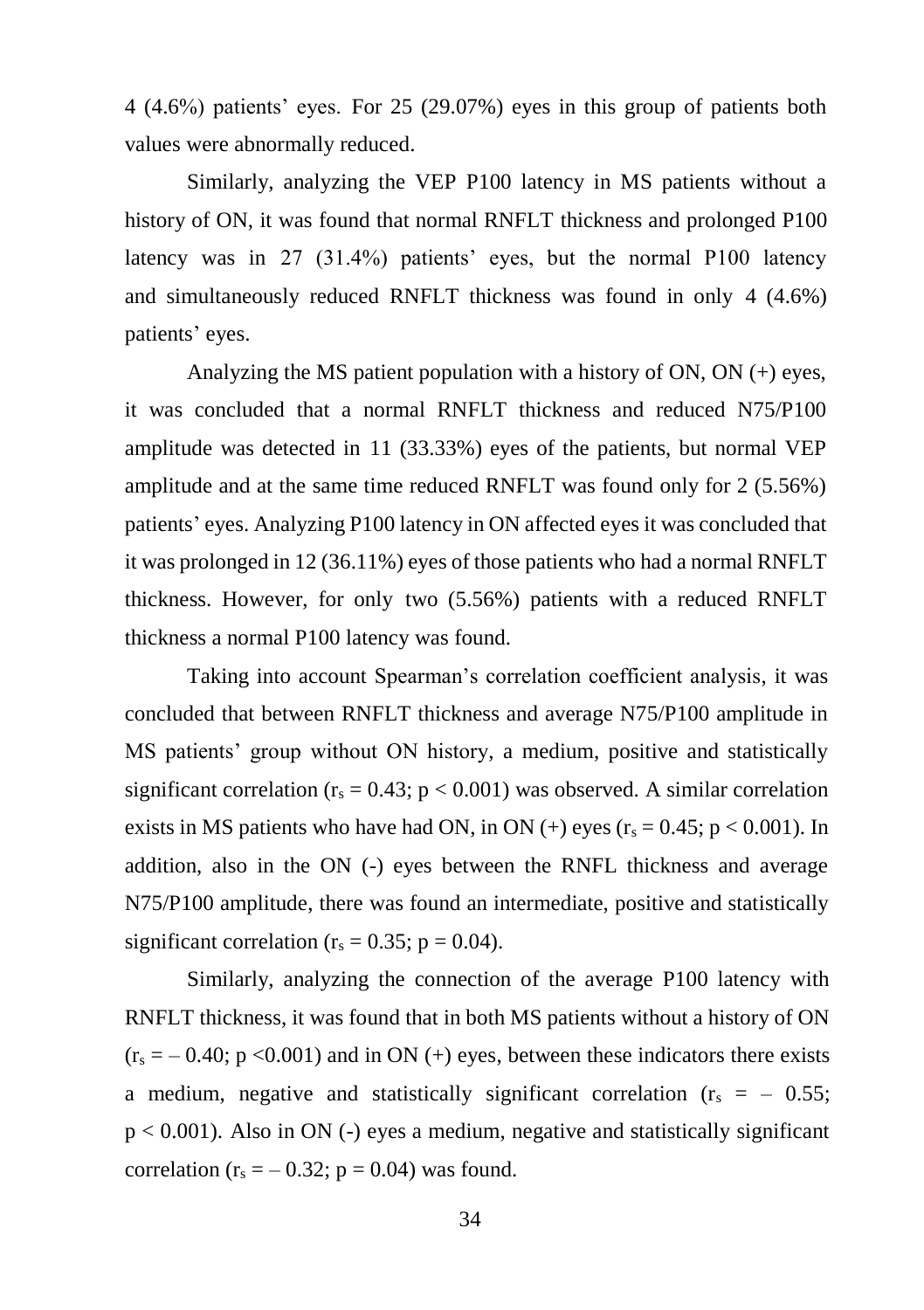To elucidate the best method for approving anamnestic ON and using ON clinical signs as the gold standard in the ON diagnosis, the diagnostic utility of VEP and OCT indicators was calculated.

The highest sensitivity (76.19%) for clinical ON validation, as well as a relatively high specificity (95.83%) showed the prolonged P100 latency. Slightly lower was the sensitivity and specificity of the reduced N75/P100 amplitude (72.22% and 91.07%, respectively). Analyzing the reduced RNFLT thickness for the ON clinical validation, its sensitivity was only 44.44%, but this parameter showed a very high specificity – 100%. Reduced RNFLT thickness showed the highest positive expected value for the ON approval, it reached 100% as well. Assessment of the above VEP and OCT indicators has been displayed in Table 2.7.

Table 2.7

| Indicator        | Sensitivity<br>(% )<br>[95% CI] | Specificity<br>$(\% )$<br>[95% CI] | Accuracy of<br>diagnostics<br>(% ) | Positive predictive<br>value $(\%)$<br>[95% CI] | Negative<br>predictive<br>value<br>(% )<br>[95% CI] |
|------------------|---------------------------------|------------------------------------|------------------------------------|-------------------------------------------------|-----------------------------------------------------|
| Reduced          | 72.22                           | 91.07                              | 83.70                              | 83.87                                           | 83.61                                               |
| N75/P100         | [54.81–85.78]                   | [80.37-97.00]                      |                                    | $[66.26 - 94.49]$                               | $[71.91 -$                                          |
| amplitude        |                                 |                                    |                                    |                                                 | 91.831                                              |
| Prolonged        | 76.19                           | 95.83                              | 86.00                              | 94.12                                           | 82.14                                               |
| P <sub>100</sub> | [52.83–91.69]                   | $[78.81 - 99.30]$                  |                                    | $[71.24 - 99.02]$                               | $[63.09 -$                                          |
| latency          |                                 |                                    |                                    |                                                 | 93.871                                              |
| Reduced          | 44.44                           | 100                                | 78.00                              | 100                                             | 56                                                  |
| RNFL             | [27.95-61.90]                   | [93.56-100]                        |                                    | [79.24-100]                                     | $[62.32 -$                                          |
| thickness        |                                 |                                    |                                    |                                                 | 83.121                                              |

**Characteristics of sensitivity, specificity and accuracy of the VEP and OCT methods**

CI - confidence interval; RNFL - retinal nerve fiber layer

Making assessment of specified VEP and OCT parameters through analysis of ROC curves, it was concluded that the most appropriate diagnostic test for clinical ON approval is the use of average VEP P100 latency  $(AUC =$ 0.92; 95% CI: 0.86 to 0.98;  $p < 0.001$ ), followed by the use of average N75/P100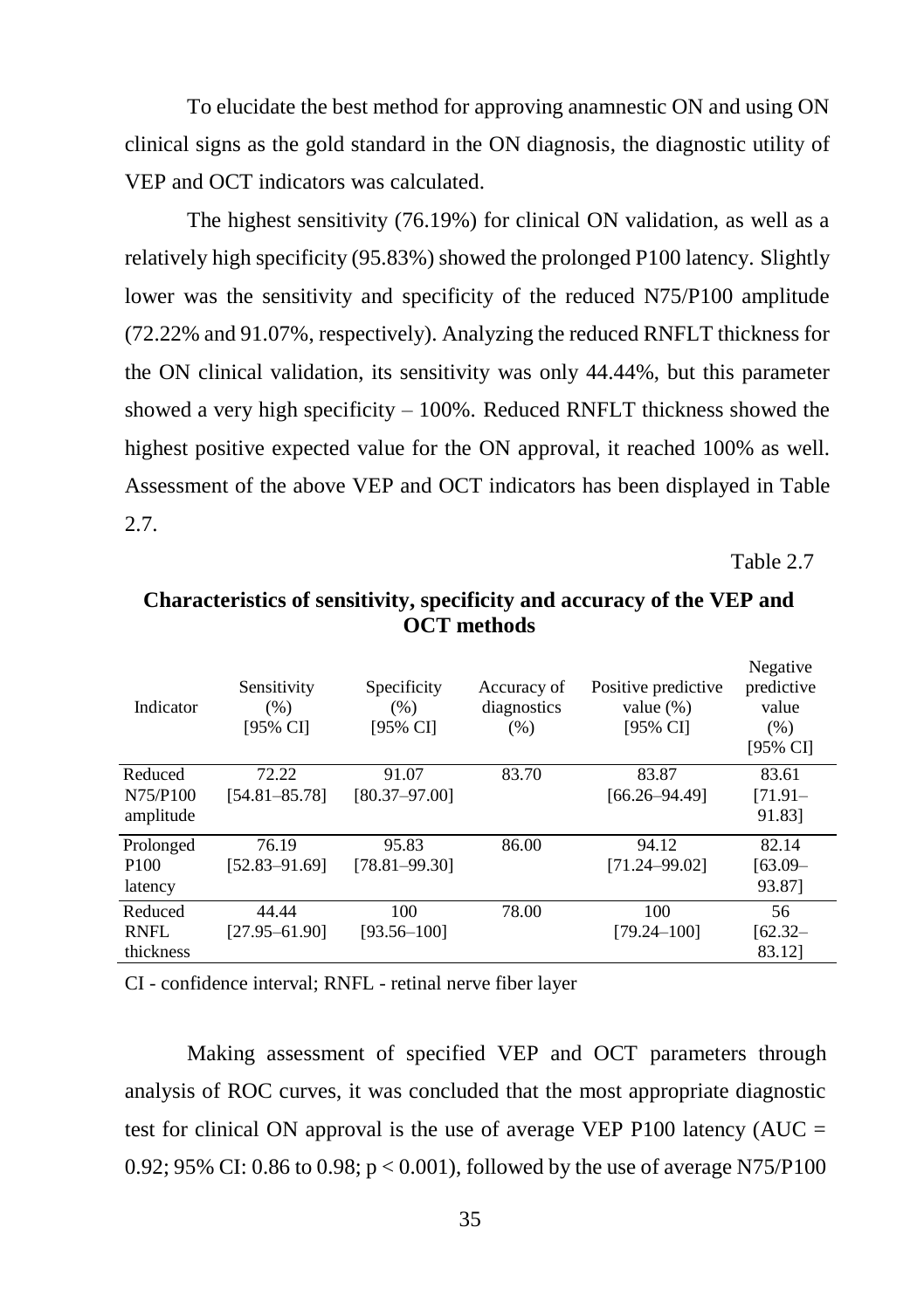amplitude (AUC = 0.85; 95% CI: 0.76 to 0.94;  $p < 0.001$ ) and the relatively weaker method for the ON approval is the RNFL thickness determination (AUC  $= 0.78$ ; 95% CI: 0.68–0.90; p < 0.001).

To elucidate whether the macroscopic changes in *fundus oculi* are reflected in OCT results, the correlation of the reduced RNFLT thickness with the temporal decoloration of the optic nerve disc was analyzed. Making the above-mentioned calculations, it was concluded that between the two parameters in both groups of MS patients a statistically significant relationship ( $p < 0.05$ ) exists and the effect size is medium ( $\varphi$  = 0.33). More often simultaneous reduced RNFLT thickness and decoloration of the optic nerve disc were observed in the eyes of patients after the ON episode (in 28 eyes or 87.50% of ON (+) eyes).

Specifying the relationship of the reduced RNFLT thickness to the MRI results and analyzing the data of both groups of MS patients, it was found that only in 15 eyes (15% of the number of MRI investigated eyes), simultaneously with the optic nerve demyelination at MRI investigation, the reduced RNFLT thickness at OCT was also observed.

In addition, in 16 eyes (16% of number of eyes investigated by MRI) in patients with a visually modified optic nerve at MRI, a normal RNFL thickness was found. In its turn, in 24 eyes (24% of the eyes studied by MRI) MRI showed no damage to the optic nerve, but the reduced RNFL thickness was observable.

On the basis of Pearson's chi-square statistical test, it was concluded that between the signs of optic nerve damage in MRI and the reduced RNFLT thickness, there is no statistically significant correlation ( $p = 0.24$ ) and the effect size is small ( $\varphi = 0.11$ ).

Similarly, analyzing the connection of radiological optic nerves modification with the VEP amplitude, it was found that in 17 cases (17% of the number of eyes investigated by MRI) optic nerve damage signs in MRI were found simultaneously with the reduced VEP amplitude, but more often – in 42

36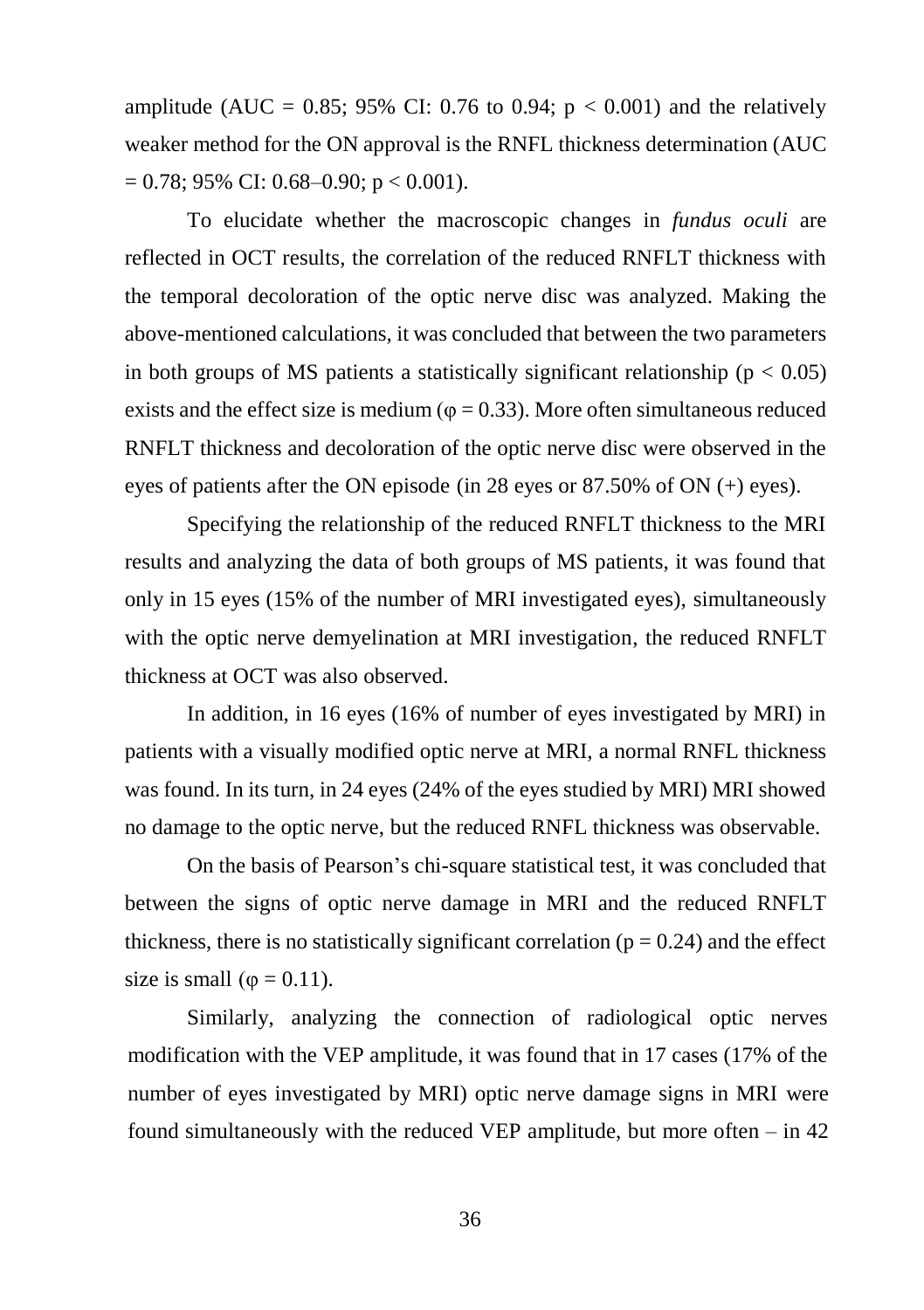cases (42% of the number of eyes investigated by MRI) a reduced amplitude was found in patients with unchanged optic nerves at MRI study.

Similarly to the mentioned above, it was concluded that between the signs of optic nerve damage at MRI and changed VEP amplitude, there is no statistically significant correlation ( $p = 0.66$ ), and the effect size is small  $(\varphi = 0.04)$ .

Taking into account the impact of demyelination on P100 latency in VEP investigation and analyzing the frequency of the prolonged P100 latency and MRI changes in MS patients, it was found that in 21 cases (21% of eyes investigated by MRI) in MS patients with optic nerve damage at MRI, also the P100 latency prolongation was found. In addition, on the basis of Pearson's chisquare statistical test, it was concluded that between the optic nerve demyelination at MRI and P100 latency there is a statistically significant correlation ( $p < 0.01$ ) but the effect size is medium ( $\varphi = 0.30$ ).

Performing the MRI test of the brain and counting demyelinating lesions, it was found that in patients with reduced RNFLT thickness, the number of lesions is statistically significantly higher than that for patients with the normal RNFLT thickness ( $p < 0.001$ ). In addition, the size of this correlation effect as found by ROC curve analysis, is statistically good (AUC =  $0.80$ ; p <  $0.01$ ).

In compliance with the Mann-Whitney test and separately analyzing only the number of those demyelinating lesions which affect the visual pathway in the brain (*chiasma opticum*, *tractus opticus* and *radiatio optica* districts), it was found that in patients with reduced RNFLT thickness the number of such lesions is higher than in patients whose RNFLT thickness is normal ( $p < 0.001$ ). However, the effect size is statistically weak (AUC =  $0.67$ ; p <  $0.01$ ).

Analyzing brain atrophy at MRI investigation, it was found that in 28 cases (28% of eyes, investigated by MRI) for MS patients with an established atrophy also a reduced RNFLT thickness was detected. In addition, only in 11% of cases with no signs of atrophy in MRI there was observed a reduced RNFLT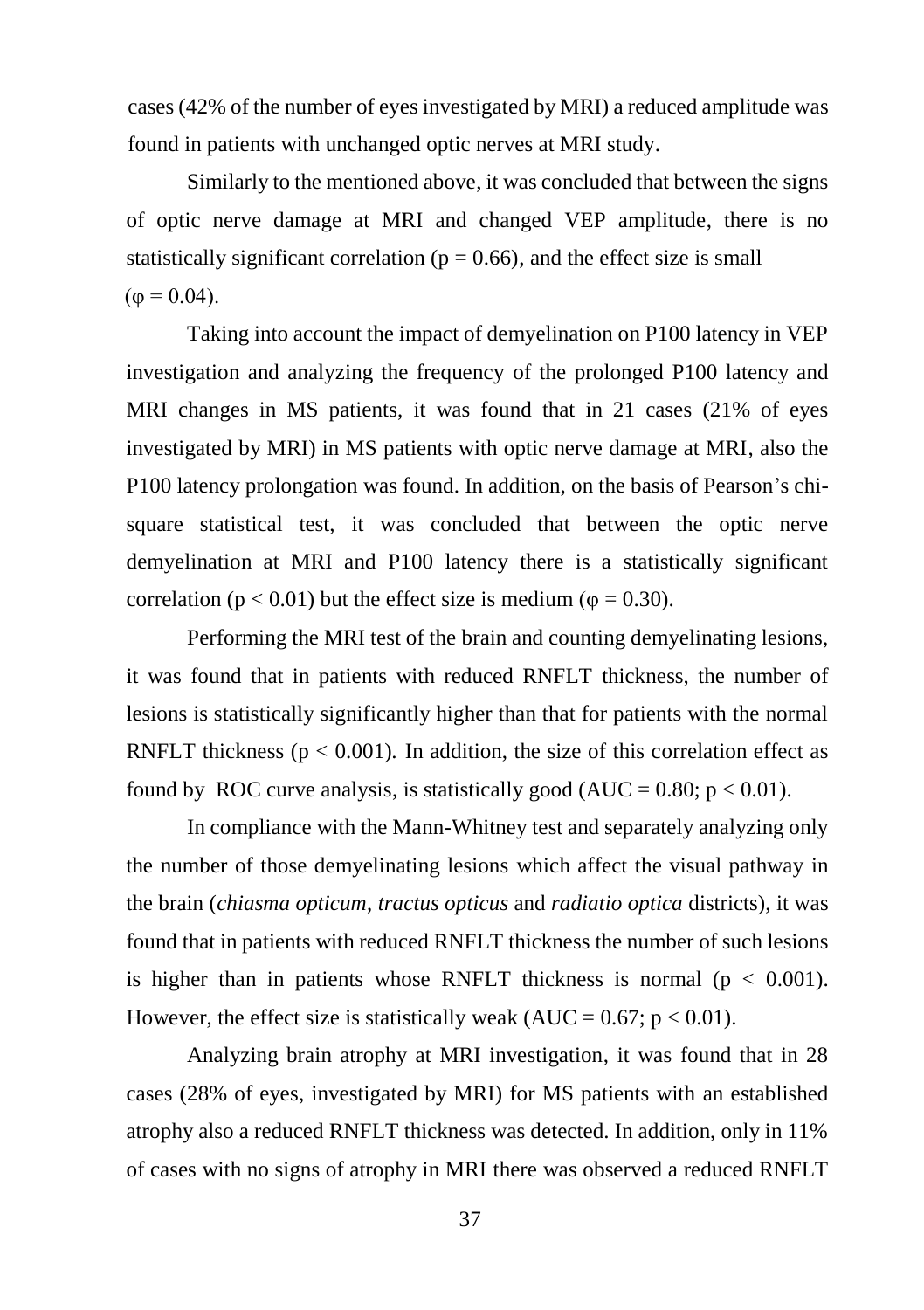thickness. Assessing the interconnection between the cerebral atrophy and the reduced RNFLT, it was found that between these parameters there exists a statistically significant correlation ( $p < 0.001$ ), and the statistical evaluation of the influence is almost large ( $\varphi$  = 0.44).

Analyzing the existence and number of active, contrast enhancing lesions, it was established that they do not affect the reduced RNFLT thickness  $(p = 0.64)$ .

In total, having assessed all the factors affecting the RNFLT thickness and applying the method of logistic regression analysis, a model was developed enabling the prediction of a reduced RNFLT thickness. Quality factor of the logistic model estimation (*Nagelkerkes R*) is 28%.

Analyzing the chance ratios from the calculated logistic regression model, it can be concluded that for individuals with a reduced N75/P100 amplitude, chance to have a reduced RNFLT thickness is 4.25 fold larger than for patients with normal VEP amplitude. Conversely, for individuals who have a prolonged P100 latency, the probability to have a reduced RNFLT thickness is 6.81 times higher than that for the patients whose VEP amplitude is within normal limits.

In the model developed, there were included only mutually independent, and statistically significant RNFLT thickness influencing factors. The resulting equation is as follows:

> Logit (to reduced RNFLT thickness) =  $-3.09 + 1.44 \times N75/P100$ amplitude  $+1.92 \times$  P100 latency

By means of performing mathematical transformations, in each particular case it is possible to calculate the exact probability of the reduced RNFLT thickness.

Into the logistic regression model, there were inserted also other features that could affect the reduced RNFLT thickness, such as age, EDSS, visual acuity, color vision, visual field changes as well as ON episode in history, but it failed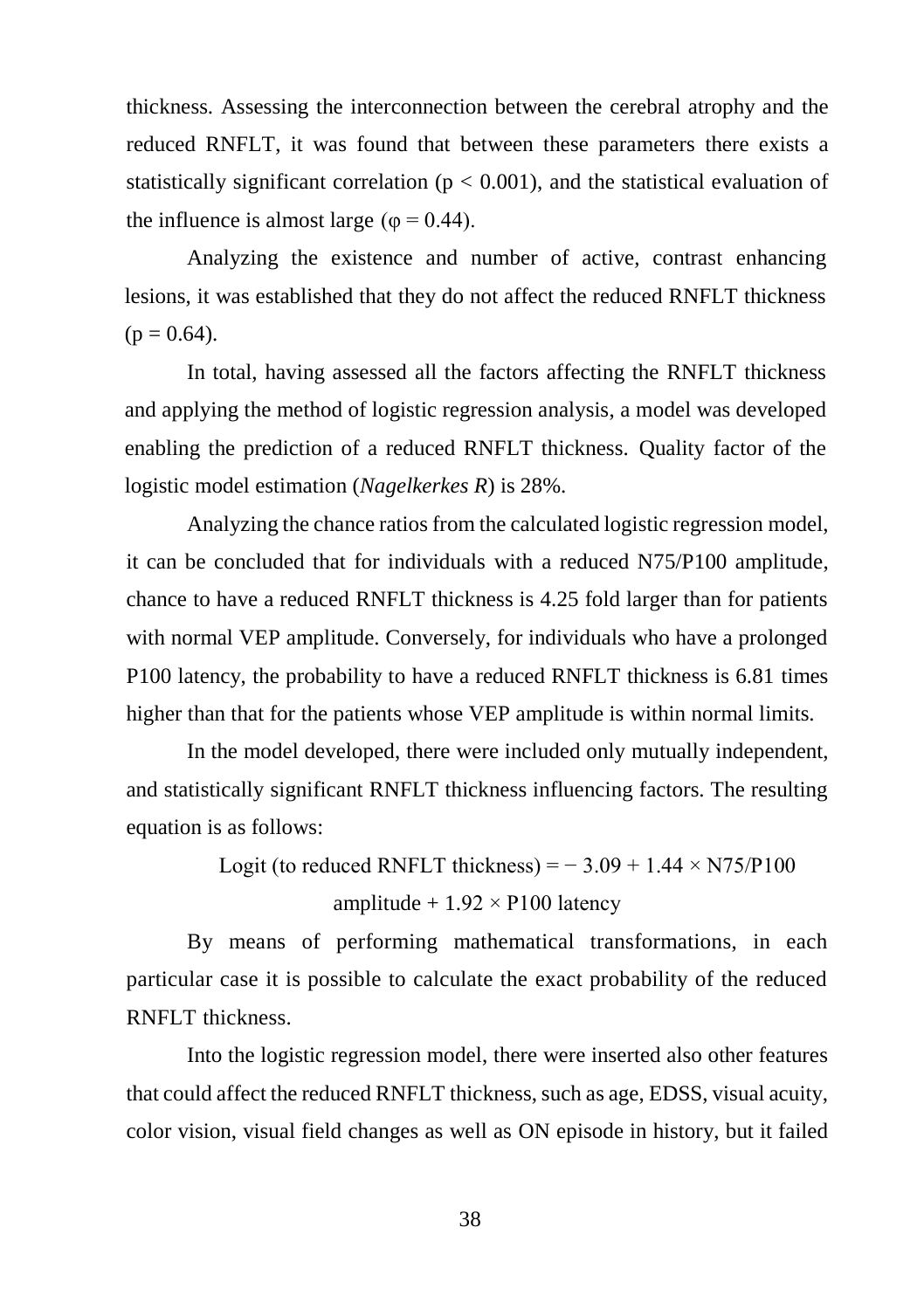to gain a statistically significant prediction model of the reduced RNFLT thickness from these signs.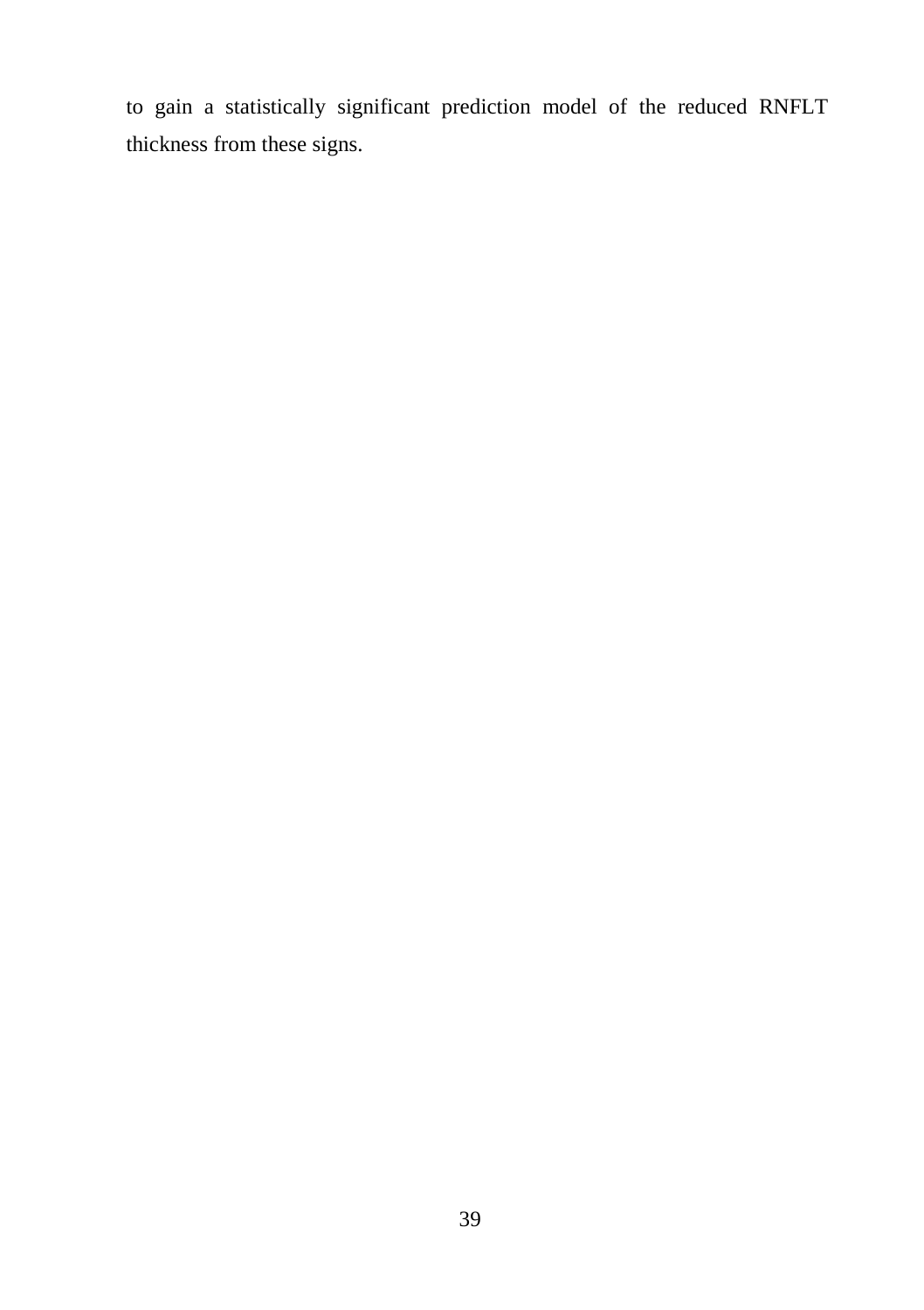## **3. DISCUSSION**

#### <span id="page-40-1"></span><span id="page-40-0"></span>**3.1. Functional Changes in Afferent Visual Pathway**

In the conducted study analyzing the visual acuity as a simple diagnostic functional parameter of the afferent visual pathway, we found that a large proportion of MS patients (72%) had significant visual acuity disorders. For MS patients with ON episode in history, the average corrected visual acuity was relatively good – 0.93, but the complete vision correction ( $\geq$  1.0) was possible only for a minority of patients (10%). In this MS patients' group only patients with unilateral ON were included, but also for the ON directly unaffected fellow eyes only in 6 cases (18% of the ON (-) eyes) a total visual acuity correction was possible, indicating that there exists a visual dysfunction in both eyes.

Analyzing the MS patients' group without a history of ON, we found that, despite the absence of clinical ON, only in 35% of the cases in this group the visual acuity  $\geq 1$  was possible. For most of patients of this group, visual acuity was not fully adjustable, although ON clinical signs had never been observed. These results point to a subclinically proceeding visual dysfunction in MS patients.

It is emphasized in the sources of literature that in many MS patients a significant visual impairment is observed, even while maintaining visual acuity 1.0 (*Fiona Costello,* 2013; *Fisher et al.,* 2006; *Sakai et al.,* 2011). Several studies showed that in MS patients compared with healthy subjects, a reduced image contrast makes a significant impact on the visual function and in patients' investigation a low contrast letter acuity testing is preferable; however, it is not included in the EDSS total score and in the daily practice (*Balcer and Frohman,* 2010; *Bermel and Balcer,* 2013). This test identifies the difficulties to perceive reduced contrast images also in patients without previous ON episode and indicates impaired quality of life and difficulties in everyday activities, such as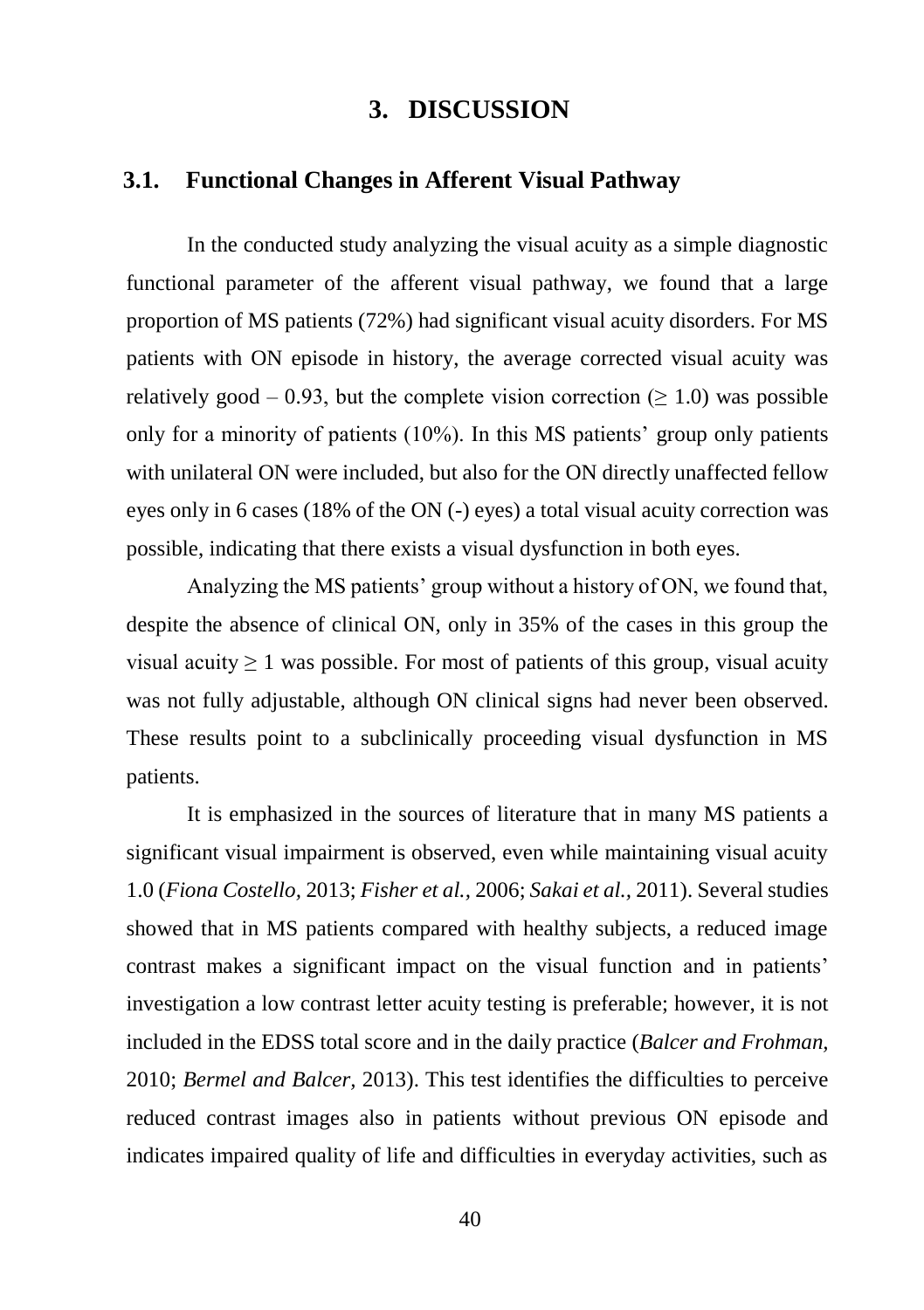reading, recognizing of faces and car driving (*Fiona Costello,* 2013; *Sakai et al.,* 2011). In addition, literature points out that despite the acuity of 1.0, in the eyes, which had ON episode, the low contrast vision was worse than in the eyes, which did not suffer from ON (*Frohman, Frohman, Zee, McColl, and Galetta,* 2005). Although currently it is believed that visual acuity is a relatively negligible informative indicator for the evaluation of the function of the afferent visual system, in addition, making a low contrast letter test several cases of visual dysfunction still would be diagnosed.

For the functional diagnostics study of the axonal demyelinating process of visual pathway average latency P100 and N75/P100 amplitude measurements by VEP method were used. We found that a significantly lower average N75/P100 amplitude was observed in MS patients with a history of ON, and directly in ON affected eyes the average amplitude was for 6.35 mkV lower compared with the control group ( $p < 0.001$ ), indicating to axonal integrity impairment after ON episode, presumably because of prior demyelination. However, in this group in 51% of cases were found abnormally reduced average N75/P100 amplitude also in ON directly unaffected fellow eyes. In this case we need to think about other functional axonal tissue damage, unrelated to acute episode of demyelination.

Similar changes of axonal tissue dysfunction were observed also in the group of MS patients without a history of ON episode. In this group, the average N75/P100 amplitude was statistically significantly for 4.65 mkV lower than in control subjects. Moreover, determining the exact N75/P100 amplitude reference value in this MS patient population, a reduced amplitude was observed in most patients – 63%.

Analyzing the the average P100 latency separately, similar results were obtained. The most distinct average P100 latency prolongation was observed in MS patients who had had ON, in ON affected eyes it was 126.0 ms, which is on average 24.19 ms longer than for the control group. But also in patients without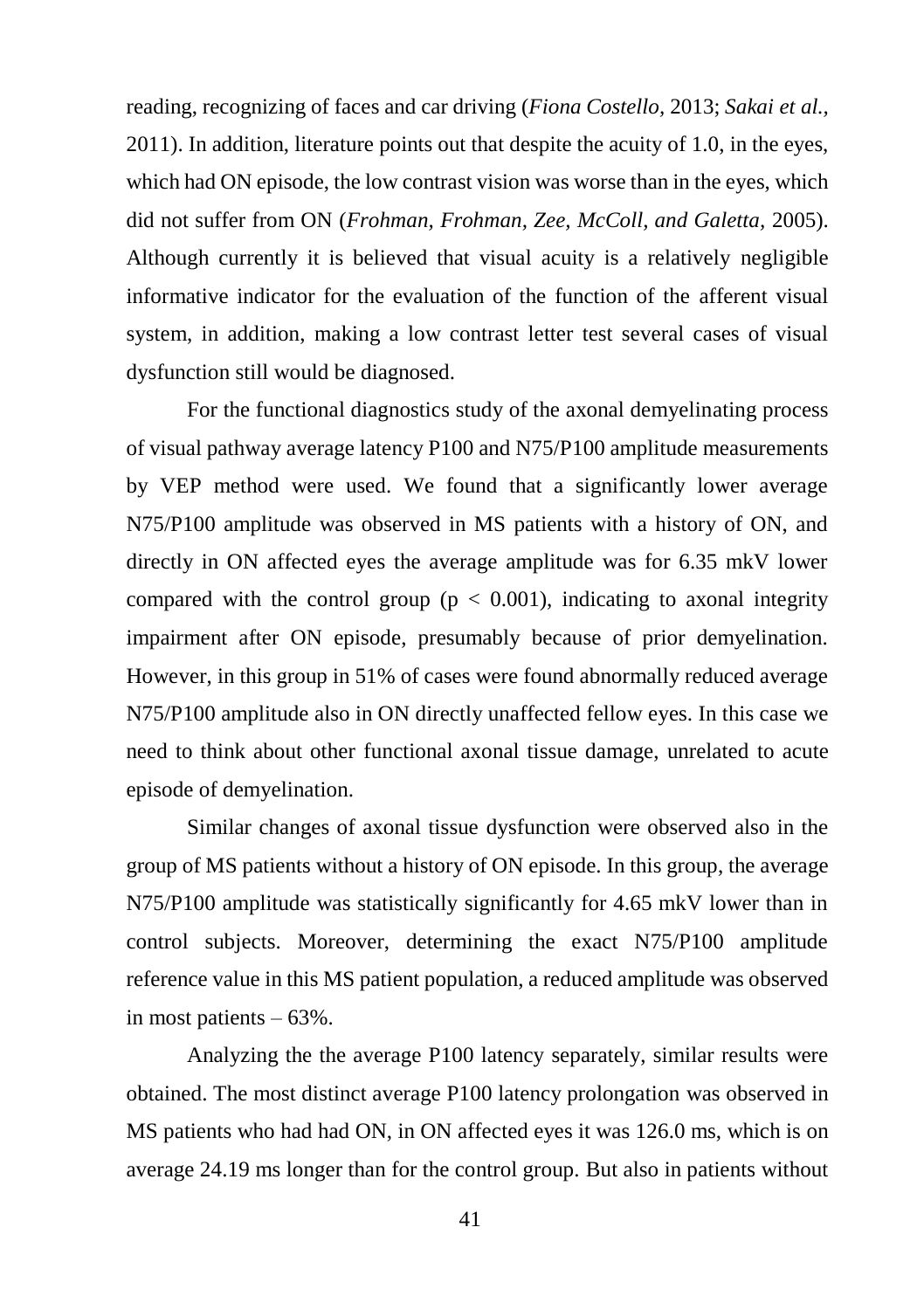a history of ON, the average P100 latency was for 14.92 ms longer than that found in the control group. In addition, similarly to the case of a subclinical axonal damage, 60% patients without clinical signs of ON in history, were found a subclinical P100 latency prolongation.

Although the examination of visual evoked potentials was initially mentioned as an additional criterion for diagnosis of primary progressive MS (*McDonald et al.,* 2001; *Polman et al.,* 2005), in 2010 it was not repeatedly included in the revised McDonald's criteria (*Polman et al.,* 2011) and the VEP role in the diagnosis of MS has decreased. Relatively limited number of studies about the role of VEP in subclinical optic nerve damage diagnostics have been performed in MS patients. From experimental autoimmune ON model it is known that the VEP amplitude reduction indicates an axonal tissue damage, but the latency prolongation is an early sign of demyelination (*You et al.,* 2011). From this point of view, of particular relevance could be the studies of VEP amplitude carried out in patients for which axonal damage could not occur secondary to demyelination of the optic nerve, so in patients without a clinical ON history.

Our results demonstrate that the VEP examination can provide additional information on the integrity of visual pathway, especially in cases where there are no definite clinical signs of ON. In addition, it can confirm an involvement of visual system in clinically uncertain situations and in cases when the patient is not able to define his history clearly due to cognitive impairments. Abnormal VEP findings in the clinically unaffected eyes provide information about subclinical lesions in visual pathway which can help to identify the dissemination of lesions in the space, providing additional criteria for the diagnosis of MS (*Sakai et al.,* 2011); however, it is unclear whether these lesions are not consequences of an alternative, with inflammatory activity unbound process.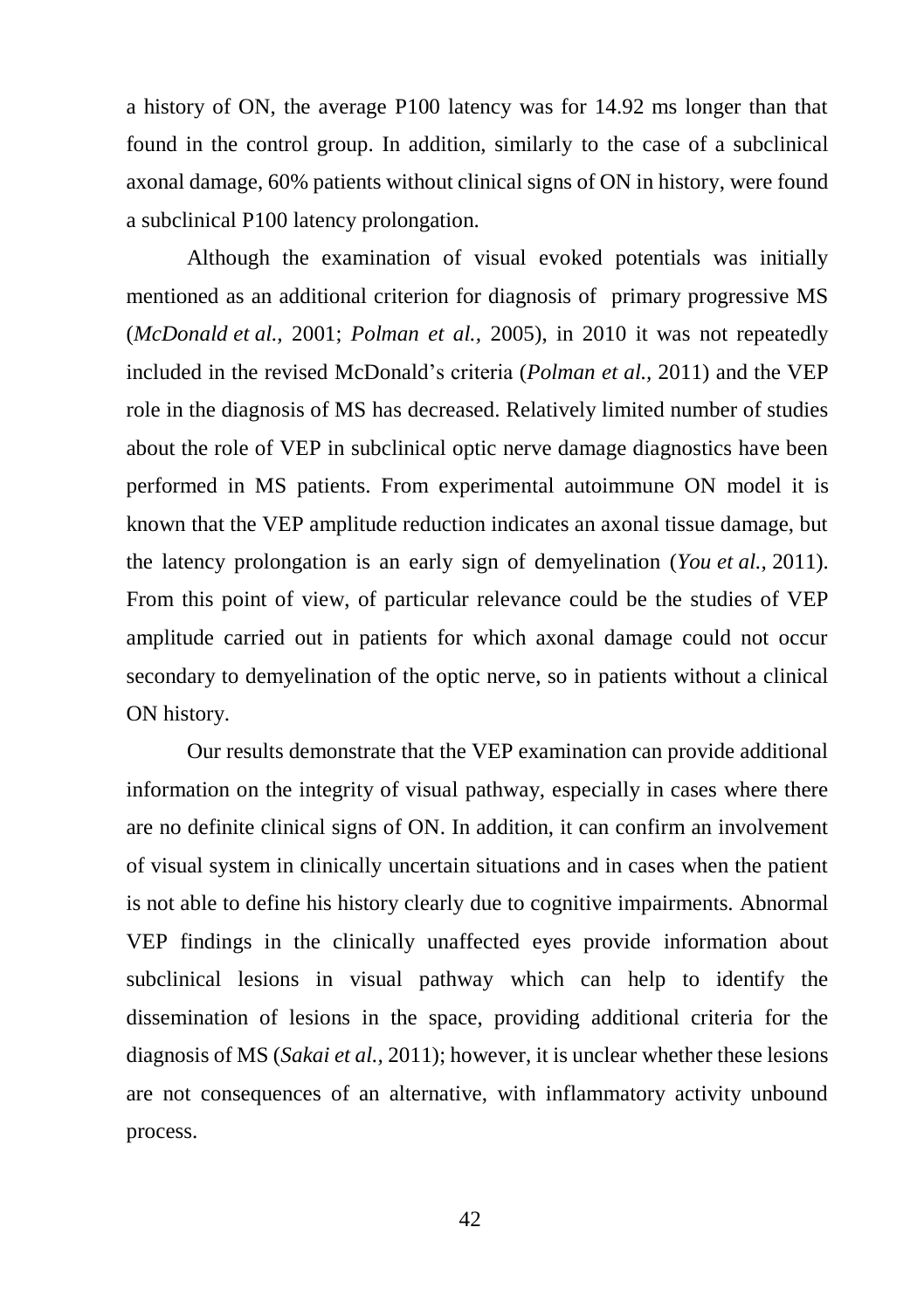In recent years, in the literature the multifocal VEP method is observed that allows the simultaneous stimulation of multiple fields of visual field parts and study individual small axonal groups by topographical analysis (*Klistorner et al.,* 2009). Recently, a study has been published in which, the hypothesis on retrogenicular demyelination in ON unaffected eyes is proved using multifocal VEP analysis (*Alshowaeir et al.,* 2014). Currently multifocal VEP technique is not available in Latvia.

To evaluate the integrity of functional vision pathway we used investigation of the color vision. Our results showed that the color vision affects ON existence in the history, the impairment develops in 19% cases after ON episode. However, in 14% of patients without a prior history of ON, color vision was affected as well. This indicates that color vision disturbances may occur without acute optic neuritis in history. Similar results were published in a recent study, where it was found that color vision was altered in 19% of eyes without prior ON, in addition, these patients, conducting a longitudinal observation for a year, developed serious disorders of other functions and disability progressed faster compared to patients which color vision was unhindered (*Martinez-Lapiscina et al.,* 2014). So, probably, changes in color vision are of prognostic significance.

We observed a convincing functional visual defect at the examination of visual fields in patients without an ON in history. In our study paracentral scotomas were evolved even in 64% of this group of patients. However, relatively more often (in 85% cases), a defect of visual fields developed in the patients with a history of ON in those eyes, which had suffered from ON. Although restrictions of the visual fields are one of the most characteristic ON clinical signs and in onset of the disease they develop almost in all patients (*Balcer,* 2006; *Fiona Costello,* 2013), our results allow to suggest that the defect of the visual fields arises regardless of the ON clinical signs. A similar trend was also observed in a longitudinal study, which analyzed ON affected eyes 15 years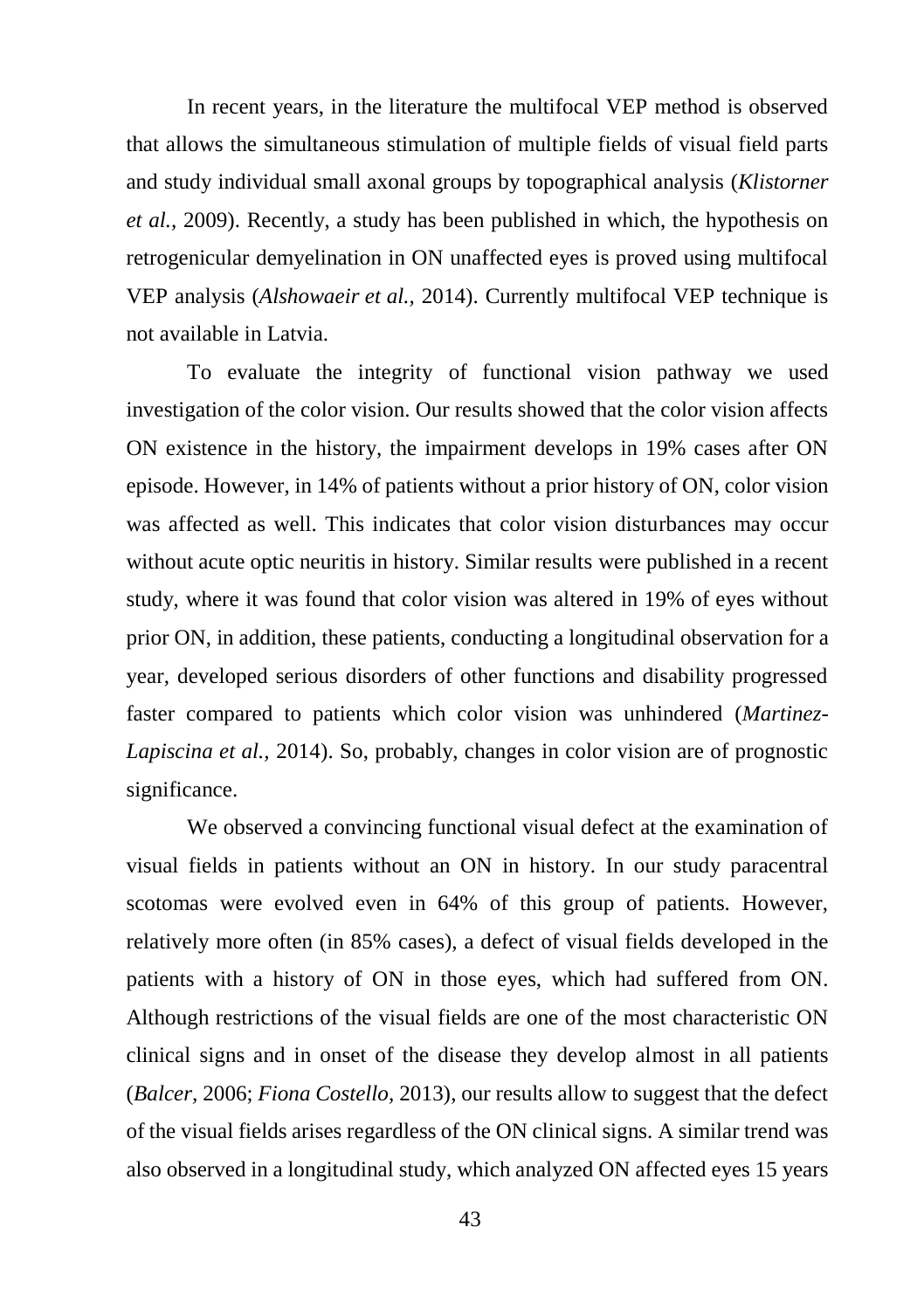after the ON episode and the visual fields defect was retained in 39.5% cases, but in ON unaffected fellow eyes this defect developed in 26.3% cases as well (*Keltner et al.,* 2010). In this study, similarly to our observations, it was found that the most frequent type of the visual fields defect are partial disorders, including paracentral scotomas. Although the visual field defects convincingly point to a damage of functional integrity of the afferent visual pathways, which, in addition, using automated perimetry, is easy to be diagnosed and interpreted, the subjective factor during the exam should be taken into account. Characteristic fatigue and attention disorders of MS patients can lead to the false positive distortions of vision fields.

## <span id="page-44-0"></span>**3.2. Structural Changes of Afferent Visual Pathway**

Since the introduction of an ophthalmoscope, the structure and damage of the optic nerve most often are analyzed directly, at the examination of *fundus oculi*. During the acute phase of optic neuritis one third of patients experience edema of the optic nerve, i.e. papillitis followed by bleaching of the optic nerve disc. Two thirds of patients do not show the acute changes in *fundus oculi* examination because the damage is evolved in the retrobulbar part of the optic nerve (*Balcer,* 2006; *Voss et al.,* 2011). In our study, analyzing the structural macroscopic changes in the *fundus oculi* examination we found that more frequently optic nerve disc bleaching in the temporal part was found in the MS patients with the history of ON; however, it was observed only in 24% of the ON affected eyes. Likewise, in 15% of patients without a history of ON such changes were observed. Taking into account the obtained results, it can be concluded that the ON existence in the history substantially does not affect the optic nerve disc temporal decoloration and is probably associated with neurodegenerative processes. This possibility is also confirmed by our findings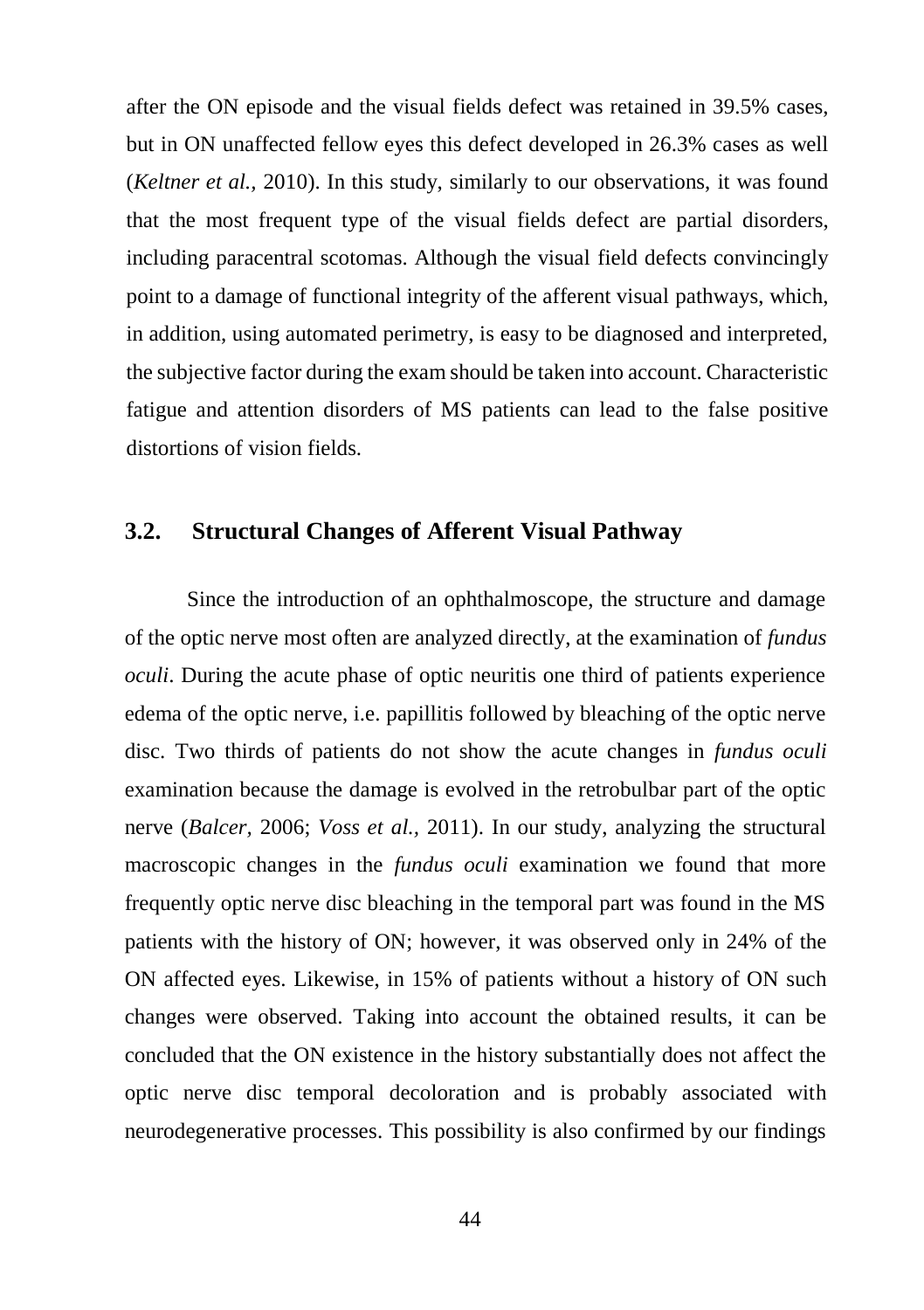that in both patient groups reduced RNFLT is associated with temporal optic nerve disc decoloration.

Analyzing the literature, we have come to conclusion that the etiology of temporal decoloration of optic nerve disc is not fully clear. It is believed that this is due to axonal degeneration and damage of the nerve fiber layer thickness and the architecture (*Neuro-Ophthalmology Review Manual* (*7 th Edition*), 2012). Localization of the temporal optic nerve disc bleaching implicates to the most expressed changes in the temporal region, i.e. in the area where nerve fibers move towards macula, and form papillomacular bundle. It is likely that such a defect is developing also in patients without an acute inflammatory episode; however, the *fundus oculi* inspection results should be analyzed prudently, because even though tests for all patients in our study were made by one ophthalmologist, optic nerve disc decoloration is a subjectively interpretable sign.

More expressed involvement of the temporal area in our study was confirmed by microscopic RNFL measurements conducted by optical coherence tomography examination. Basing on our results, RNFL thickness directly in temporal segment (RNFLT) showed the greatest differences between the study groups and similar results had been obtained also in other studies (*Fjeldstad, Bemben, and Pardo,* 2011; *Gelfand et al.,* 2012; *Klistorner et al.,* 2013; *Tatrai et al.,* 2012; *Wang et al.,* 2010). However, in some studies in MS patients' eyes a diffuse RNFL reduction in all quadrants was observed (*Serbecic et al.,* 2010; *Urano et al.,* 2011). In addition, longitudinal studies were carried out in which this reduction was found to be progressing and more pronounced in the upper quadrant (Herrero et al., 2012). Certain authors put forward the assumption that the temporal RNFL reduction is observable in patients after the ON episode; however, if ON had not been RNFL diminishes diffusively (*Bock et al.,* 2010), but in our study this hypothesis was not confirmed.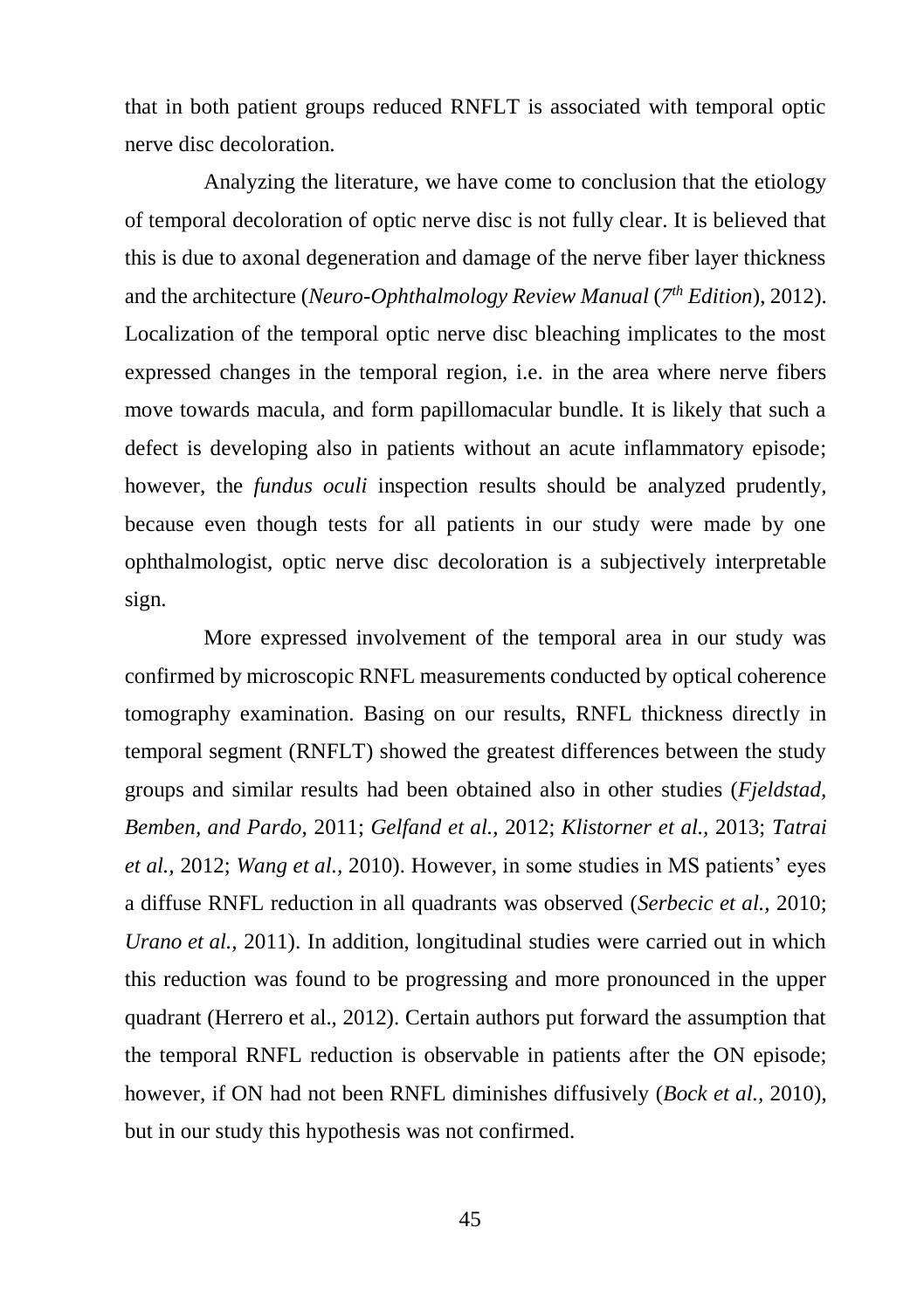In our study the thinnest RNFLT layer was in the ON affected eyes (average of 56.44 microns), but also in the eyes without ON in history, it was statistically considerably thinner (average of 62.12 microns) than in the control group (average of 70.92 microns). Such subclinical RNFLT damage has been observed by several research groups (*Fjeldstad et al.,* 2011; *Garcia-Martin et al.,* 2010; *Parisi et al.,* 1999; *Pueyo et al.,* 2008; *Quelly, Cheng, Laron, Schiffman, and Tang,* 2010; *Zaveri et al.,* 2008), and the hypothesis is stated that a reduction of RNFLT in ON affected eyes is caused by a retrograde axonal degeneration as a consequence of retrobulbar optic nerve demyelination. Similar results have been published in a recent meta analysis summarizing the data from 14 studies, and it was calculated that, comparing ON affected eyes with the control subjects, the mean RNFL decrease is 20 microns, but in ON unaffected eyes RNFL is on average about 7 microns thinner compared with the control group (*Petzold et al.,* 2010).

In order to examine the changes in the afferent visual system as MS characterizing parameter, in our study it was essential to clarify reciprocal links both of these changes and other disease characterizing indicators. This point is clinically relevant and literature data on it is very different.

Analyzing the impact of disease duration on the retinal nerve fiber layer thickness, we concluded that in the MS patient population with ON history between RNFLT and disease duration in months there is a statistically significant correlation, so RNFLT after the acute ON episode continues to diminish. A study is performed in which influence of the duration of the disease on RNFL is confirmed and estimated that it continues to become thinner by about 3.7 microns/year after the ON episode (*F. Costello et al.,* 2006).

However, there are also studies claiming that the RNFL thickness is not affected by the duration of the disease (*Serbecic et al.,* 2010). Experimental models demonstrate that after a total optic nerve transection, RNFL reduction develops within two months (*Fiona Costello,* 2013). While longitudinal studies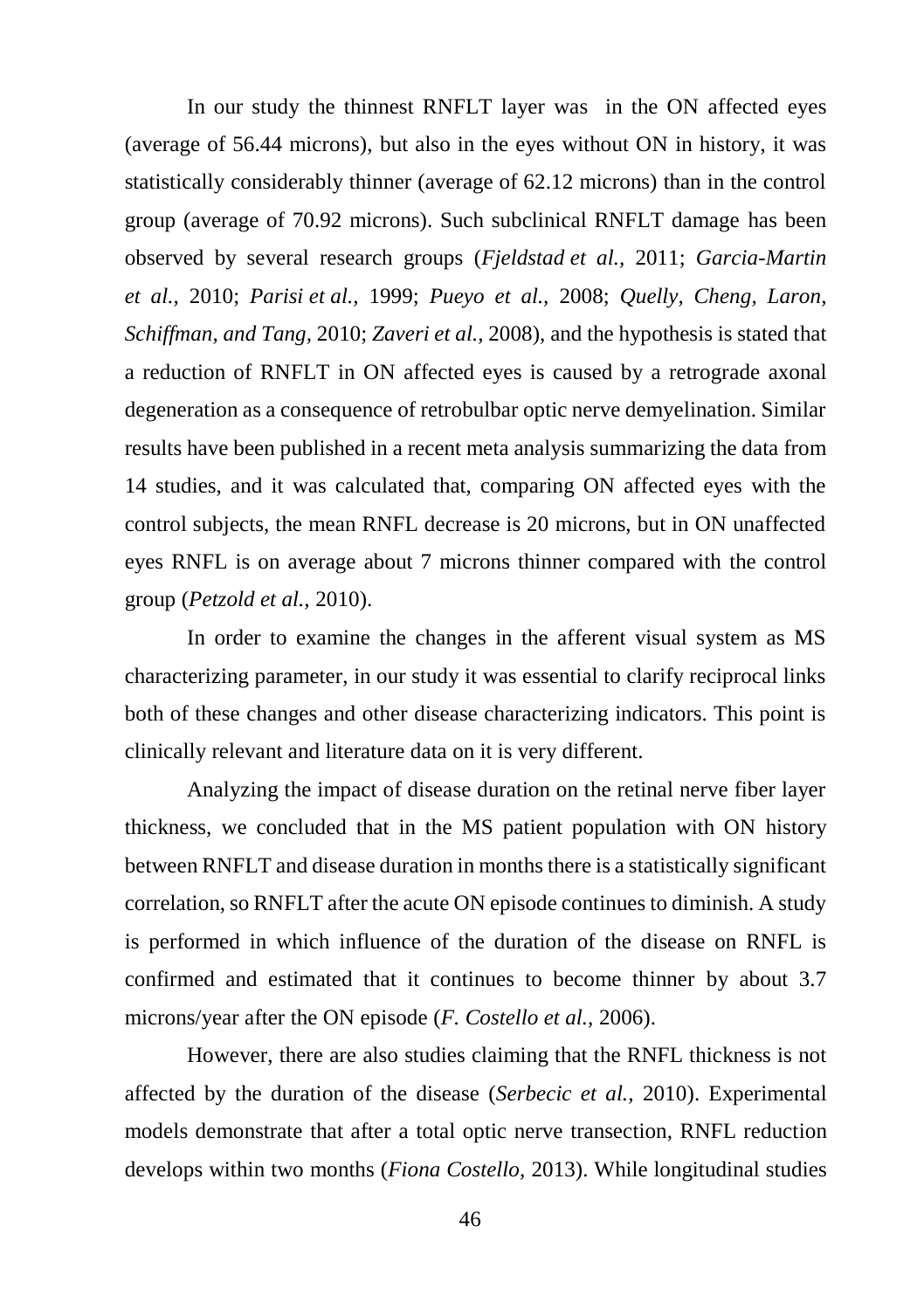showed that RNFL continues to decrease within 6 months after onset of symptoms and stabilizes within 7–12 months (*F. Costello et al.,* 2008). In our study also in MS patients' group without a history of ON there is a correlation between RNFLT and disease duration observed. The results published in the literature indicate that for MS patients without an acute ON episode RNFL reduction takes place more rapidly than it is in the normal aging process and RNFL decreases on average by 2 microns/year (*Talman et al.,* 2010).

In addition, the fact that in published studies a variety of OCT techniques (*Heidelberg Spectralis* and *Cirrus HD-OCT*) were used, causes ambiguities, so these results must be the compared with caution. In any case, in the eyes without an acute ON episode in history RNFL damage could not cause an acute demyelination, and it should be considered as a primary event that arose as a result of other mechanisms. However, such explanation of the results is ambiguous, as also a subclinically ongoing demyelination process is possible, not noticed by the patient. Currently it is unclear whether really the clinically defined optic neuritis causes RNFL reduction, because it is described that even more pronounced reduction in RNFL is observed in the primary progressive MS patients without any ON episodes than that for relapsing-remitting MS patients after the repeating ON episodes (*Oberwahrenbrock et al.,* 2012).

In light of these considerations, we cannot say for sure whether retinal damage is of a primary character, or it forms secondary to demyelination. In this respect, there are many uncertainties, but the results of examinations performed allow to cast doubt on the theory raised in the past that MS is a primarily demyelinating pathology, and only secondary to demyelination an axonal tissue damage arises.

Important information about the clinical significance of the pathology of afferent visual pathways provides interconnection between the RNFLT changes and the patient's overall neurological status and disability. In our study RNFLT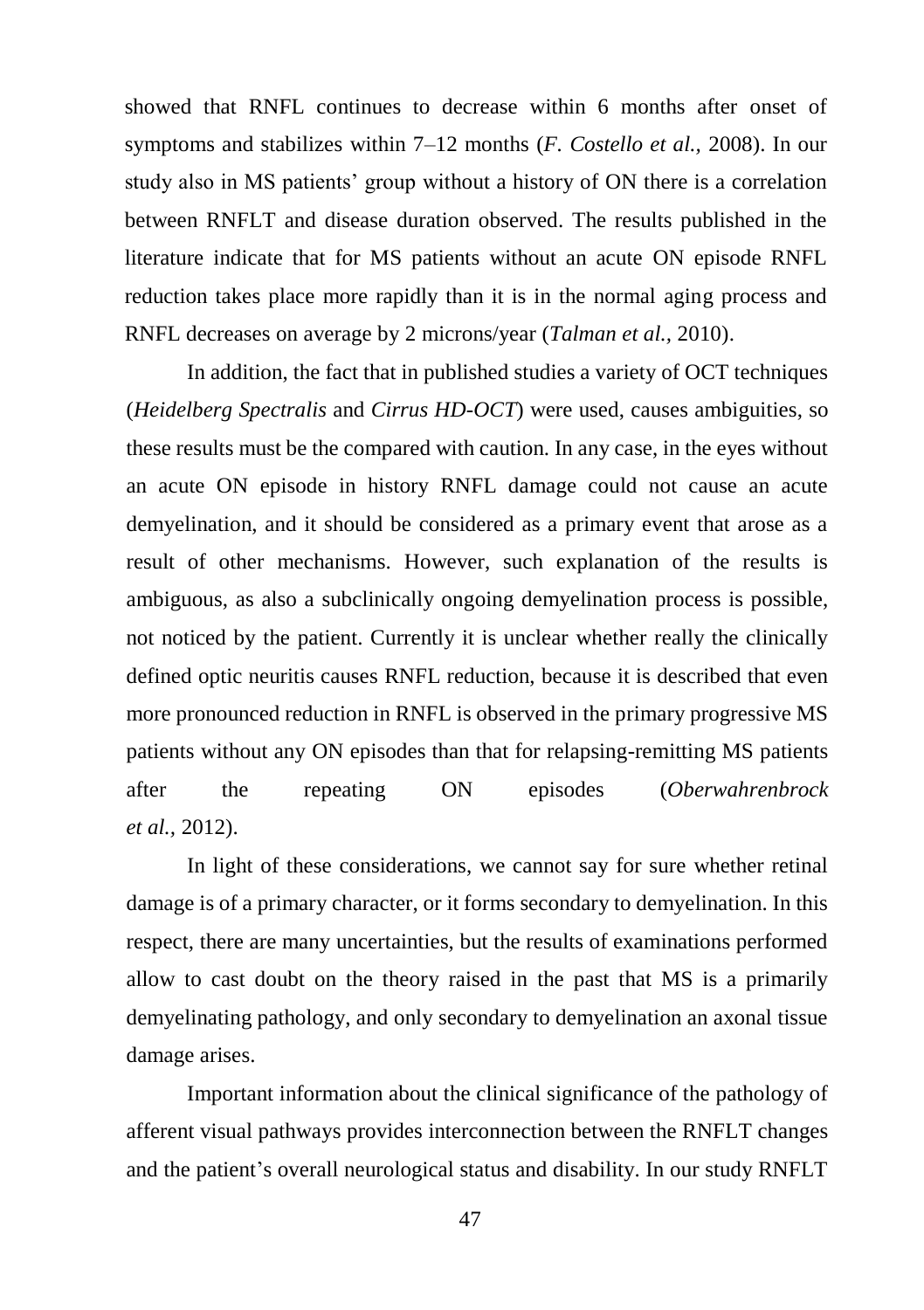thickness for both MS patient groups statistically significantly correlates with EDSS scores, hence decreasing RNFLT increases the level of disability and neurological disorders in the functional systems. However, it should be taken into account that in the EDSS total score calculations the visual system is included as well. For a patient with severe visual impairments EDSS score will be higher, but if there are no significant changes in other systems, EDSS overall assessment cannot exceed 4.

RNFL contains only unmyelinated axons and it is known that directly axonal pathology is related to the severity of the disability and irreversible progression in *post mortem* studies (*Trapp et al.,* 1998), which points to the need for a closer analysis of this layer tissue and the factors affecting it. Taking into account the correlation obtained, the hypothesis can be put forward that changes in retinal axonal layer represent the same MS related damage manifestations observable diffuse in CNS elsewhere. However, analyzing the literature, we found that data are not unambiguous. Some authors, similar to our results, describe negative RNFLT and EDSS correlation (*Grazioli et al.,* 2008; *Tatrai et al.,* 2012; *Toledo et al.,* 2008); however, other studies do not confirm this relationship (*Moghaddasi et al.,* 2011; *Pueyo et al.,* 2008).

In addition, in some studies there is a hypothesis proposed that EDSS correlates with RNFLT only in patients without a history of ON (*Albrecht, Frohlich, Hartung, Kieseier, and Methner,* 2007). Also RNFL relationship with EDSS progression was studied and had shown that in patients without prior ON, RNFL atrophy correlates with the more rapid progression of the disease (*Sepulcre et al.,* 2007). For further exploration of this issue the target population could be MS patients without a history of ON; however, it should be taken into account that the overall assessment of the EDSS is little informative at the beginning of the disease and for patients of the clinically isolated syndrome.

Although EDSS include measurements of the visual acuity, in our study we were additionally seeking the RNFLT relationship with visual acuity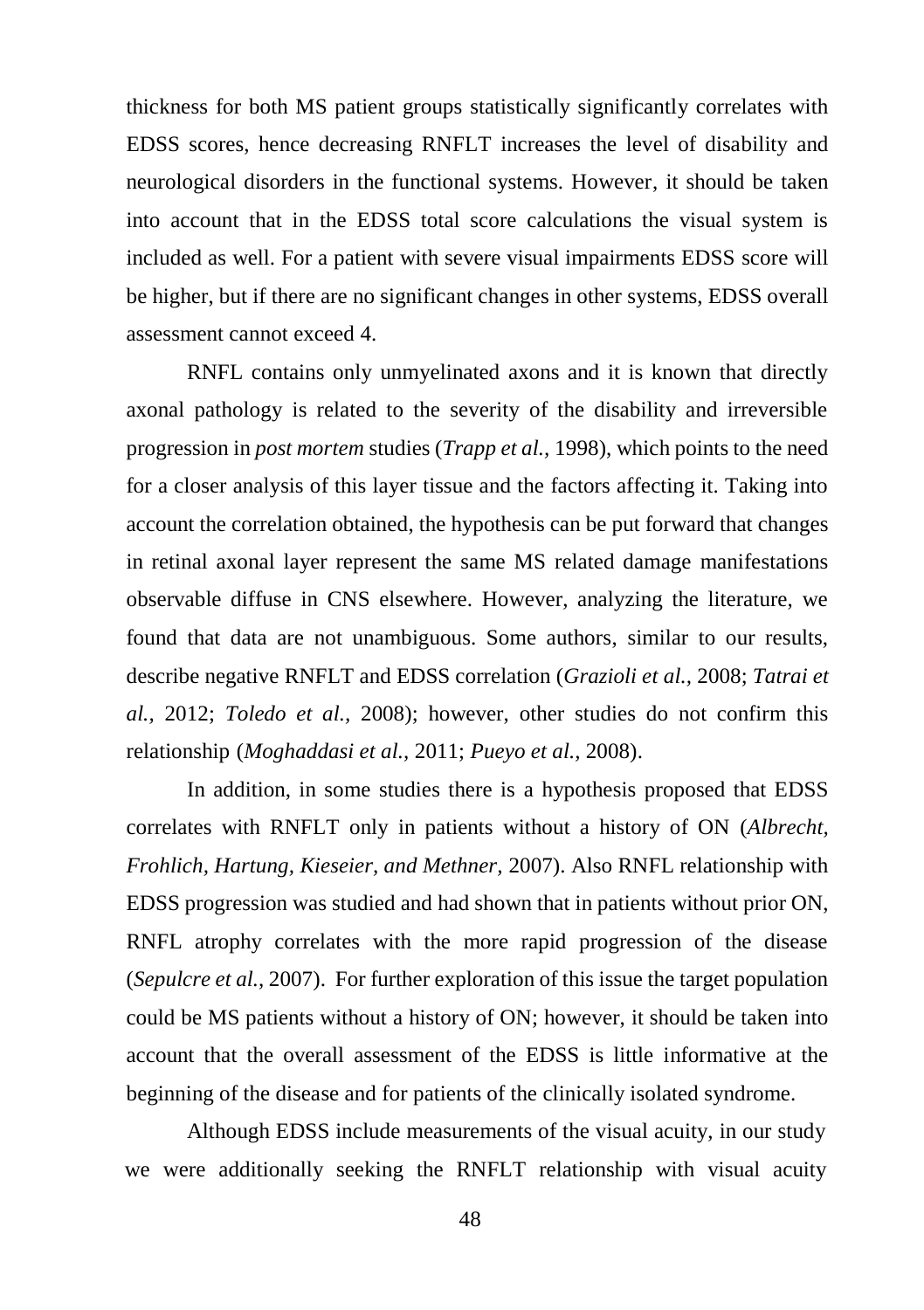function, and it was concluded that in the eyes of MS patients, which have not had an episode of ON, these factors are mutually statistically significantly correlated. However, on the basis of our results, a statistically significant correlation between RNFLT and corrected visual acuity in ON affected eyes was not established. Possibly, this result occurred because the visual acuity was measured by Snellen table, which is used to determine the EDSS total score. It is described in the literature that RNFL decrease by 1 micron provides the decrease of the visual acuity by 0.01 log MAR using the ETDRS table (*Trip et al.,* 2005). In most published studies, RNFL thickness correlates with the visual acuity, as determined by the ETDRS tables (*Wang et al.,* 2010), which are recommended as the "gold standard" for MS clinical trials (*Fiona Costello,* 2013). In addition, it is described in literature that the retinal nerve fiber layer changes in the eyes following the ON, significantly affect the results of the lowcontrast letter acuity test (*Fisher et al.,* 2006; *Merle et al.,* 2010; *Talman et al.,* 2010).

Analyzing the changes in color vision, it was found that in all MS patients there is a statistically significant relationship between the reduced RNFLT and altered color vision. A study is carried out, which describes a better correlation of abnormal color vision with reduced RNFL compared with that of visual acuity (*Villoslada et al.,* 2012). In our study, in only 10% of all MS patients simultaneous RNFLT reduction and color vision disorders were observed. It is mentioned in literature that probably in patients with persistent color vision impairment MS will progress more rapidly if compared to the patients whose color vision is unhindered (*Martinez-Lapiscina et al.,* 2014).

In our study also changes in visual field perimetry are statistically significantly associated with the reduced RNFLT, although in 40% of patients the visual field defect and unchanged RNFLT were observed. Literature data often deal with an impact of the reduced RNFL on the irreversible visual field defect prognosis; for the majority of patients the visual field defect developed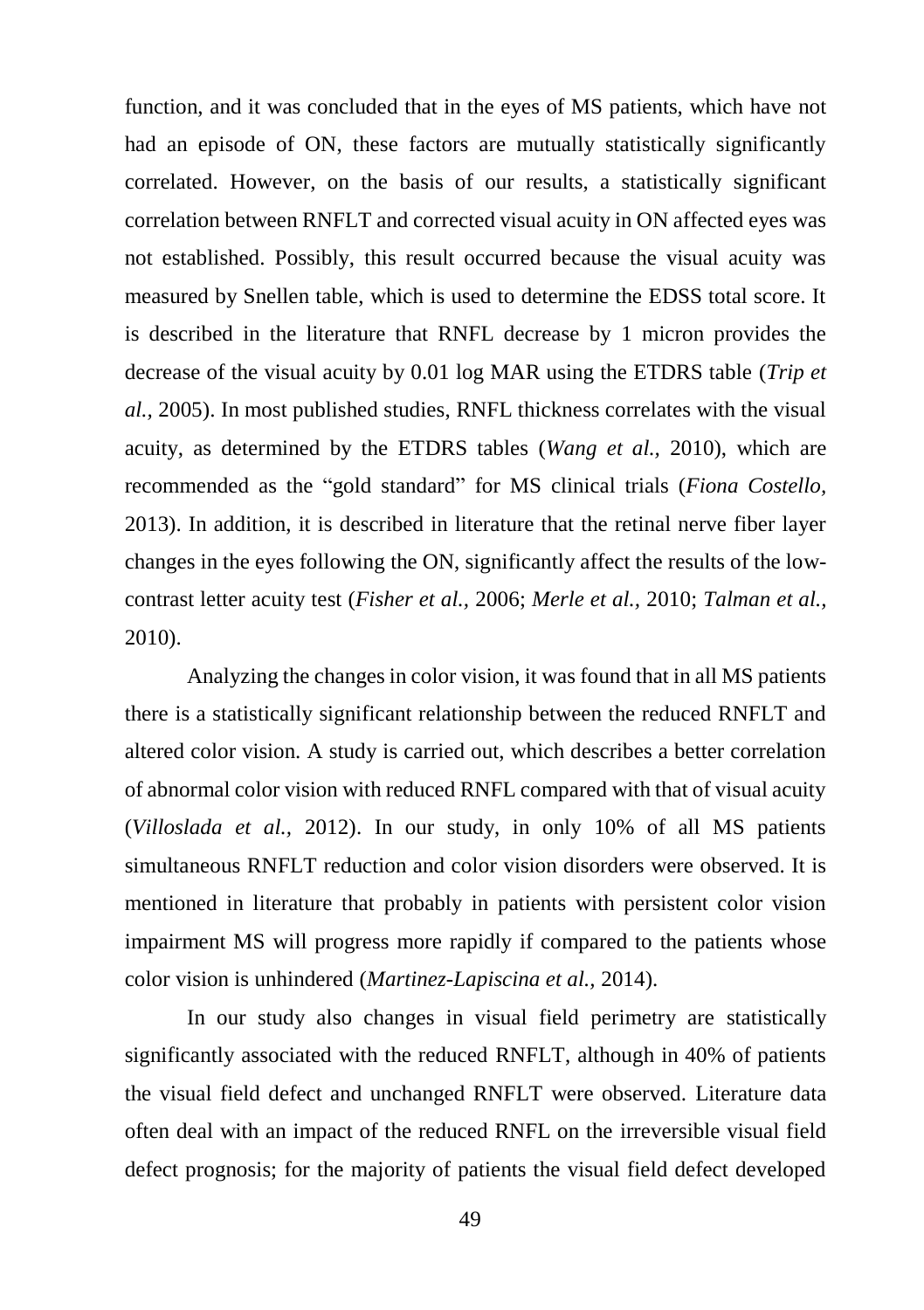within 3–6 months after the ON episode and in cases when the RNFL was reduced below 75 microns, visual field defect was irreversible (*F. Costello et al.,* 2008).

Similarly to previous studies (*Fisher et al.,* 2006; *Klistorner et al.,* 2008; *Naismith et al.,* 2009; *Talman et al.,* 2010; *Trip et al.,* 2005), our results confirm that both VEP and OCT measurements can be used to determine a subclinical damage in ON unaffected eyes. Taking into account the obtained results, we may state that there is a moderate correlation between RNFLT and average N75/P100 amplitude, as well as the average P100 latency both in the eyes suffered from ON, and in ON unaffected eyes. Literature data are similar (*Di Maggio et al.,* 2014; *Naismith et al.,* 2009), although some authors approve isolated connection of RNFLT with the P100 latency (*Fatehi et al.,* 2012), while others with VEP amplitude (*Trip et al.,* 2005).

Taking into account various aspects of damage (structural and functional), we may recommend to take both of these tests, even in patients without complaints of visual impairments, especially in clinically ambiguous situations where the ON symptoms are weak, or the patient is not able to define them adequately.

In our study we found that the OCT method diagnoses almost twofold less optic nerve damage cases, compared to the VEP and only in 4% of the cases normal VEP results and reduced RNFLT were observed simultaneously. Analyzing the ROC curve parameters, the most appropriate diagnostic test for the clinical ON approval is P100 latency, followed by N75/P100 amplitude, while RNFLT determination is a relatively weaker method. RNFLT is a parameter with a relatively lower sensitivity but very high specificity and positive predictive value which is explained by the well created normative database. One of the possible explanations for the low RNFLT sensitivity is the fact that this test characterizes only the initial part of the afferent visual pathways, but the VEP indicates the whole integrity from the retina to the visual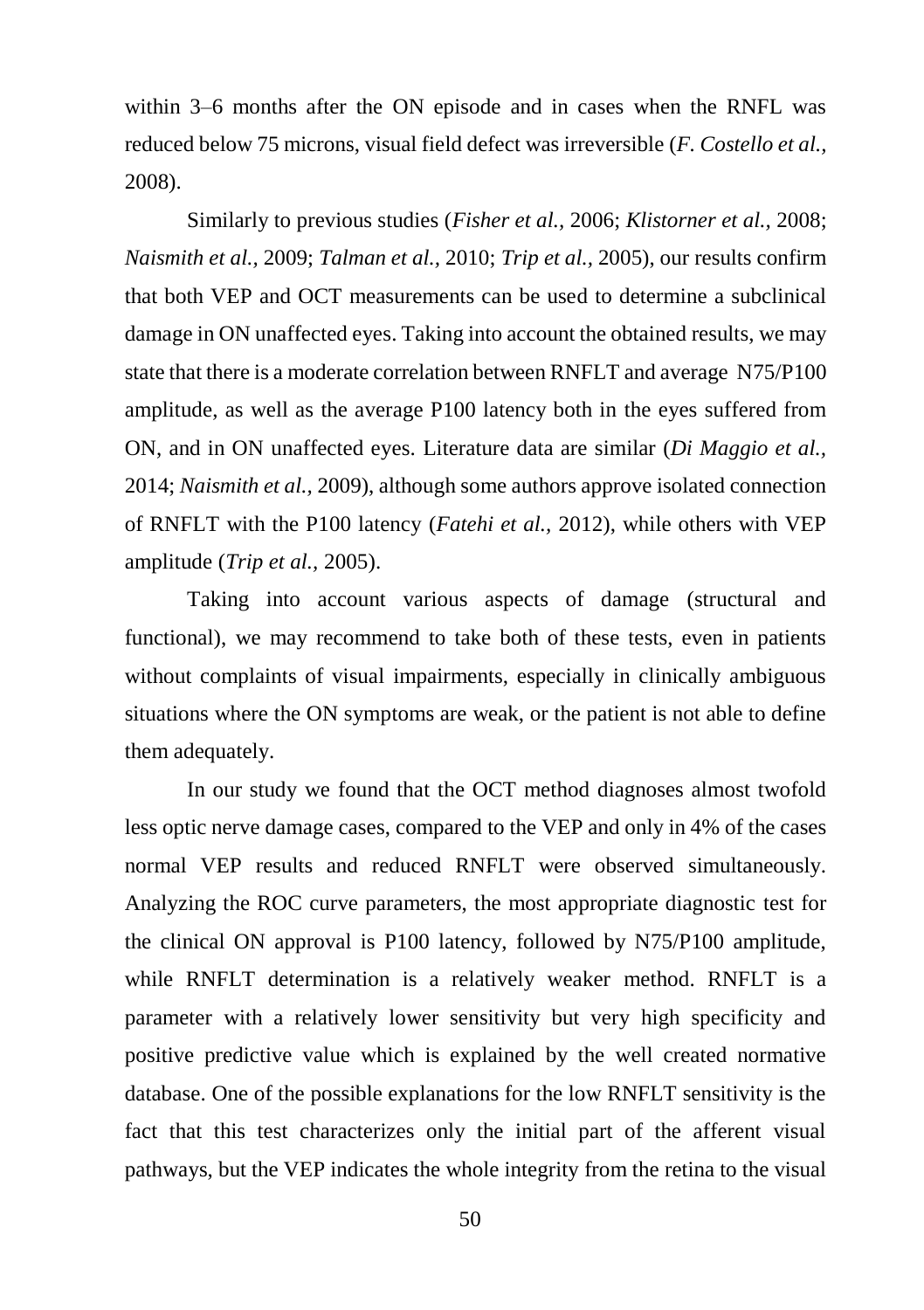cortex. Besides, it should be taken into consideration that in the situations after the ON episode, RNFL reduction is formed secondary to demyelination of the optic nerve; it proceeds retrograde, and this damage may be incomplete. In addition, the erroneously thicker RNFL could cause replacement of axonal tissue by glial tissue. To improve the sensitivity of OCT, recently some authors (*Davies et al.,* 2011; *Seigo et al.,* 2012; *Walter et al.,* 2012) have proposed to undertake separate ganglion cell layer and inner reticular layer measurements that could even more accurately indicate to the axonal damage, because these structures include no additional glial tissue and blood vessels (*Hood, Salant, Arthur, Ritch, and Liebmann,* 2010). However, it should be borne in mind that the ganglion cell layer and inner reticular layer measurements are currently possible only manually, which is a time consuming and not applicable in the clinical practice process. In the sources of literature there are no data with precise VEP and OCT sensitivity measurements; moreover, in publications with the number of cases detected, VEP method revealed pathology more frequently compared with OCT (*Di Maggio et al.,* 2014; *Naismith et al.,* 2009). So, if due to circumstances only one method is applicable, the visual evoked potentials examination is preferable; however, the combination of both methods increases the chances to diagnose the optic nerve damage. Furthermore, basing on the model developed in our study, it is possible to predict the reduced RNFL using VEP parameters.

Analyzing other methods available for the investigation of the structure of optic nerve, we found that the decoloration of optic nerve in *fundus oculi* examination correlates with the reduced RNFLT, especially in cases after ON clinical episode.

Although the magnetic resonance imaging examination was not carried out for all MS patients, virtually for all patients (97% of the ON (+) eyes) who had experienced a clinical episode of ON, optic nerve demyelination at MRI was observed. However, only in 15% cases, simultaneously with demyelinating changes of optic nerve, MRI examination observed also a reduced RNFLT, but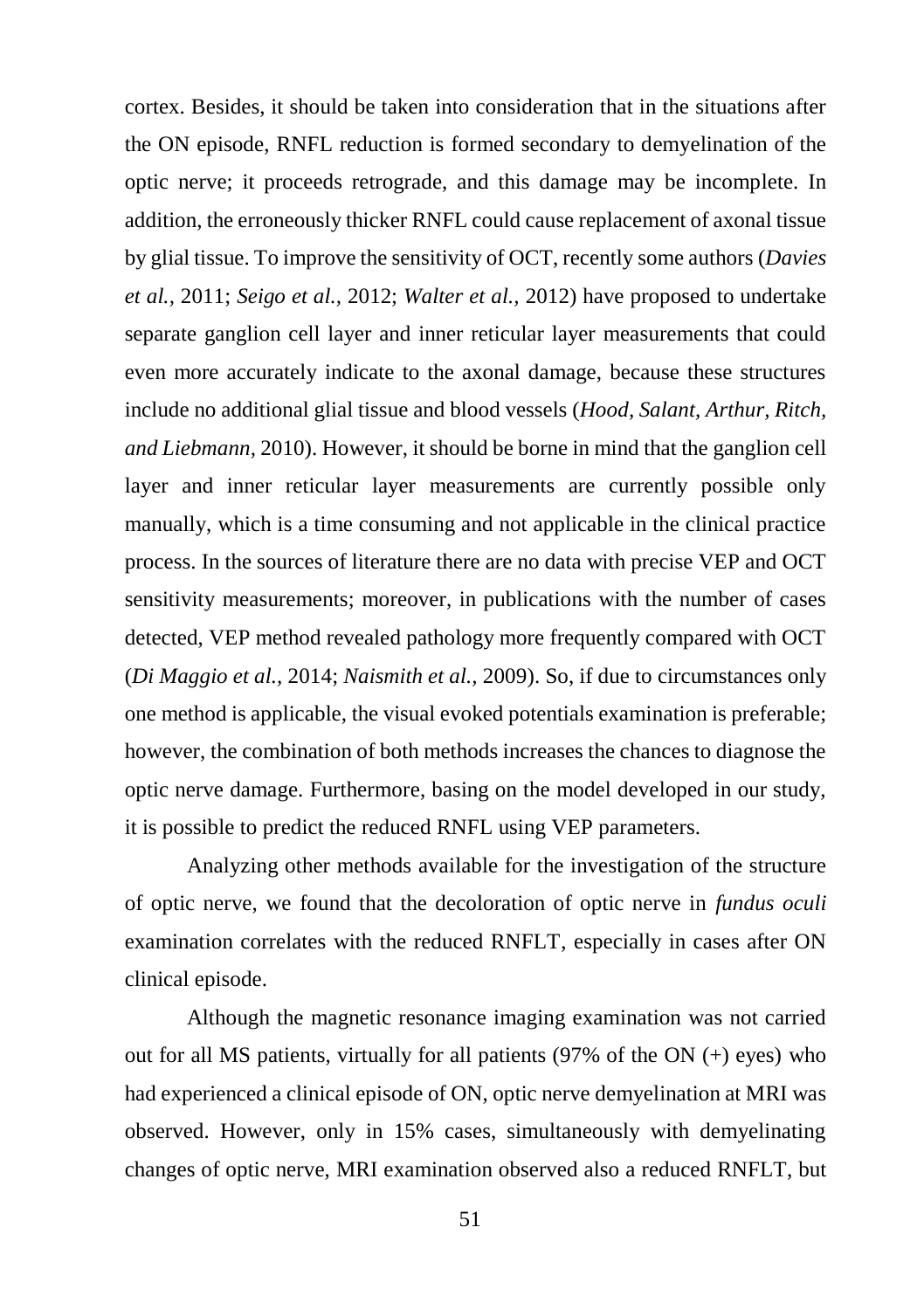in 24% cases MRI showed no damage of the optic nerve, and RNFLT was reduced. The results of our study confirm that a statistically significant correlation between the optic nerve demyelination in MRI and reduced RNFLT does not exist. Similarly, such a correlation could not be proved between the optic nerve changes in MRI and a reduced VEP amplitude. However, a statistically significant correlation was obtained between the optic nerve demyelination in MRI and P100 latency. Presumably, this relationship confirms the fact that the P100 latency changes are primarily related to the myelin sheath damage in the optic nerve.

Significant results were obtained by counting demyelinating lesions at MRI examination of the brain, and finding that in patients with a reduced RNFLT, the number of lesions is statistically significantly higher than in patients with normal RNFLT thickness. Moreover, in patients with the reduced RNFLT, the number of lesions affecting the visual pathways in the brain is greater than in patients whose RNFLT is normal. By contrast, the number of active, contrast enhancing lesions does not influence the RNFLT.

Important conclusions can be drawn after the results on brain atrophy in MRI examination. Although precise measurements of brain atrophy in Latvia currently are not performed, signs of atrophy observed in the brain by a radiologist, statistically significantly correlate with the reduced RNFLT. Making accurate measurements of brain atrophy, in Gordon-Lipkin etc. authors' work (*Gordon-Lipkin et al.,* 2007) a reduced brain parenchymal fraction correlated with the reduced RNFL putting forward the hypothesis that the atrophic changes in the RNFL reflect atrophic changes in the brain. Recently some data have been published on the relation of the reduced RNFL to the atrophy of the *thalamus* (*Zivadinov et al.,* 2014) and demonstrated that the brain atrophy simultaneously with the RNFLT correlates to permanent disability (*Abalo-Lojo et al.,* 2014) and fatigue as well (*Cruz Gomez, Ventura Campos, Belenguer, Avila, and Forn,* 2013). It is known that not only atrophic changes, but also the number of lesions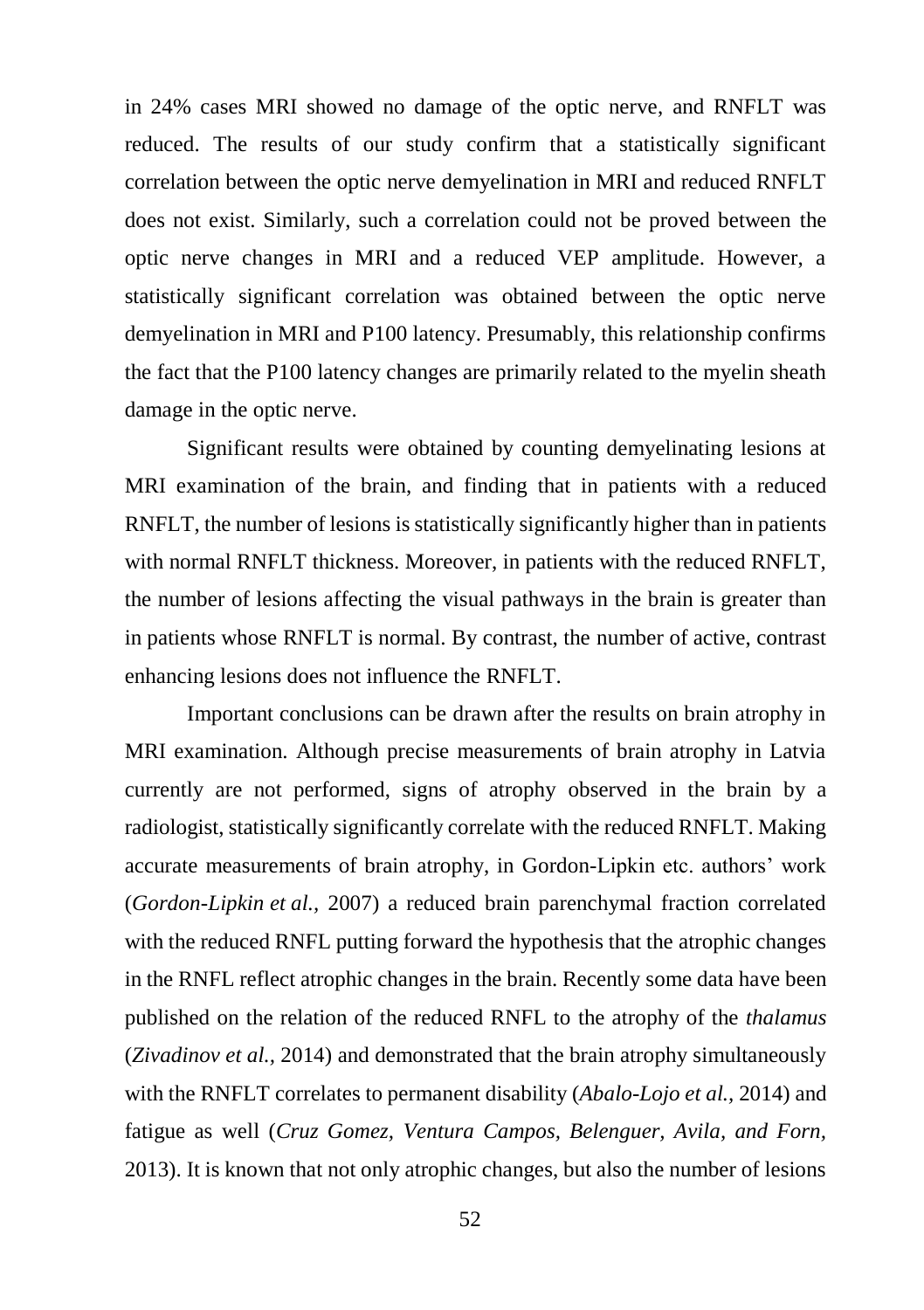in the brain correlate with the level of disability (*Popescu et al.,* 2013), and these changes may be used in order to predict the disease course. These observations are of great importance. The assumption made underpins the belief of RNFL atrophy being the sign of the central nervous system atrophy, and using noninvasive and rapid eye examinations is possible to follow the course of the disease and to changes in different situations, for example, to evaluate the therapeutic efficacy of neuroprotective drugs. Some authors also have expressed the assumption that early RNFL reduction may foresee a more rapid development of brain atrophy (*Chan,* 2012), but it has not been approved by longitudinal studies yet. Furthermore, investigating the patients with clinically isolated syndrome, the results of RNFL thickness measurements did not exert impact on the risk of MS development in the future (*Outteryck et al.,* 2009).

#### <span id="page-53-0"></span>**3.3. Directions for Future Studies**

The afferent vision pathway opens the opportunity to investigate closer disease mechanisms that cause neurological disorders and disability in MS patients. Monitoring the acute and chronic consequences of the clinical ON episode, it is possible to obtain information about the factors that affect the relapse process, as well as to model the functional-structural recovery after relapse, which probably has taken place also in other parts of CNS. Conducting longitudinal observations and choosing patients without ON episode in history as the study objects, it would be possible to obtain an important information about whether and how axonal and neuronal damage takes place, regardless of the inflammatory process in the afferent vision pathway, consequently also in CNS. The trials of neuroprotective medication, observing dynamic neuroprotective, neuroregenerative and remyelination changes in the afferent vision pathway could be particularly targeted and important in this patient population.

53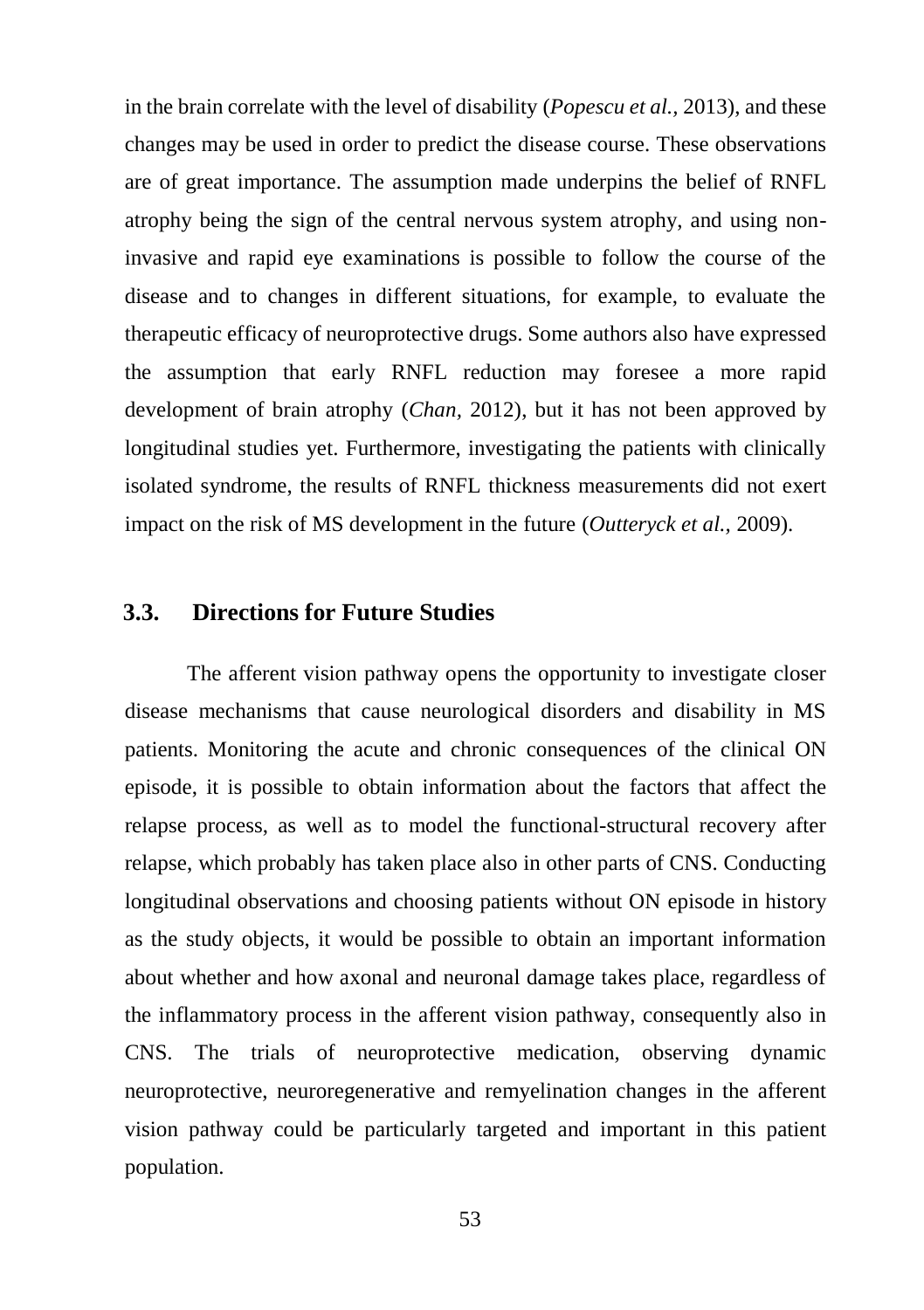## **5. CONCLUSIONS**

- <span id="page-54-0"></span>1. For multiple sclerosis patients, in the afferent visual system there are observed functional (visual acuity, amplitude and latency of the visual evoked potentials, color vision, visual fields) changes and structural changes (temporal decoloration of the optic nerve disc, retinal nerve fiber layer reduction), which are not associated with the prior clinical episode of optic nerve inflamation.
- 2. In multiple sclerosis patients, regardless of the clinical optic nerve inflammation episode in history, a mutual correlation of the structural and functional changes in the afferent visual pathway is observable.
- 3. Neurodegenerative changes in the retina correlate with the disease duration, degree of disability, visual acuity (in patients without optic neuritis in history), colour vision, visual field defects, temporal optic nerve disc decoloration, N75 /P100 amplitude, P100 latency as well as the number and localization of the demyelinating lesions in the brain and brain atrophy.
- 4. Prolonged P100 latency of the visual evoked potentials, better than the reduced N75/P100 amplitude and with the optical coherence tomography diagnosed reduced retinal nerve fiber layer, confirm a clinical episode of optic neuritis.
- 5. Structural damage of the retinal nerve fiber layer could be prognosed using functional investigation methods – N75/P100 amplitude and P100 latency measurements at the visual evoked potentials.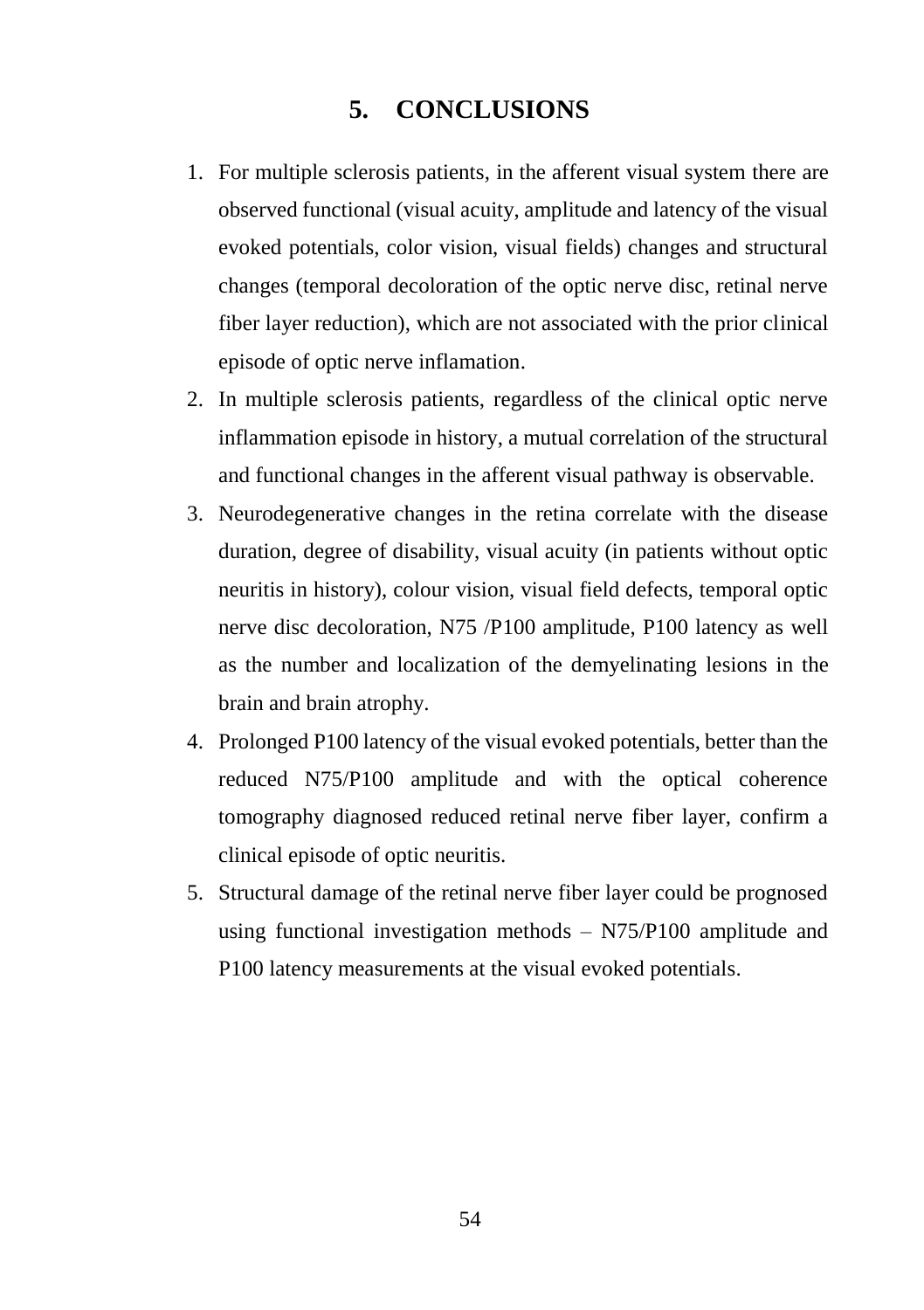## **6. PRACTICAL RECOMMENDATIONS**

<span id="page-55-0"></span>Considering subclinical changes in the afferent visual pathway, all multiple sclerosis patients are recommended to perform detailed functional and structural investigations of visual system. If there are observed any deviations, it is recommended to monitor these changes in dynamics, obtaining information about futher development of neurodegenerative processes.

In future the usage of afferent visual system findings as biological markers of neurodegenerative processes is possible, that may be included as secondary outcome measurements in clinical trials of neuroprotective and immunomodulating treatment.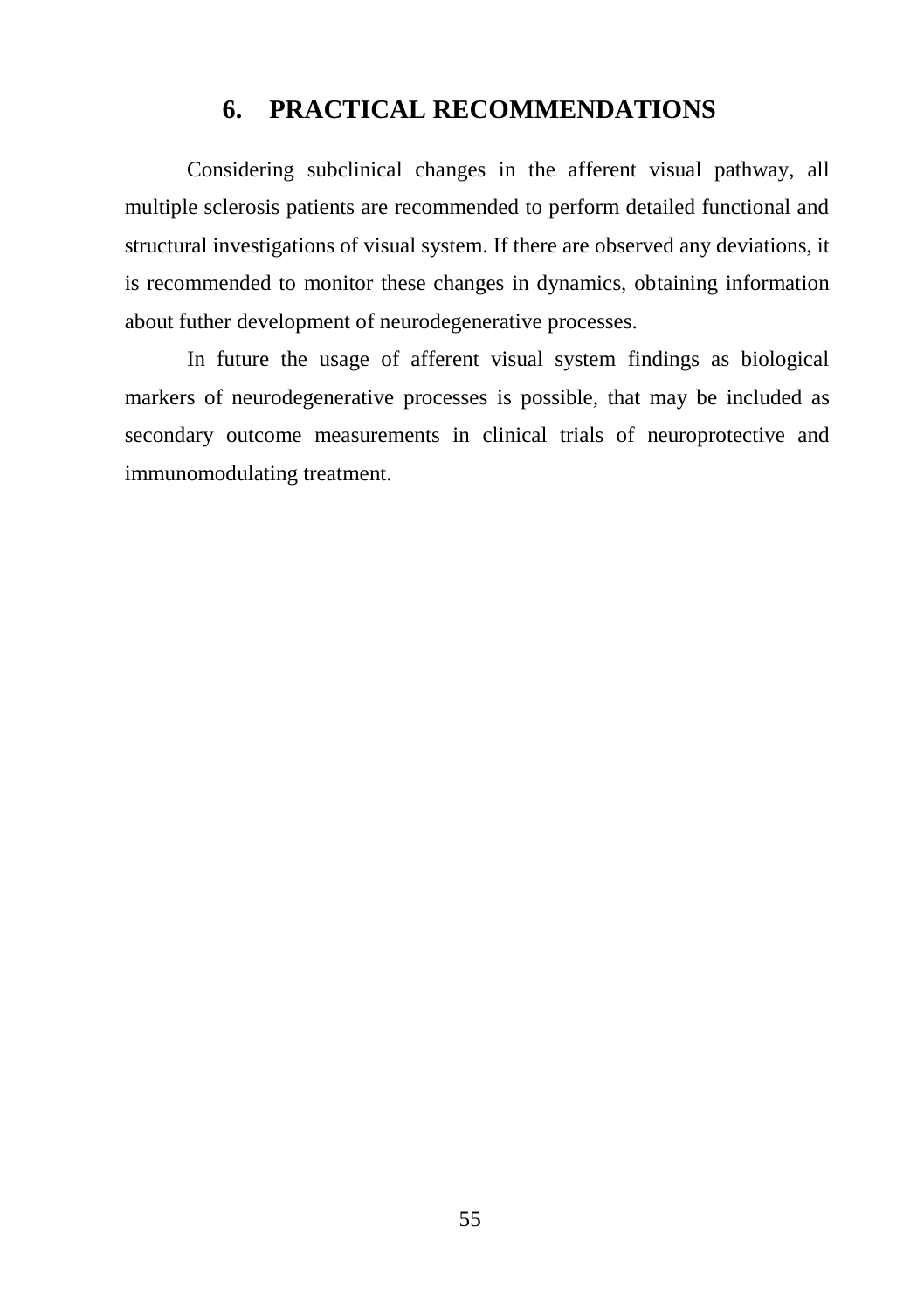## <span id="page-56-0"></span>**PUBLICATIONS AND REPORTS ON THE STUDY THEME**

#### **Publications on the study theme:**

Pastare, D., Kire, I., Laganovska, G., Millers, A. *Use of optical coherence tomography to monitor multiple sclerosis. A review.* Neurologijos Seminarai, 2012. 16 (54): p. 301–310.

Pastare, D., Kire, I., Erts R., Laganovska, G., Millers, A. *Evaluation of axonal optic nerve damage using visual evoked potentials and optical coherence tomography in patients with multiple sclerosis.* Medicina (Kaunas), 2013. 49 (11): p. 474–478.

Pastare, D., Kire, I., Laganovska, G., Millers, A*. Diagnostics of subclinical optic nerve damage by optical coherence tomography in multiple sclerosis patients.* Rīga Stradiņš University, Collection of Scientific Papers, 2014. p. 29–33.

Pastare, D., Kire, I., Laganovska, G., Millers, A*. Functional and structural evaluation of afferent visual system in multiple sclerosis patients.*  Proceedings of the Latvian Academy of Sciences. Section B, Vol. 69 (2015), No. 5 (698), p. 20–30.

Pastare, D., Kire, I., Laganovska, G., Millers, A*. Reduced retinal nerve fiber layer prediction for multiple sclerosis patients.* Rīga Stradiņš University, Collection of Scientific Papers, 2015. p. 60–66.

#### **Reports in international conferences and congresses:**

Kire, I., Laganovska, G., Pastare, D., Millers, A. *Assesment of optic nerve axonal pathology in multiple sclerosis patients using optical coherence tomography.* European Society of Ophthalmology, Copenhagen, Denmark, June 8–11, 2013 (poster).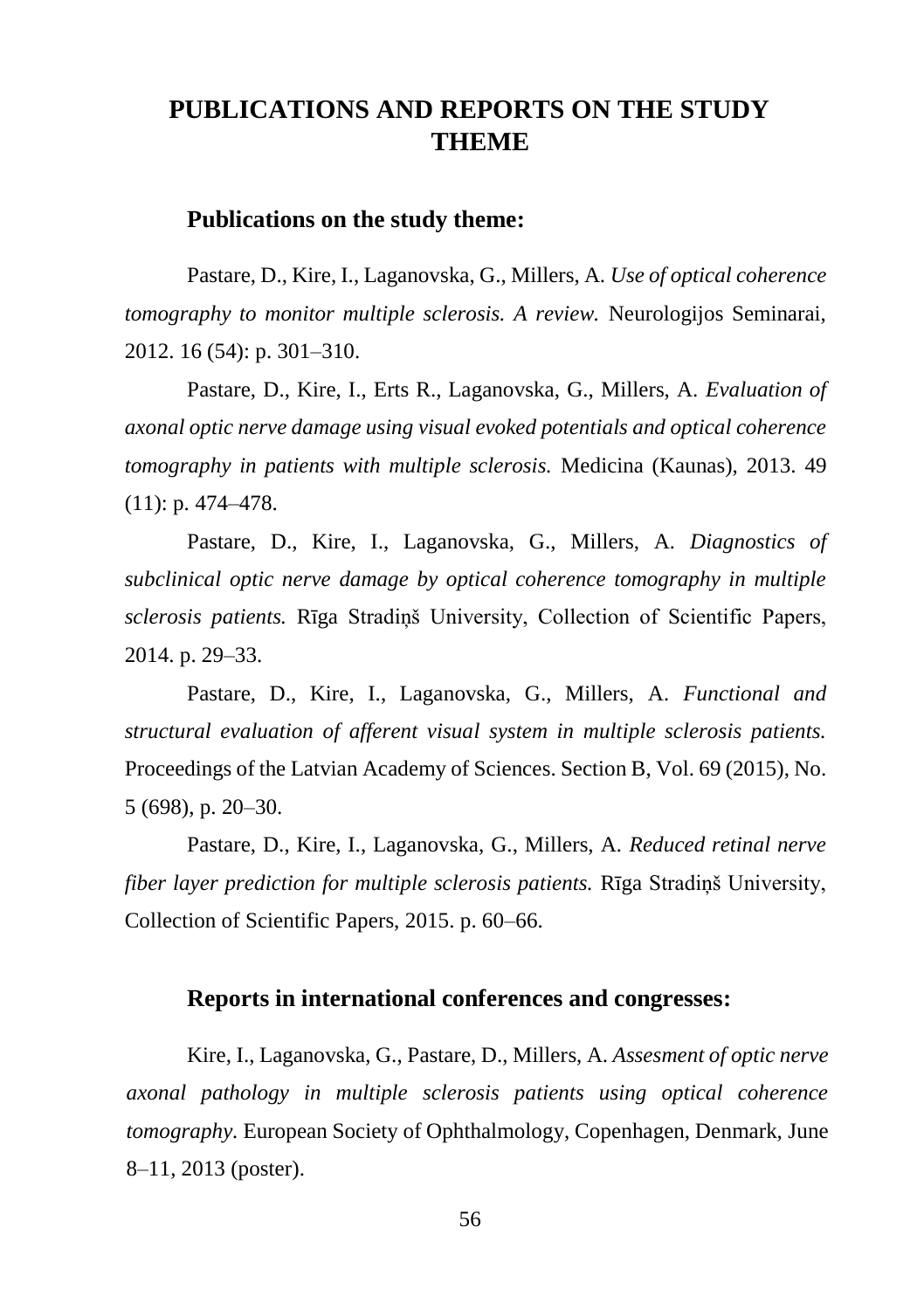Pastare, D. *Optical coherence tomography in multiple sclerosis*. The 7<sup>th</sup> Baltic Congress of Neurology, Tartu, Estonia, May 9–12, 2012 (oral report).

Pastare, D., Kire, I., Laganovska, G., Millers, A. *Assesment of optic nerve axonal pathology in multiple sclerosis patients using optical coherence tomography*. European Federation of Neurological Societies, Stocholm, Sweden, September 8–11, 2012 (poster).

Pastare, D. *Optic nerve as multiple sclerosis model*. II Baltic Conference on Multiple Sclerosis and Autoimmune disorders, September 24, 2015 (oral report).

## **Reports in Latvian conferences and congresses:**

Pastare, D., Ķire, I. Laganovska, G., Šepetiene, S., Millers, A. *Redzes izsaukto potenciālu parametru izmaiņas pacientiem ar multiplo sklerozi.*  2012. gada RSU Zinātniskā konference (poster).

Pastare, D., Ķire, I., Laganovska, G., Millers, A. *Redzes nerva aksonāla bojājuma izvērtēšana, izmantojot optisko koherences tomogrāfiju pacientiem ar multiplo sklerozi*. 2012. gada RSU Zinātniskā konference (poster).

Pastare, D., Ķire, I., Laganovska, G., Millers, A. *Funkcionālu un strukturālu redzes nervu izmeklējumu korelācija multiplās sklerozes pacientiem.* 2013. gada RSU Zinātniskā konference (poster).

Pastare, D., Ķire, I., Erts, R., Laganovska, G., Millers, A. *Redzes nerva aksonāla bojājuma diagnostika, izmantojot VEP un OCT metodes multiplās sklerozes pacientiem.* 2014. gada RSU Zinātniskā konference (poster).

57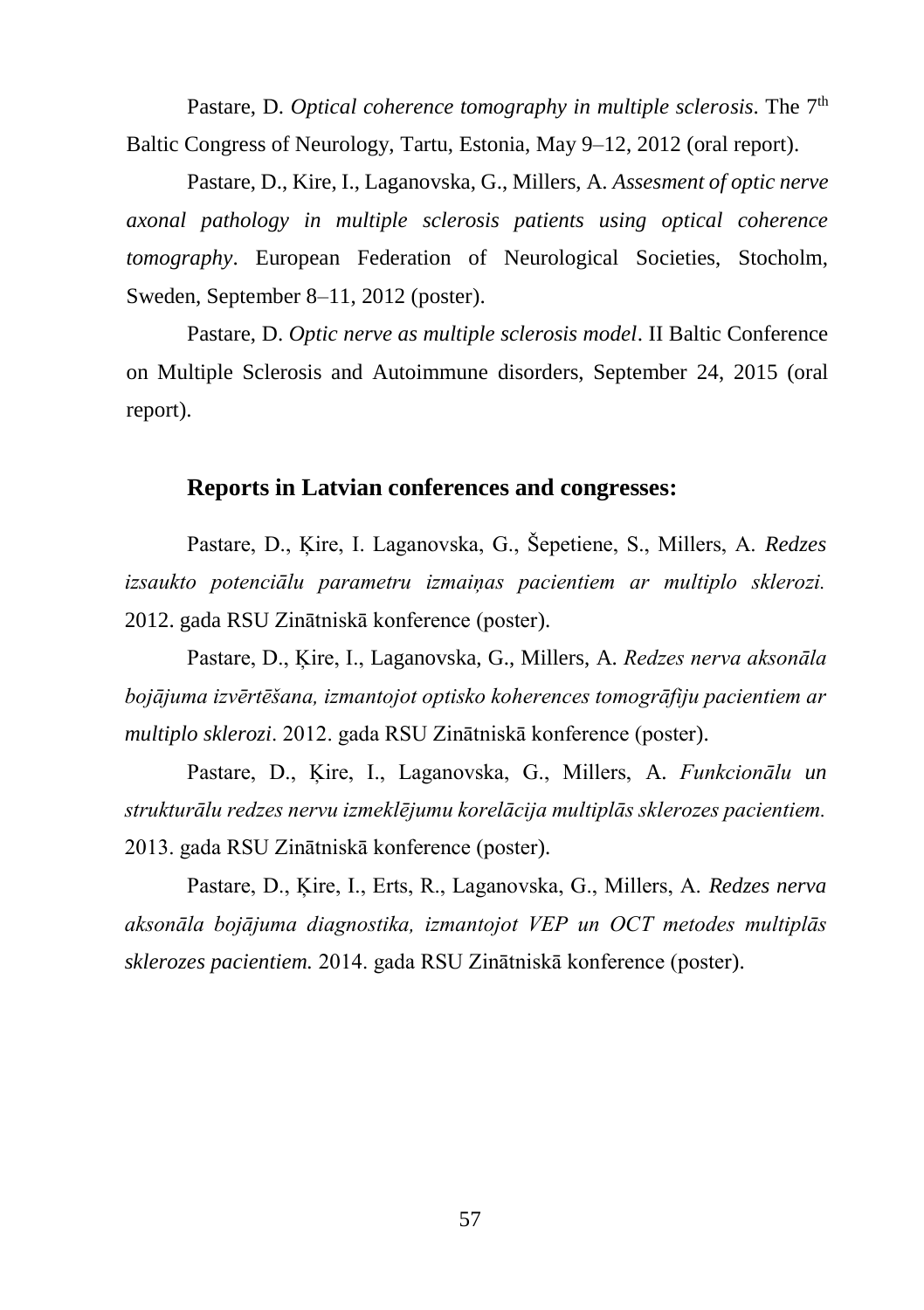## **REFERENCES**

- <span id="page-58-0"></span>1. Abalo-Lojo, J. M., Limeres, C. C., Gomez, M. A., Baleato-Gonzalez, S., Cadarso-Suarez, C., Capeans-Tome, C. and Gonzalez, F. Retinal nerve fiber layer thickness, brain atrophy, and disability in multiple sclerosis patients. *J Neuroophthalmol.*  2014, 34 (1), 23–28. doi: 10.1097/wno.0000000000000057
- 2. Albrecht, P., Frohlich, R., Hartung, H. P., Kieseier, B. C., and Methner, A. Optical coherence tomography measures axonal loss in multiple sclerosis independently of optic neuritis. *J Neurol.* 2007, 254 (11), 1595–1596. doi: 10.1007/s00415-007- 0538-3
- 3. Alshowaeir, D., Yiannikas, C., Garrick, R., Parratt, J., Barnett, M. H., Graham, S. L., and Klistorner, A. Latency of multifocal visual evoked potentials in nonoptic neuritis eyes of multiple sclerosis patients associated with optic radiation lesions. *Invest Ophthalmol Vis Sci.* 2014, 55 (6), 3758–3764. doi: 10.1167/iovs.14- 14571
- 4. Balcer, L. J. Clinical practice. Optic neuritis. *N Engl J Med.* 2006, 354 (12), 1273– 1280. doi: 10.1056/NEJMcp053247
- 5. Balcer, L. J. and Frohman, E. M. Evaluating loss of visual function in multiple sclerosis as measured by low-contrast letter acuity. *Neurology.* 2010, 74 Suppl 3, S 16–23. doi: 10.1212/WNL.0b013e3181dbb664
- 6. Bermel, R. A. and Balcer, L. J. Optic neuritis and the evaluation of visual impairment in multiple sclerosis. *Continuum* (*Minneap Minn*)*.* 2013, 19(4 Multiple Sclerosis), 1074–1086. doi: 10.1212/01.CON.0000433282.00221.7e
- 7. Bock, M., Brandt, A. U., Dorr, J., Kraft, H., Weinges-Evers, N., Gaede, G. et al. Patterns of retinal nerve fiber layer loss in multiple sclerosis patients with or without optic neuritis and glaucoma patients. *Clin Neurol Neurosurg.* 2010, 112 (8), 647– 652. doi: 10.1016/j.clineuro.2010.04.014
- 8. Browne, P., Chandraratna, D., Angood, C., Tremlett, H., Baker, C., Taylor, B. V., and Thompson, A. J. Atlas of Multiple Sclerosis 2013: A growing global problem with widespread inequity. *Neurology.* 2014, 83 (11), 1022–1024. doi: 10.1212/WNL.0000000000000768
- 9. Bruck, W. The pathology of multiple sclerosis is the result of focal inflammatory demyelination with axonal damage. *J Neurol.* 2005, 252, Suppl 5, v3–9. doi: 10.1007/s00415-005-5002-7
- 10. Chan, J. W. Recent advances in optic neuritis related to multiple sclerosis. *Acta Ophthalmol.* 2012, 90 (3), 203–209. doi: 10.1111/j.1755-3768.2011.02145.x
- 11. Costello, F. The Afferent Visual Pathway: Designing a Structural-Functional Paradigm of Multiple Sclerosis. *ISRN Neurology.* 2013*,* 17. doi: 10.1155/2013/134858
- 12. Costello, F., Coupland, S., Hodge, W., Lorello, G. R., Koroluk, J., Pan, Y. I. et al. Quantifying axonal loss after optic neuritis with optical coherence tomography. *Ann Neurol.* 2006, 59 (6), 963–969. doi: 10.1002/ana.20851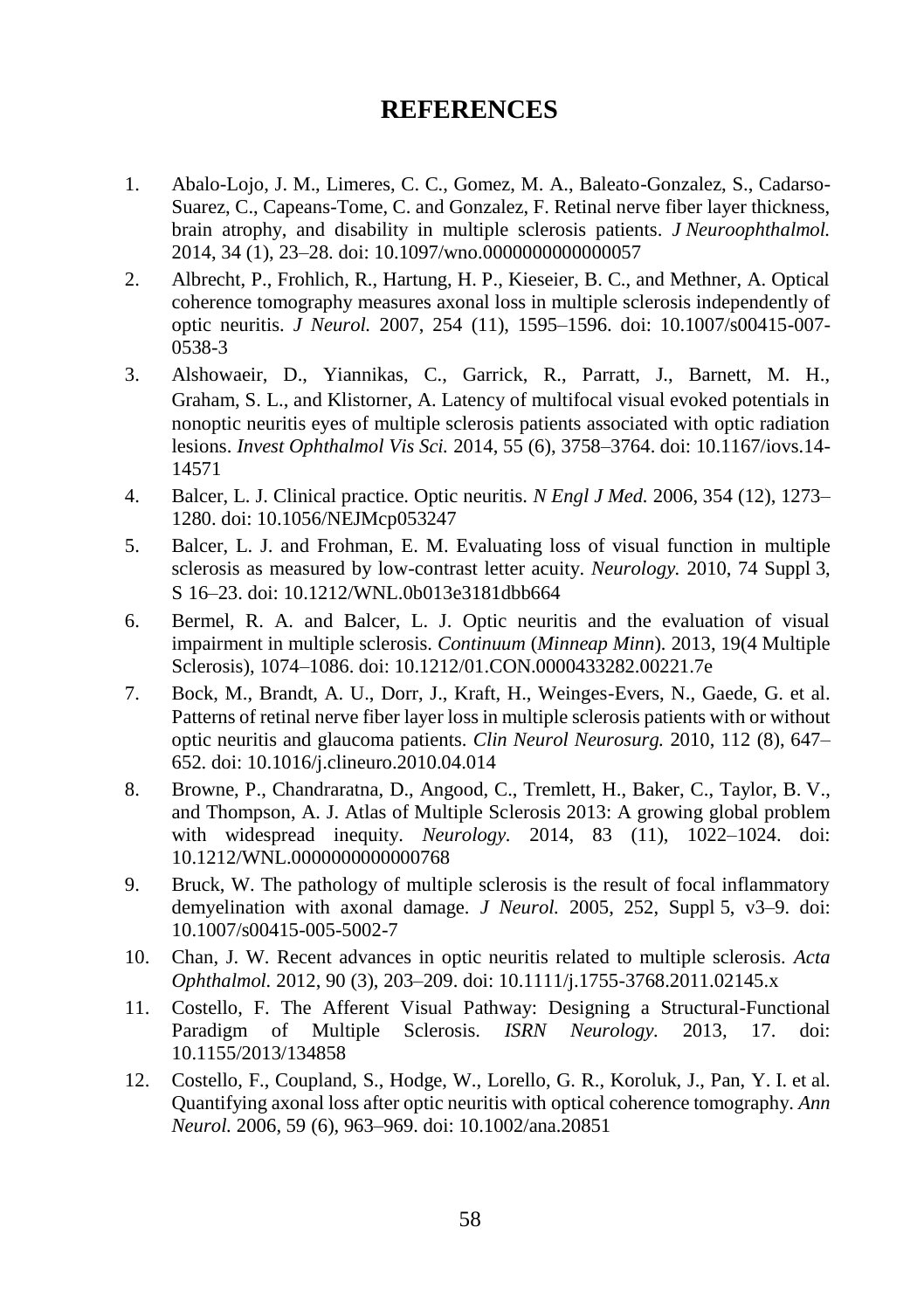- 13. Costello, F., Hodge, W., Pan, Y. I., Eggenberger, E., Coupland, S., and Kardon, R. H. Tracking retinal nerve fiber layer loss after optic neuritis: a prospective study using optical coherence tomography. *Mult Scler.* 2008, 14 (7), 893–905. doi: 10.1177/1352458508091367
- 14. Cruz Gomez, A. J., Ventura Campos, N., Belenguer, A., Avila, C., and Forn, C. Regional brain atrophy and functional connectivity changes related to fatigue in multiple sclerosis. *PLoS One.* 2013, 8 (10), e77914. doi: 10.1371/journal.pone.0077914
- 15. Davies, E. C., Galetta, K. M., Sackel, D. J., Talman, L. S., Frohman, E. M., Calabresi, P. A. et al. Retinal ganglion cell layer volumetric assessment by spectraldomain optical coherence tomography in multiple sclerosis: application of a highprecision manual estimation technique. *J Neuroophthalmol.* 2011, 31 (3), 260–264. doi: 10.1097/WNO.0b013e318221b434
- 16. Di Maggio, G., Santangelo, R., Guerrieri, S., Bianco, M., Ferrari, L., Medaglini, S., et al. Optical coherence tomography and visual evoked potentials: which is more sensitive in multiple sclerosis? *Mult Scler*. 2014. doi: 10.1177/1352458514524293
- 17. Fatehi, F., Shaygannejad, V., Mehr, L. K., and Dehghani, A. Optical coherence tomography versus visual evoked potential in multiple sclerosis patients. *Iran J. Neurol.* 2012, 11 (1), 12–15.
- 18. Fernandez, O. Integrating the tools for an individualized prognosis in multiple sclerosis. *J Neurol Sci.* 2013, 331 (1–2), 10–13. doi: 10.1016/j.jns.2013.04.021
- 19. Fisher, J. B., Jacobs, D. A., Markowitz, C. E., Galetta, S. L., Volpe, N. J., Nano-Schiavi, M. L.et al. Relation of visual function to retinal nerve fiber layer thickness in multiple sclerosis. *Ophthalmology.* 2006, 113 (2), 324–332. doi: 10.1016/j.ophtha.2005.10.040
- 20. Fisniku, L. K., Chard, D. T., Jackson, J. S., Anderson, V. M., Altmann, D. R., Miszkiel, K. A. et al. Gray matter atrophy is related to long-term disability in multiple sclerosis. *Ann Neurol.* 2008, 64 (3), 247–254. doi: 10.1002/ana.21423
- 21. Fjeldstad, C., Bemben, M., and Pardo, G. Reduced retinal nerve fiber layer and macular thickness in patients with multiple sclerosis with no history of optic neuritis identified by the use of spectral domain high-definition optical coherence tomography. *J Clin Neurosci.* 2011, 18 (11), 1469–1472. doi: 10.1016/j.jocn.2011.04.008
- 22. Frohman, E. M., Frohman, T. C., Zee, D. S., McColl, R. and Galetta, S. The neuroophthalmology of multiple sclerosis. *Lancet Neurol.* 2005, 4 (2), 111–121. doi: 10.1016/s1474-4422(05)00992-0
- 23. Garcia-Martin, E., Pueyo, V., Martin, J., Almarcegui, C., Ara, J. R., Dolz, I. et al. Progressive changes in the retinal nerve fiber layer in patients with multiple sclerosis. *Eur J Ophthalmol.* 2010, 20 (1), 167–173.
- 24. Gelfand, J. M., Goodin, D. S., Boscardin, W. J., Nolan, R., Cuneo, A. and Green, A. J. Retinal axonal loss begins early in the course of multiple sclerosis and is similar between progressive phenotypes. *PLoS One.* 2012, 7 (5), e36847. doi: 10.1371/journal.pone.0036847
- 25. Gordon-Lipkin, E., Chodkowski, B., Reich, D. S., Smith, S. A., Pulicken, M., Balcer, L. J. et al. Retinal nerve fiber layer is associated with brain atrophy in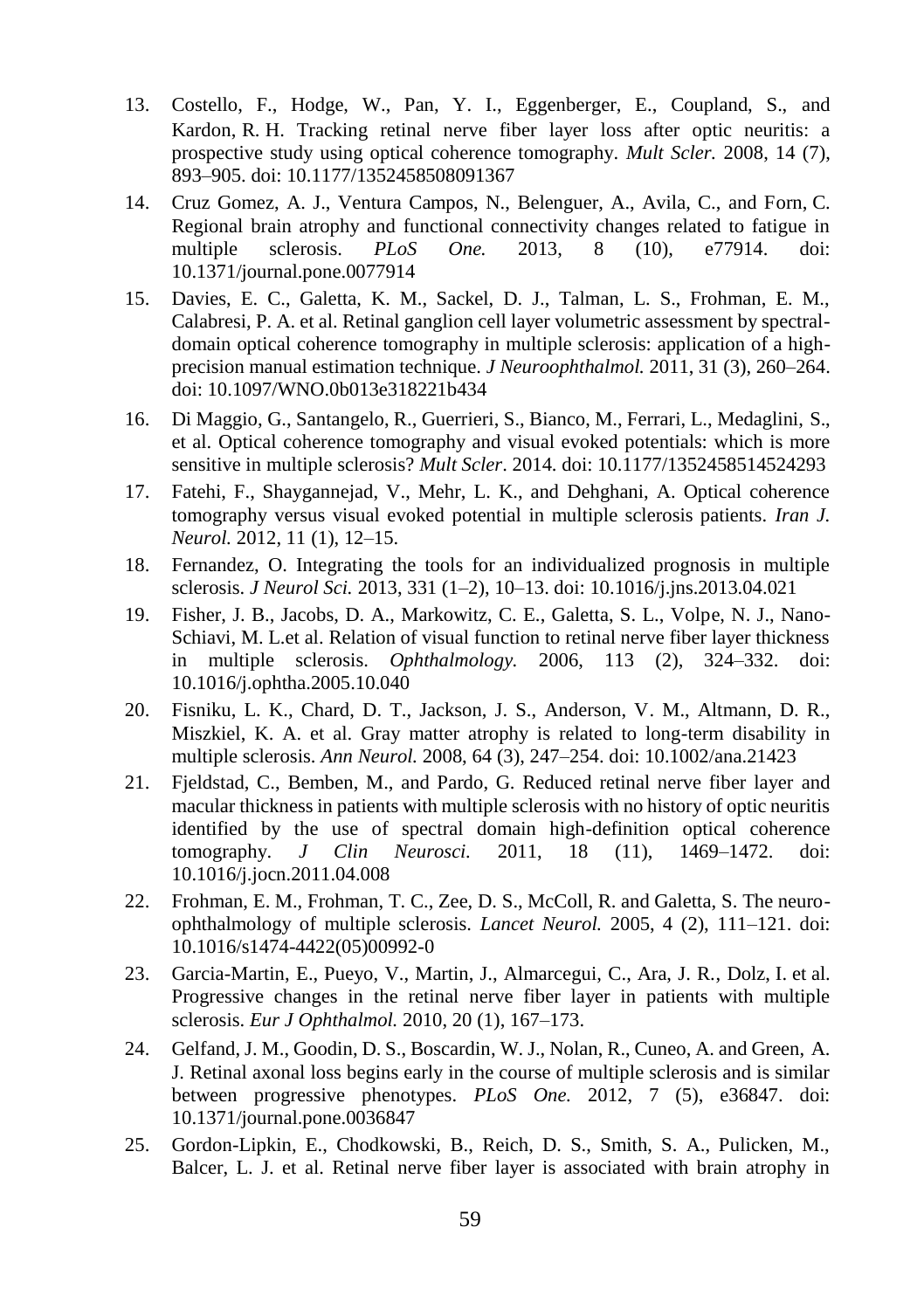multiple sclerosis. *Neurology.* 2007, 69 (16), 1603-1609. doi: 10.1212/01.wnl.0000295995.46586.ae

- 26. Grazioli, E., Zivadinov, R., Weinstock-Guttman, B., Lincoff, N., Baier, M., Wong, J. R. et al. Retinal nerve fiber layer thickness is associated with brain MRI outcomes in multiple sclerosis. *J Neurol Sci.* 2008, 268( 1–2), 12–17. doi: 10.1016/j.jns.2007.10.020
- 27. Herrero, R., Garcia-Martin, E., Almarcegui, C., Ara, J. R., Rodriguez-Mena, D., Martin, J. et al. Progressive degeneration of the retinal nerve fiber layer in patients with multiple sclerosis. *Invest Ophthalmol Vis Sci.* 2012, 53 (13), 8344–8349. doi: 10.1167/iovs.12-10362
- 28. Holder, G. E., Celesia, G. G., Miyake, Y., Tobimatsu, S., and Weleber, R. G. International Federation of Clinical Neurophysiology: recommendations for visual system testing. *Clin Neurophysiol.* 2010, 121 (9), 1393–1409. doi: 10.1016/j.clinph.2010.04.010
- 29. Hood, D. C., Salant, J. A., Arthur, S. N., Ritch, R. and Liebmann, J. M. The location of the inferior and superior temporal blood vessels and interindividual variability of the retinal nerve fiber layer thickness. *J Glaucoma. 2*010, 19 (3), 158–166. doi: 10.1097/IJG.0b013e3181af31ec
- 30. Keltner, J. L., Johnson, C. A., Cello, K. E., Dontchev, M., Gal, R. L., and Beck, R. W. Visual field profile of optic neuritis: a final follow-up report from the optic neuritis treatment trial from baseline through 15 years. *Arch Ophthalmol.*  2010, 128 (3), 330–337. doi: 10.1001/archophthalmol.2010.16
- 31. Klistorner, A., Arvind, H., Nguyen, T., Garrick, R., Paine, M., Graham, S. et al. Axonal loss and myelin in early ON loss in postacute optic neuritis. *Ann Neurol.*  2008, 64 (3), 325–331. doi: 10.1002/ana.21474
- 32. Klistorner, A., Arvind, H., Nguyen, T., Garrick, R., Paine, M., Graham, S. et al. Multifocal VEP and OCT in optic neuritis: a topographical study of the structurefunction relationship. *Doc Ophthalmol.* 2009, 118 (2), 129–137. doi: 10.1007/s10633-008-9147-4
- 33. Klistorner, A., Garrick, R., Barnett, M. H., Graham, S. L., Arvind, H., Sriram, P., and Yiannikas, C. Axonal loss in non-optic neuritis eyes of patients with multiple sclerosis linked to delayed visual evoked potential. *Neurology.* 2013, 80 (3), 242– 245. doi: 10.1212/WNL.0b013e31827deb39
- 34. Kurtzke, J. F. Rating neurologic impairment in multiple sclerosis: an expanded disability status scale (EDSS). *Neurology.* 1983, 33 (11), 1444–1452.
- 35. Martinez-Lapiscina, E. H., Ortiz-Perez, S., Fraga-Pumar, E., Martinez-Heras, E., Gabilondo, I., Llufriu, S. et al. Colour vision impairment is associated with disease severity in multiple sclerosis. *Mult Scler.* 2014, 20 (9), 1207–1216. doi: 10.1177/1352458513517591
- 36. McDonald, W., Compston, A., Edan, G., Goodkin, D., Hartung, H., Lublin, F. et al. Recommended diagnostic criteria for multiple sclerosis: guidelines from the International Panel on the Diagnosis of Multiple Sclerosis. *Ann Neurol.* 2001, 50, 121–127.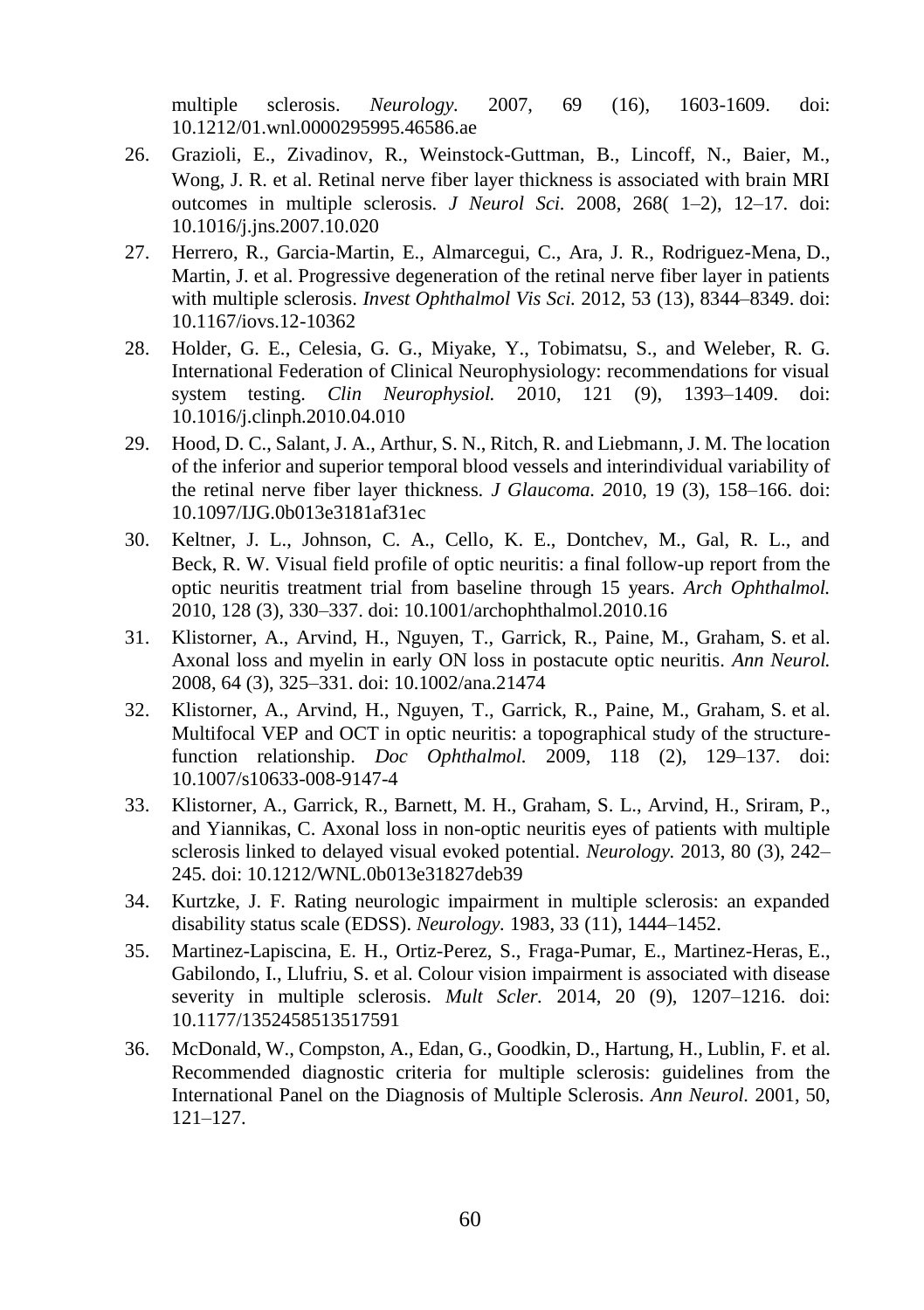- 37. Merle, H., Olindo, S., Donnio, A., Beral, L., Richer, R., Smadja, D. and Cabre, P. Retinal nerve fiber layer thickness and spatial and temporal contrast sensitivity in multiple sclerosis. *Eur J Ophthalmol.* 2010, 20 (1), 158–166.
- 38. Moghaddasi, M., Hosseini Nasab, A., Shirali, A., and Soltan Sanjari, M. Evaluation of relation between the retinal nerve fiber layer and Expanded Disability Status Scale (EDSS) in patients with relapsing-remitting form of multiple sclerosis referring to Rasool Akram Hospital. [Research]. *Razi Journal of Medical Sciences.*  2010, 18 (87), 36–43.
- 39. Naismith, R. T., Tutlam, N. T., Xu, J., Shepherd, J. B., Klawiter, E. C., Song, S. K., and Cross, A. H. Optical coherence tomography is less sensitive than visual evoked potentials in optic neuritis. *Neurology.* 2009, 73 (1), 46–52. doi: 10.1212/WNL.0b013e3181aaea32
- 40. Neuro-Ophthalmology Review Manual. 7<sup>th</sup> ed. Thorofare, NJ, USA: SLACK Incorporated, 2012.
- 41. Oberwahrenbrock, T., Schippling, S., Ringelstein, M., Kaufhold, F., Zimmermann, H., Keser, N. et al. Retinal damage in multiple sclerosis disease subtypes measured by high-resolution optical coherence tomography. *Mult Scler Int.* 2012, 530305. doi: 10.1155/2012/530305
- 42. Odom, J. V., Bach, M., Brigell, M., Holder, G. E., McCulloch, D. L., Tormene, A. P., and Vaegan. ISCEV standard for clinical visual evoked potentials (2009 update). *Doc Ophthalmol.* 2010, 120 (1), 111–119. doi: 10.1007/s10633-009- 9195-4
- 43. Outteryck, O., Zephir, H., Defoort, S., Bouyon, M., Debruyne, P., Bouacha, I. et al. Optical coherence tomography in clinically isolated syndrome: no evidence of subclinical retinal axonal loss. *Arch Neurol.* 2009, 66 (11), 1373–1377. doi: 10.1001/archneurol.2009.265
- 44. Parisi, V., Manni, G., Spadaro, M., Colacino, G., Restuccia, R., Marchi, S. et al. Correlation between morphological and functional retinal impairment in multiple sclerosis patients. *Invest Ophthalmol Vis Sci.* 1999, 40 (11), 2520–2527.
- 45. Petzold, A., de Boer, J. F., Schippling, S., Vermersch, P., Kardon, R., Green, A. et al. Optical coherence tomography in multiple sclerosis: a systematic review and meta-analysis. *Lancet Neurol.* 2010, 9 (9), 921–932. doi: 10.1016/s1474-4422(10)70168-x
- 46. Polman, C. H., Reingold, S. C., Banwell, B., Clanet, M., Cohen, J. A., Filippi, M. et al. Diagnostic criteria for multiple sclerosis: 2010 Revisions to the McDonald criteria. *Annals of Neurology.* 2011, 69 (2), 292–302. doi: 10.1002/ana.22366
- 47. Polman, C. H., Reingold, S. C., Edan, G., Filippi, M., Hartung, H. P., Kappos, L. et al. Diagnostic criteria for multiple sclerosis: 2005 revisions to the "McDonald Criteria". *Ann Neurol.* 2005*,* 58 (6), 840–846. doi: 10.1002/ana.20703
- 48. Popescu, V., Agosta, F., Hulst, H. E., Sluimer, I. C., Knol, D. L., Sormani, M. P. et al. Brain atrophy and lesion load predict long term disability in multiple sclerosis. *J Neurol Neurosurg Psychiatry.* 2013, 84 (10), 1082–1091. doi: 10.1136/jnnp-2012- 304094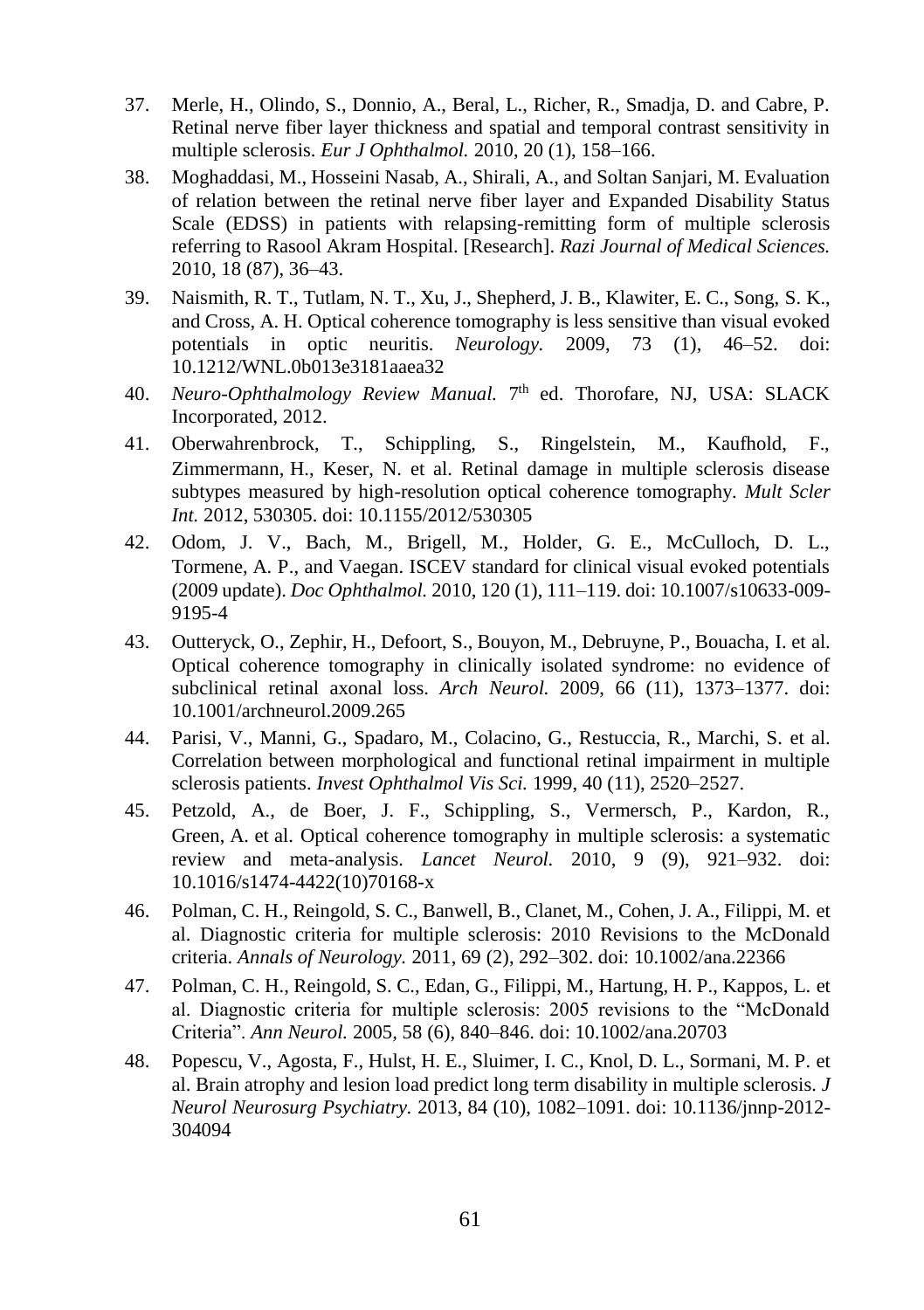- 49. Pueyo, V., Martin, J., Fernandez, J., Almarcegui, C., Ara, J., Egea, C. et al. Axonal loss in the retinal nerve fiber layer in patients with multiple sclerosis. *Mult Scler.*  2008, 14 (5), 609–614. doi: 10.1177/1352458507087326
- 50. Quelly, A., Cheng, H., Laron, M., Schiffman, J. S. and Tang, R. A. Comparison of optical coherence tomography and scanning laser polarimetry measurements in patients with multiple sclerosis. *Optom Vis Sci.* 2010*,* 87 (8), 576–584. doi: 10.1097/OPX.0b013e3181e3dcb3
- 51. Sakai, R. E., Feller, D. J., Galetta, K. M., Galetta, S. L., and Balcer, L. J. Vision in multiple sclerosis: the story, structure-function correlations, and models for neuroprotection. *J Neuroophthalmol.* 2011, 31 (4), 362–373. doi: 10.1097/WNO.0b013e318238937f
- 52. Seigo, M. A., Sotirchos, E. S., Newsome, S., Babiarz, A., Eckstein, C., Ford, E. et al. In vivo assessment of retinal neuronal layers in multiple sclerosis with manual and automated optical coherence tomography segmentation techniques. *J Neurol.* 2012, 259 (10), 2119–2130. doi: 10.1007/s00415-012-6466-x
- 53. Sepulcre, J., Murie-Fernandez, M., Salinas-Alaman, A., Garcia-Layana, A., Bejarano, B., and Villoslada, P. Diagnostic accuracy of retinal abnormalities in predicting disease activity in MS. *Neurology.* 2007, 68 (18), 1488–1494. doi: 10.1212/01.wnl.0000260612.51849.ed
- 54. Serbecic, N., Aboul-Enein, F., Beutelspacher, S. C., Graf, M., Kircher, K., Geitzenauer, W. et al. Heterogeneous pattern of retinal nerve fiber layer in multiple sclerosis. High resolution optical coherence tomography: potential and limitations. *PLoS One.* 2010, 5 (11), e13877. doi: 10.1371/journal.pone.0013877
- 55. Siffrin, V., Vogt, J., Radbruch, H., Nitsch, R. and Zipp, F. Multiple sclerosis candidate mechanisms underlying CNS atrophy. *Trends Neurosci.* 2010, 33 (4), 202–210. doi: 10.1016/j.tins.2010.01.002
- 56. Slotnick, S. D., Klein, S. A., Carney, T., Sutter, E., and Dastmalchi, S. Using multistimulus VEP source localization to obtain a retinotopic map of human primary visual cortex. *Clin Neurophysiol.* 1999, 110 (10), 1793–1800.
- 57. Talman, L. S., Bisker, E. R., Sackel, D. J., Long, D. A., Jr., Galetta, K. M., Ratchford, J. N. et al. Longitudinal study of vision and retinal nerve fiber layer thickness in multiple sclerosis. *Ann Neurol.* 2010, 67 (6), 749–760. doi: 10.1002/ana.22005
- 58. Tatrai, E., Simo, M., Iljicsov, A., Nemeth, J., Debuc, D. C., and Somfai, G. M. In vivo evaluation of retinal neurodegeneration in patients with multiple sclerosis. *PLoS One.* 2012, 7( 1), e30922. doi: 10.1371/journal.pone.0030922
- 59. The clinical profile of optic neuritis. Experience of the Optic Neuritis Treatment Trial. Optic Neuritis Study Group. *Arch Ophthalmol.* 1991, 109 (12), 1673–1678.
- 60. Toledo, J., Sepulcre, J., Salinas-Alaman, A., Garcia-Layana, A., Murie-Fernandez, M., Bejarano, B., and Villoslada, P. Retinal nerve fiber layer atrophy is associated with physical and cognitive disability in multiple sclerosis. *Mult Scler.*  2008*,* 14 (7), 906–912. doi: 10.1177/1352458508090221
- 61. Trapp, B. D., Peterson, J., Ransohoff, R. M., Rudick, R., Mork, S., and Bo, L. (1998). Axonal transection in the lesions of multiple sclerosis. *N Engl J Med.* 338 (5), 278–285. doi: 10.1056/NEJM199801293380502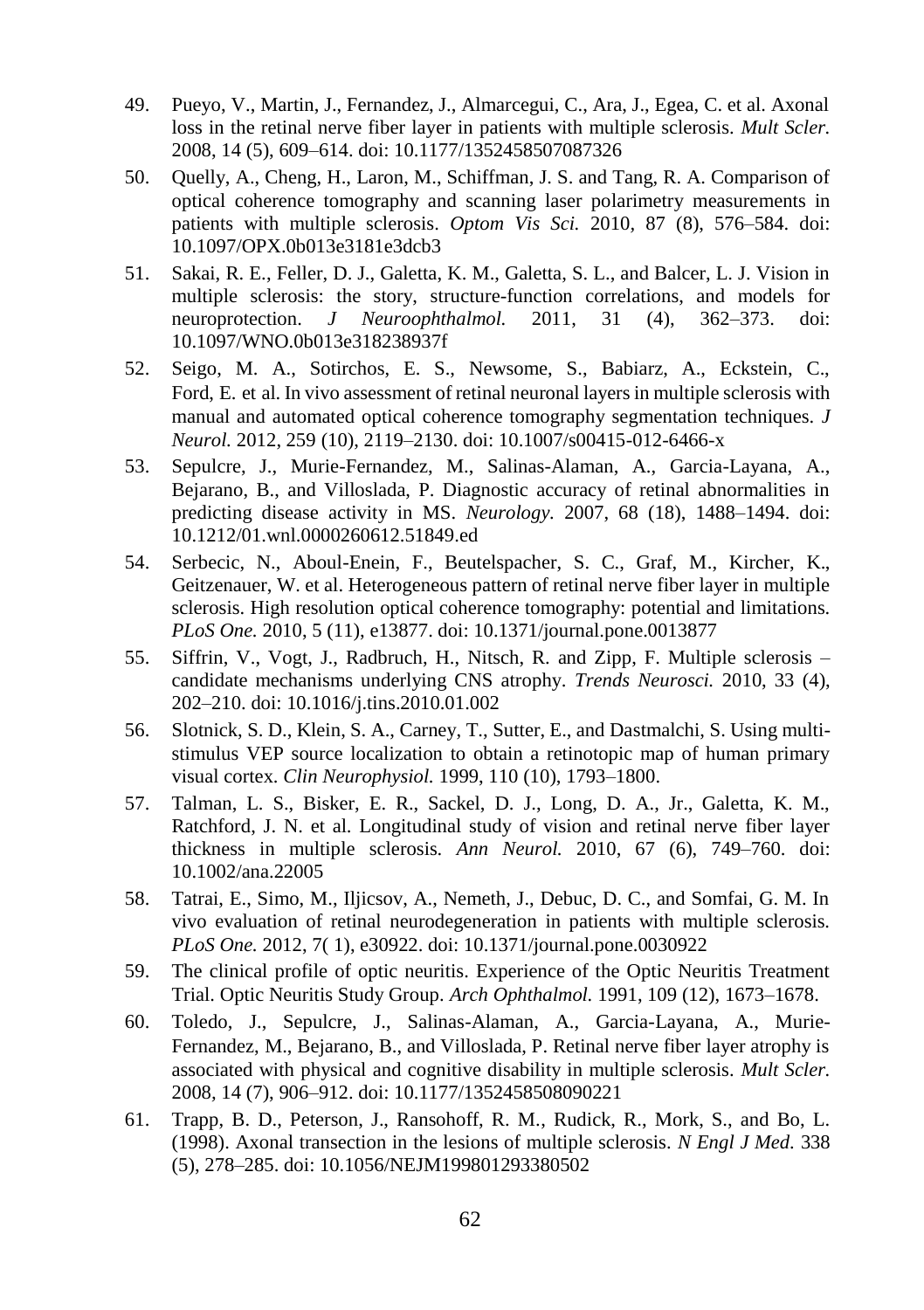- 62. Trip, S. A., Schlottmann, P. G., Jones, S. J., Altmann, D. R., Garway-Heath, D. F., Thompson, A. J., Miller, D. H. (2005). Retinal nerve fiber layer axonal loss and visual dysfunction in optic neuritis. *Ann Neurol.* 58 (3), 383–391. doi: 10.1002/ana.20575
- 63. Urano, T., Matsuura, T., Yukawa, E., Arai, M., Hara, Y., and Yamakawa, R. Retinal nerve fiber layer thickness changes following optic neuritis caused by multiple sclerosis. *Jpn J Ophthalmol.* 2011, 55 (1), 45–48. doi: 10.1007/s10384-010-0902-1
- 64. Villoslada, P., Cuneo, A., Gelfand, J., Hauser, S. L., and Green, A. Color vision is strongly associated with retinal thinning in multiple sclerosis. *Mult Scler.* 2012, 18 (7), 991–999. doi: 10.1177/1352458511431972
- 65. Voss, E., Raab, P., Trebst, C., and Stangel, M. Clinical approach to optic neuritis: pitfalls, red flags and differential diagnosis. *Ther Adv Neurol Disord.* 2011, 4 (2), 123–134. doi: 10.1177/1756285611398702
- 66. Walter, S. D., Ishikawa, H., Galetta, K. M., Sakai, R. E., Feller, D. J., Henderson, S. B. et al. Ganglion cell loss in relation to visual disability in multiple sclerosis. *Ophthalmology.* 2012, 119 (6), 1250–1257. doi: 10.1016/j.ophtha.2011.11.032
- 67. Wang, X. L., Yu, T., Xia, D. Z., Zhang, J. S., Yan, Q. C., and Luo, Y. H. Measurement of retinal nerve fiber layer thickness in optic atrophy eyes of patients with optic neuritis using optical coherence tomography. *Graefes Arch Clin Exp Ophthalmol.* 2010, 248 (7), 1013–1018. doi: 10.1007/s00417-010-1326-9
- 68. WHO. *Atlas Multiple Sclerosis Resources in the World 2008*. Albany, NY, USA: WHO, 2008.
- 69. You, Y., Klistorner, A., Thie, J., and Graham, S. L. Latency delay of visual evoked potential is a real measurement of demyelination in a rat model of optic neuritis. *Invest Ophthalmol Vis Sci.* 2011, 52 (9), 6911–6918. doi: 10.1167/iovs.11-7434
- 70. Zaveri, M. S., Conger, A., Salter, A., Frohman, T. C., Galetta, S. L., Markowitz, C. E. et al. Retinal imaging by laser polarimetry and optical coherence tomography evidence of axonal degeneration in multiple sclerosis. *Arch Neurol.* 2008, 65 (7), 924–928. doi: 10.1001/archneur.65.7.924
- 71. Zipp, F. and Aktas, O. The brain as a target of inflammation: common pathways link inflammatory and neurodegenerative diseases. *Trends Neurosci.* 2006, 29 (9), 518–527. doi: 10.1016/j.tins.2006.07.006
- 72. Zivadinov, R., Bergsland, N., Cappellani, R., Hagemeier, J., Melia, R., Carl, E. et al. Retinal nerve fiber layer thickness and thalamus pathology in multiple sclerosis patients. *Eur J Neurol.* 2014, 21 (8), 1137–e1161. doi: 10.1111/ene.12449